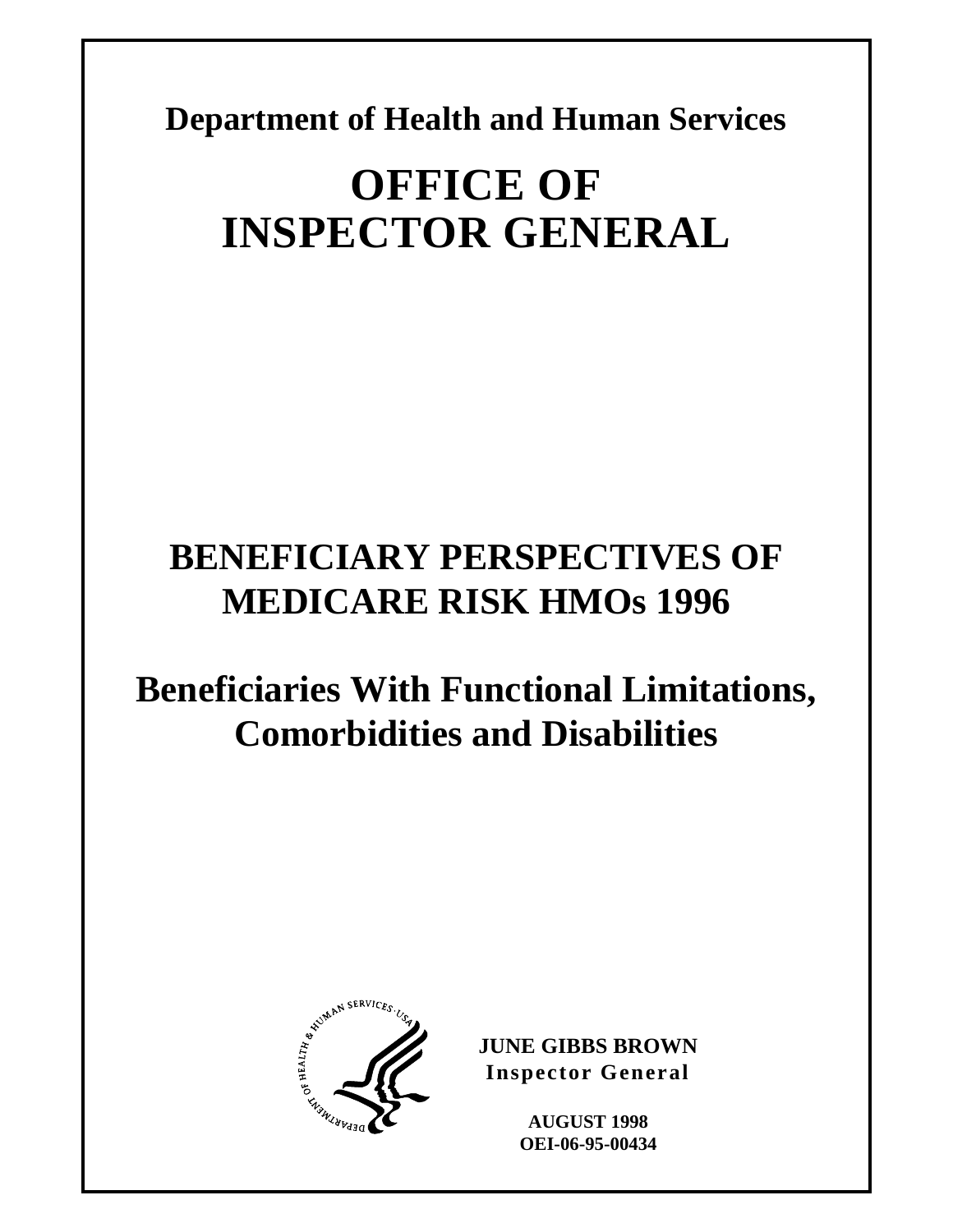# **OFFICE OF INSPECTOR GENERAL**

The mission of the Office of Inspector General (OIG), as mandated by Public Law 95-452, is to protect the integrity of the Department of Health and Human Services programs as well as the health and welfare of beneficiaries served by them. This statutory mission is carried out through a nationwide program of audits, investigations, inspections, sanctions, and fraud alerts. The Inspector General informs the Secretary of program and management problems and recommends legislative, regulatory, and operational approaches to correct them.

# **Office of Evaluation and Inspections**

The Office of Evaluation and Inspections (OEI) is one of several components of the Office of Inspector General. It conducts short-term management and program evaluations (called inspections) that focus on issues of concern to the Department, the Congress, and the public. The inspection reports provide findings and recommendations on the efficiency, vulnerability, and effectiveness of departmental programs.

OEI's Dallas Regional Office prepared this report under the direction of Chester B. Slaughter, Regional Inspector General. Principal OEI staff included:

#### **REGION HEADQUARTERS**

Kristine Kenslow Tricia Davis Judith V. Tyler Brian Ritchie Nancy Watts Barbara Tedesco

To obtain a copy of this report, call the Dallas Regional Office at 1 (800) 848-8960. Reports are also available on the World Wide Web at (http://www.dhhs.gov/progorg/oei).

http://www.dhhs.gov/progorg/oei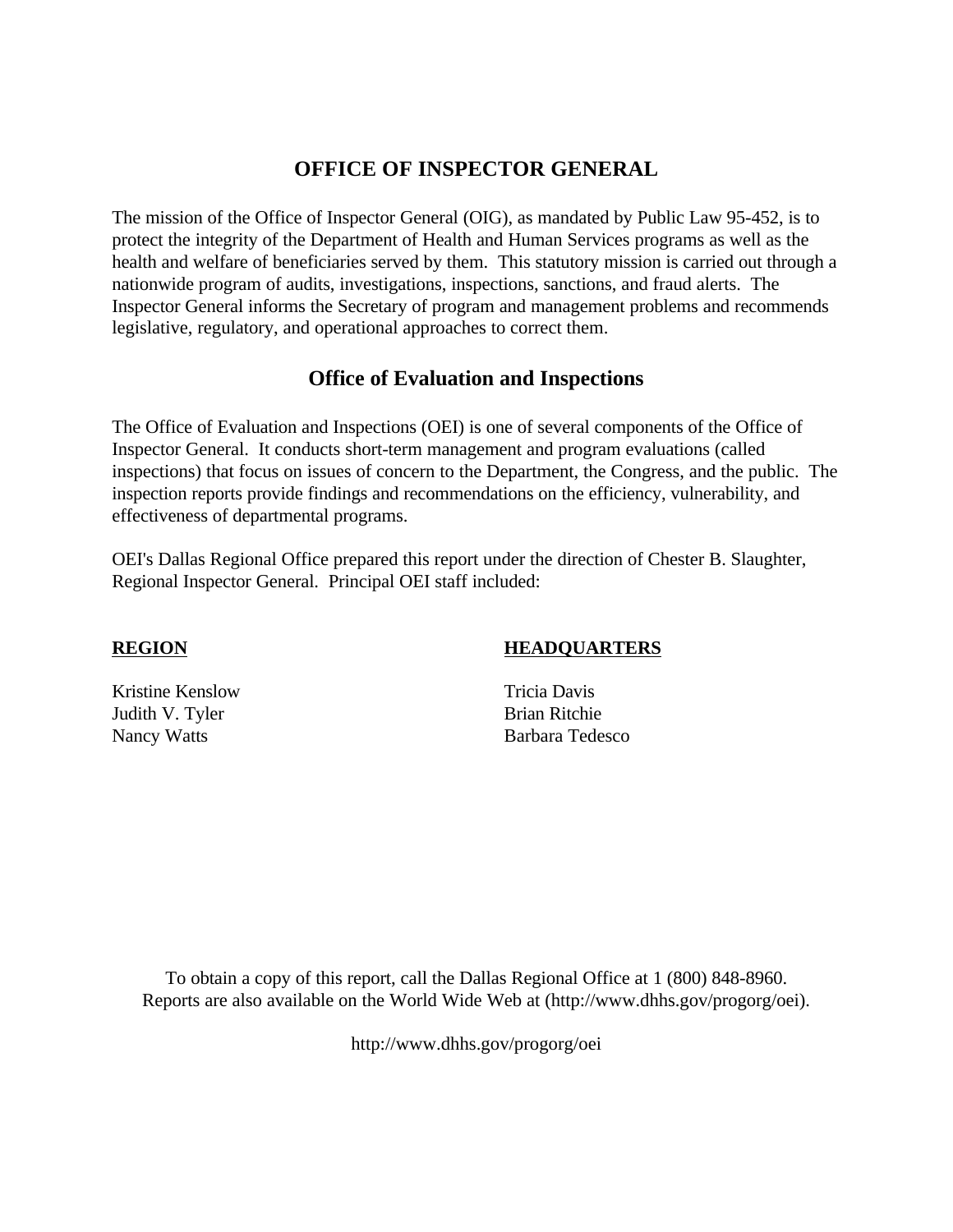#### **PURPOSE**

To describe and compare the experiences of functionally limited, comorbid and disabled Medicare HMO beneficiaries with those of healthier beneficiaries.

#### **BACKGROUND**

Medicare beneficiaries may join a risk health maintenance organization (HMO) or remain in the fee-for-service program. In return for a predetermined monthly capitation payment, the HMO must provide all medically necessary, Medicare-covered services, except hospice care. As of October 1997, the Health Care Financing Administration (HCFA) reported 307 risk HMO plans serving 5 million Medicare enrollees.

We conducted a mail survey of 4 thousand enrollees and disenrollees from 40 Medicare HMOs. The OIG report entitled, "Beneficiary Perspectives of Medicare Risk HMOs 1996" presented an overview of findings from this survey data. One significant finding in this overview report was that functionally limited, chronically ill and disabled beneficiaries experienced more service access problems than healthier beneficiaries.

This report provides an in-depth analysis of the survey responses of functionally limited, disabled and chronically ill beneficiaries having comorbidities. Recent research has shown less healthy beneficiaries are less likely to join HMOs and more likely to leave them. Some research has also found that such vulnerable beneficiaries have less favorable medical outcomes in HMOs than in fee-for-service delivery systems.

We highlight and distinguish the responses of disenrollees in these groups since their unsatisfactory experiences may have motivated them to disenroll. Thus, their responses may sharpen our understanding of shortfalls in HMO services.

#### **FINDINGS**

Although our overall report found that Medicare beneficiaries in HMOs generally had good access to health care services, beneficiaries who are impaired or less healthy experienced substantially more problems. We found significant differences between these vulnerable beneficiaries and their healthier counterparts regarding their experiences with enrollment, access to services, care from their primary doctors and difficulty of obtaining HMO care.

*Functionally limited, comorbid and disabled beneficiaries experienced more problems in accessing services, particularly specialized services, than healthier beneficiaries.* 

Functionally limited enrollees  $(8\%)$  and disenrollees  $(20\%)$ , comorbid enrollees  $(9\%)$  and disabled disenrollees (27%) said that their physician failed to give them needed Medicarecovered services. These proportions were significantly higher than their corresponding reference groups.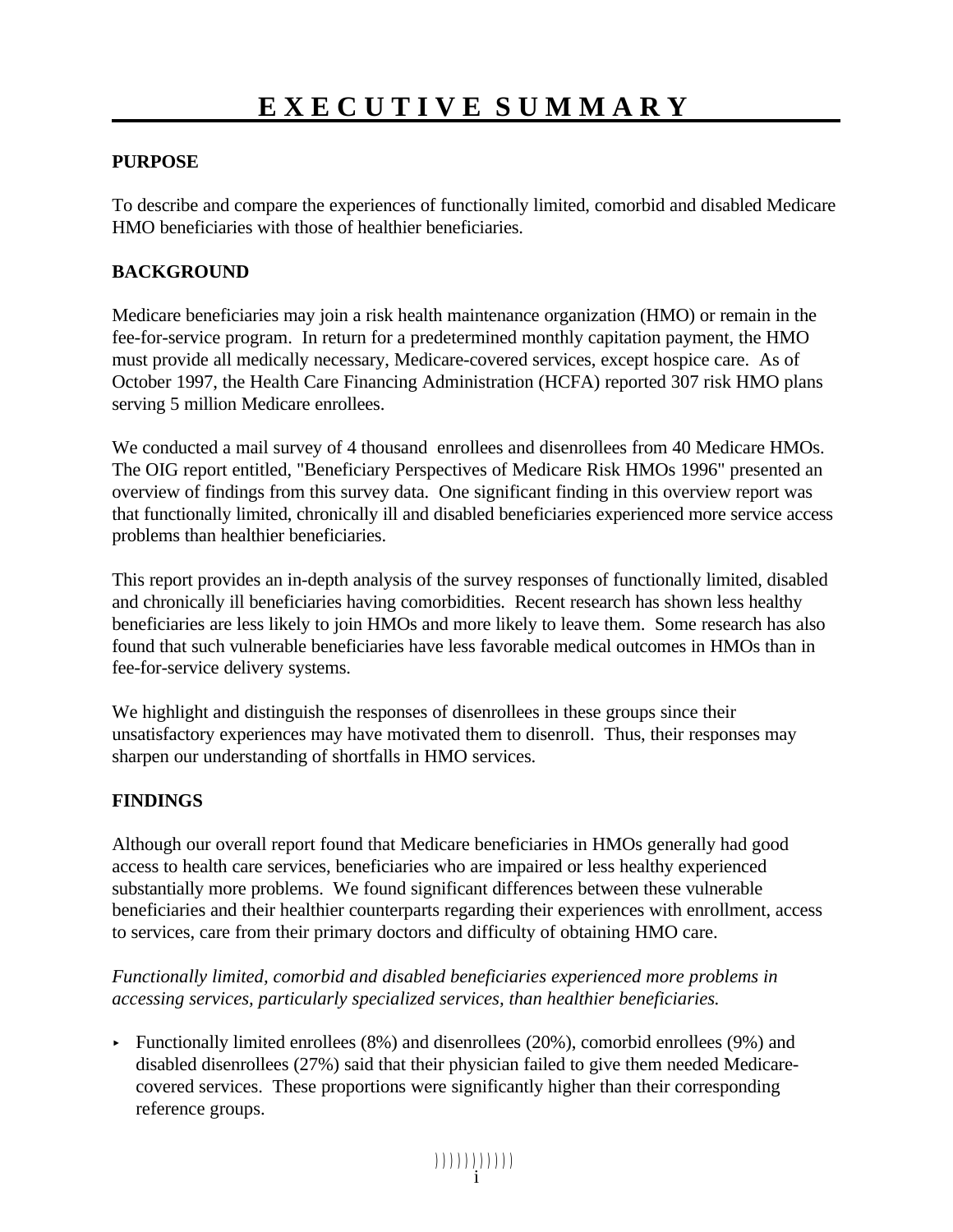- Comorbid enrollees (8%) and disenrollees (21%), and disabled disenrollees (36%) said their physician failed to refer them to needed specialists.
- $\blacktriangleright$  More comorbid disenrollees (36%) reported delays in obtaining non-routine services (i.e. physical therapy, diagnostic tests) in the six months prior to the survey.

#### *Vulnerable beneficiaries said obtaining care through their HMO was hard or very hard.*

Over 37 percent of disabled disenrollees and 24 percent of disabled enrollees said obtaining care through their HMO was hard or very hard. This was substantially higher than the proportion of elderly beneficiaries who reported this. Functionally limited and comorbid beneficiaries expressed similar difficulties in obtaining care.

#### *While able to obtain timely appointments when they were very ill, vulnerable beneficiaries were more critical of the care received from their primary physicians.*

- Functionally limited enrollees  $(16%)$  and disenrollees  $(24%)$ , as well as disabled disenrollees (39%) more often reported that their primary physicians did not take their health complaints seriously.
- $\triangleright$  Disabled (61%) and functionally limited (68%) disenrollees were significantly less likely than aged (78%) and less impaired (79%) disenrollees to believe their physician explained all treatment options to them.
- Fewer functionally limited enrollees  $(34%)$  and disenrollees  $(29%)$ , and disabled enrollees (38%) rated the care received from their primary physicians as excellent than their corresponding reference groups.

### *While sizeable proportions of vulnerable enrollees said their health improved, about one fifth of vulnerable disenrollees said care provided by the HMO caused their health to worsen.*

Among vulnerable disenrollees, 23 percent of comorbid, 20 percent of functionally limited, and 18 percent of the disabled beneficiaries reported HMO care caused their health to worsen. However, on the positive side, 34 percent of disabled, 44 percent of functionally limited, and 52 percent of comorbid enrollees said their health improved under HMO care.

*Disabled beneficiaries and functionally limited and comorbid disenrollees were more likely than less impaired groups to have been inappropriately asked about their health problems when applying to their HMO.* 

Disabled disenrollees (25%) more often reported being asked questions regarding their health at application than aged disenrollees (17%). Likewise, more functionally limited disenrollees, and comorbid disenrollees (22%) reported being asked about their health status at the time of application than beneficiaries without functional limitations or multiple illnesses.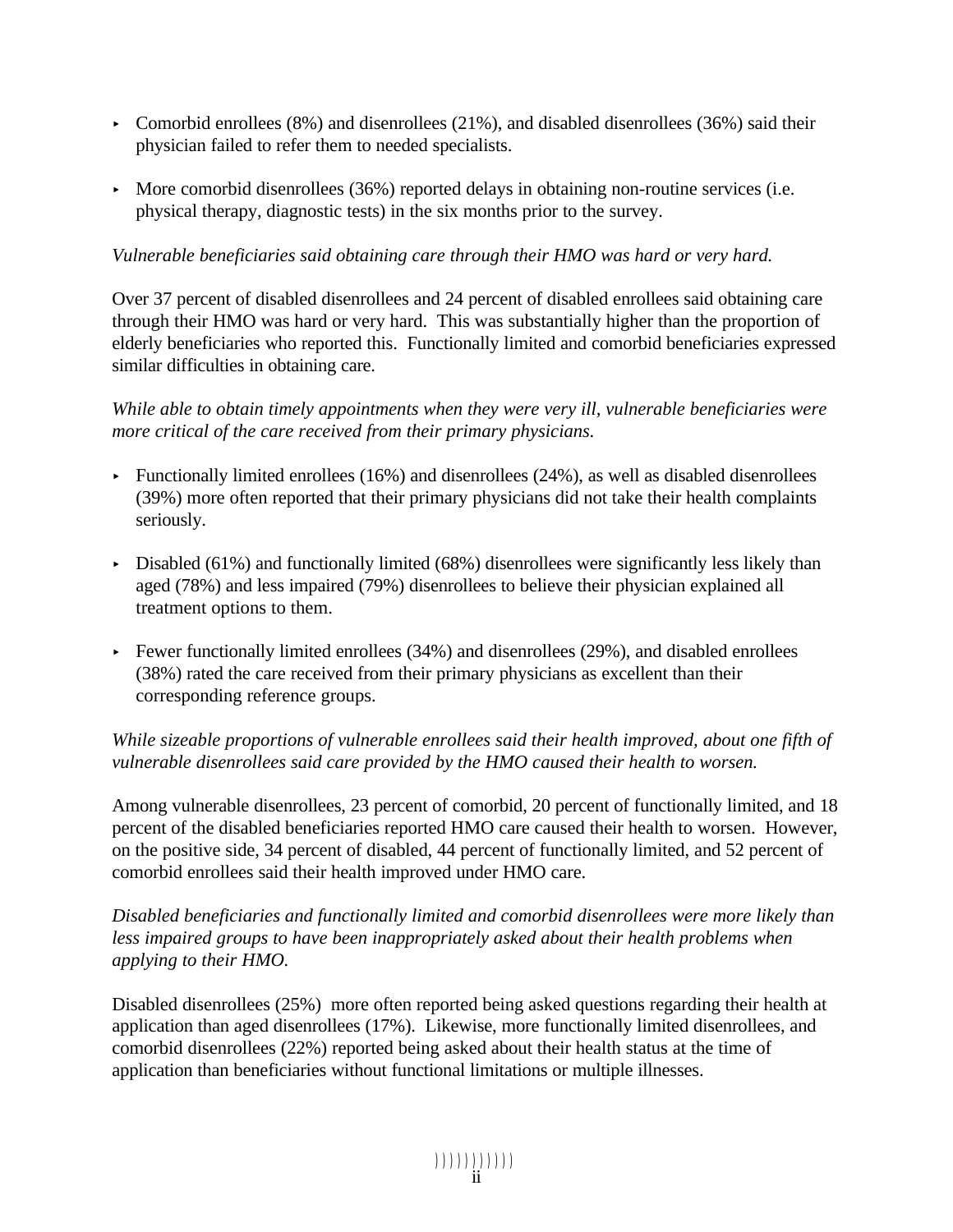#### **RECOMMENDATIONS**

We recommend that HCFA address the problems identified by vulnerable beneficiaries in Medicare risk HMOs and suggest consideration of the following options.

- $\triangleright$  In developing the health status capitation risk adjusters required by the Balanced Budget Act of 1997, HCFA should take into account the following considerations:
	- C Risk adjusters should be sufficiently specific to address the severity of illnesses or functional impairments contributing to the health service needs of beneficiaries.
	- Multi-plan studies should be conducted concurrently with implementation of the risk adjustment methodology to measure adequacy of adjusters and plan and beneficiary behavioral responses.
	- During the early implementation stage, the capitation methodology could include adjustments based upon actual cost experience.
- < Service access problems encountered by vulnerable populations in HMOs should continue to be monitored.
- Contractual requirements could be used by HCFA to encourage or require plans to designate specialists as primary physicians in appropriate cases or to provide standing referrals for ongoing specialty care needs.
- < HCFA could also use contractual requirements to assure that referral and utilization criteria are available on request to providers and to beneficiaries for use in accessing care and appealing any denials of service.

### **AGENCY COMMENTS**

We received comments from HCFA and the Assistant Secretary for Planning and Evaluation (ASPE). HCFA fully concurred with four of the six recommendations in the report and partially concurred with the remaining two recommendations regarding risk adjustment, by citing difficulties with implementation of parts of the recommendations. HCFA also offered several technical comments about sample size and questioned the connection between the report's analyses and our recommendations for risk adjustment. ASPE concurred with our recommendations, but suggested further study of the disabled population, and also noted some concerns on the sample size and composition. Based on HCFA and ASPE comments, we clarified information about our sample and cited literature demonstrating the connection between access to care issues and risk adjustment.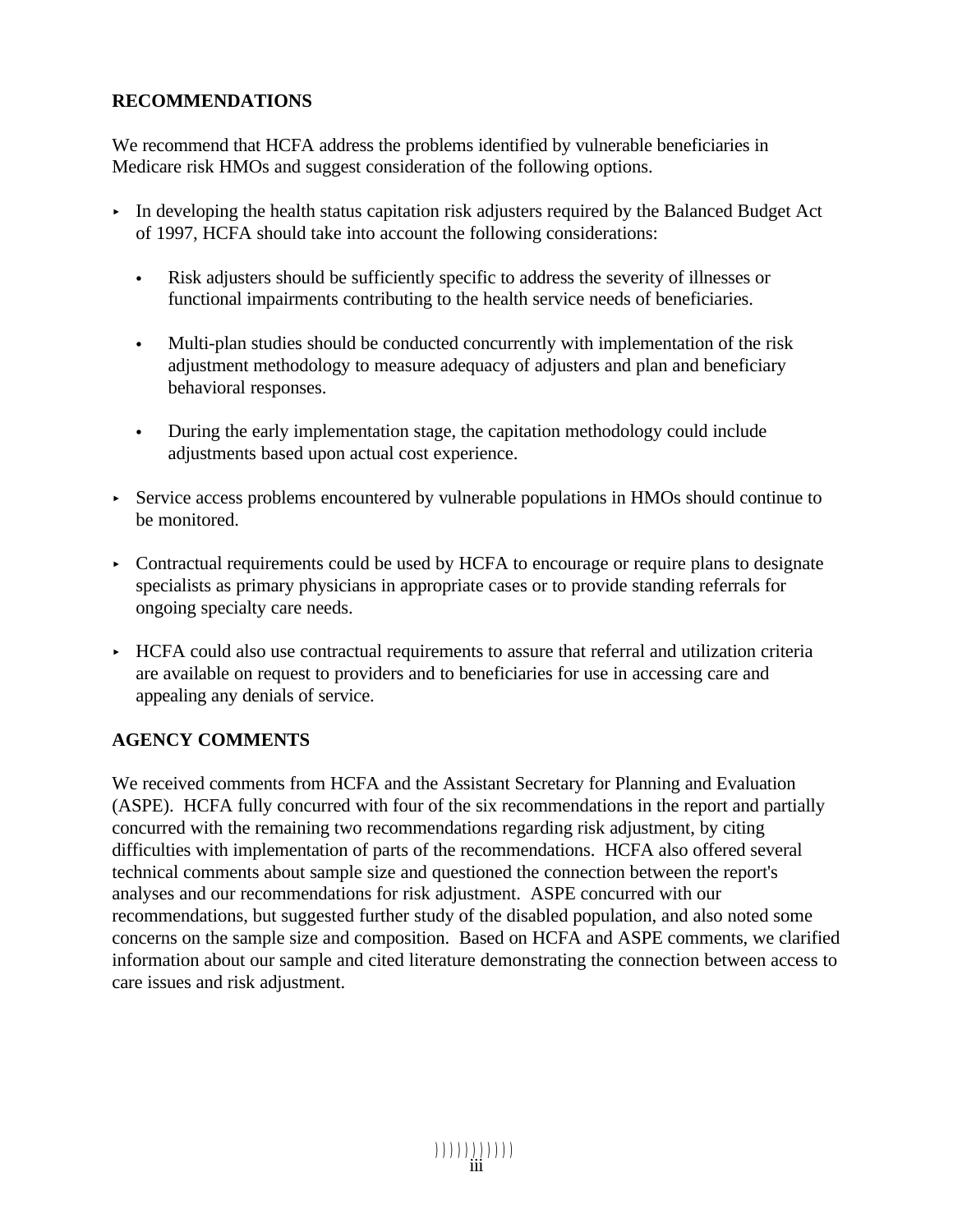# **TABLE OF CONTENTS**

| <b>PAGE</b>       |
|-------------------|
|                   |
|                   |
|                   |
|                   |
|                   |
|                   |
|                   |
|                   |
|                   |
|                   |
|                   |
| <b>APPENDICES</b> |
|                   |
|                   |
|                   |
|                   |
|                   |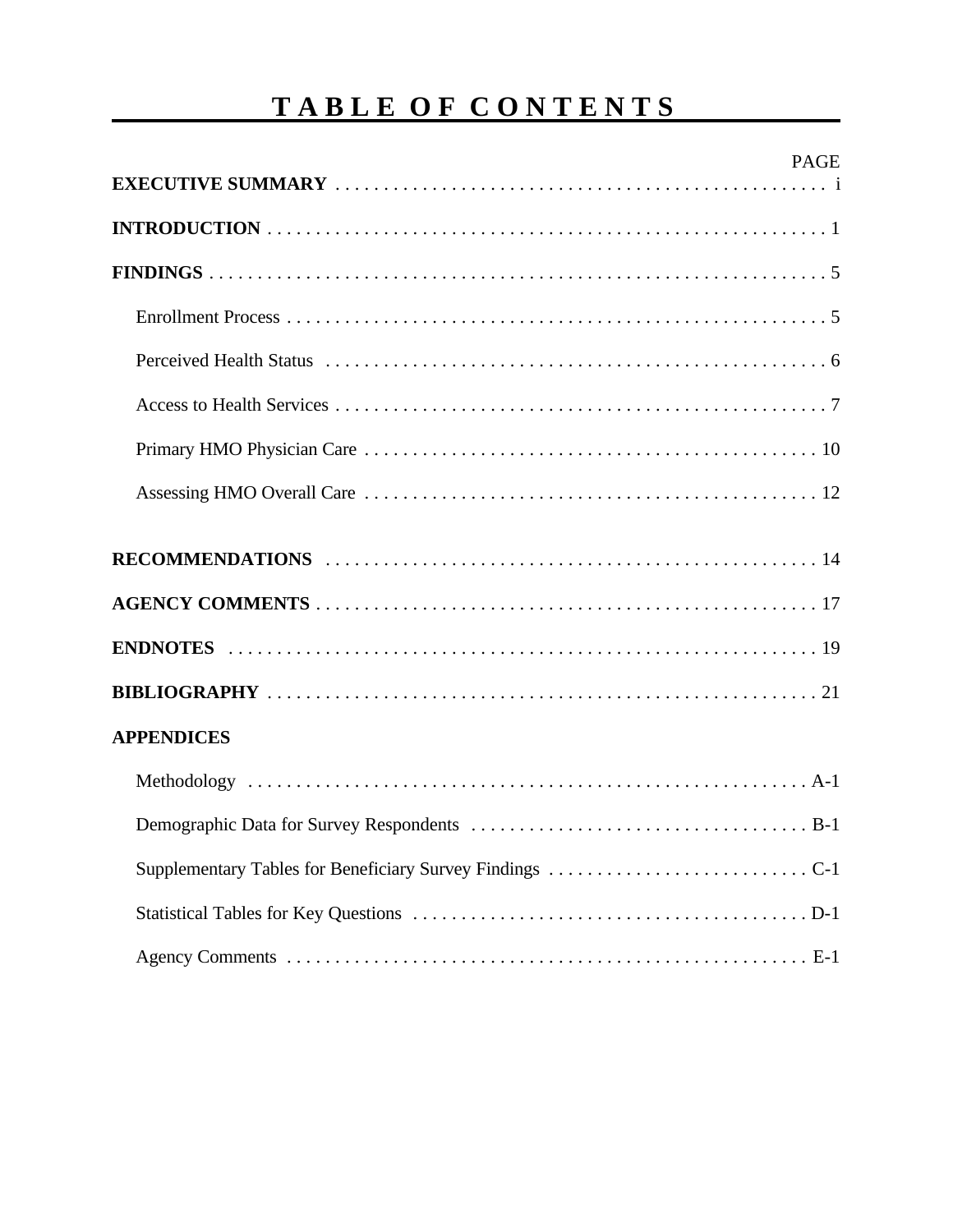#### **PURPOSE**

To describe and compare the experiences of functionally limited, comorbid and disabled Medicare HMO beneficiaries with those of healthier beneficiaries.

#### **BACKGROUND**

#### *The Medicare risk HMO program*

Medicare beneficiaries may join a risk health maintenance organization (HMO) through the Medicare program. When enrolling beneficiaries, HMOs may not deny or discourage enrollment based on a beneficiary's health status except for end-stage renal disease (ESRD) or hospice care. They must also adequately inform beneficiaries about lock-in to the HMO and appeal/grievance procedures. Once enrolled, beneficiaries are usually required to use HMO physicians and hospitals (lock-in) and to obtain prior approval from their primary care physicians for other than primary care.<sup>1</sup> The Health Care Financing Administration (HCFA) has oversight responsibility for Medicare risk contracts with HMOs. Effective July 1997, HCFA's internal reorganization placed many managed care functions under the new Center on Health Plan and Provider Operations. Previously, the HCFA Office of Managed Care was the responsible agency. As of October 1997, HCFA reported 307 risk-based HMO plans served 5,049,296 Medicare enrollees.<sup>2,3</sup>

#### *Functionally limited, chronically ill and disabled beneficiaries*

Several recent studies have focused attention on the experiences and outcomes of the less healthy Medicare beneficiaries who join HMOs. Since the Medicare HMO program is growing substantially and the population of beneficiaries over age 85 is growing it is anticipated that the health care needs of HMO members will intensify. Because they use the health care system more often and cost more to care for, the less healthy members have a more experienced view of their health care system than healthy members and are often more vulnerable to cost saving strategies employed in managed health care.<sup>4,5</sup> A recent medical outcomes study found that patients with chronic illnesses had worse outcomes in HMOs than in fee-for-service coverage, but such outcome differences were not found for a healthier population.<sup>6</sup> Another study of enrollmentdisenrollment patterns and utilization of hospital services found that beneficiaries who disenroll from HMOs have higher inpatient admission rates than those who stayed in the fee-for-service system<sup>7</sup> suggesting that sicker beneficiaries are selectively disenrolling from HMOs. Given these findings, an examination of sicker beneficiaries experiences with HMOs is warranted, and is the focus of this report.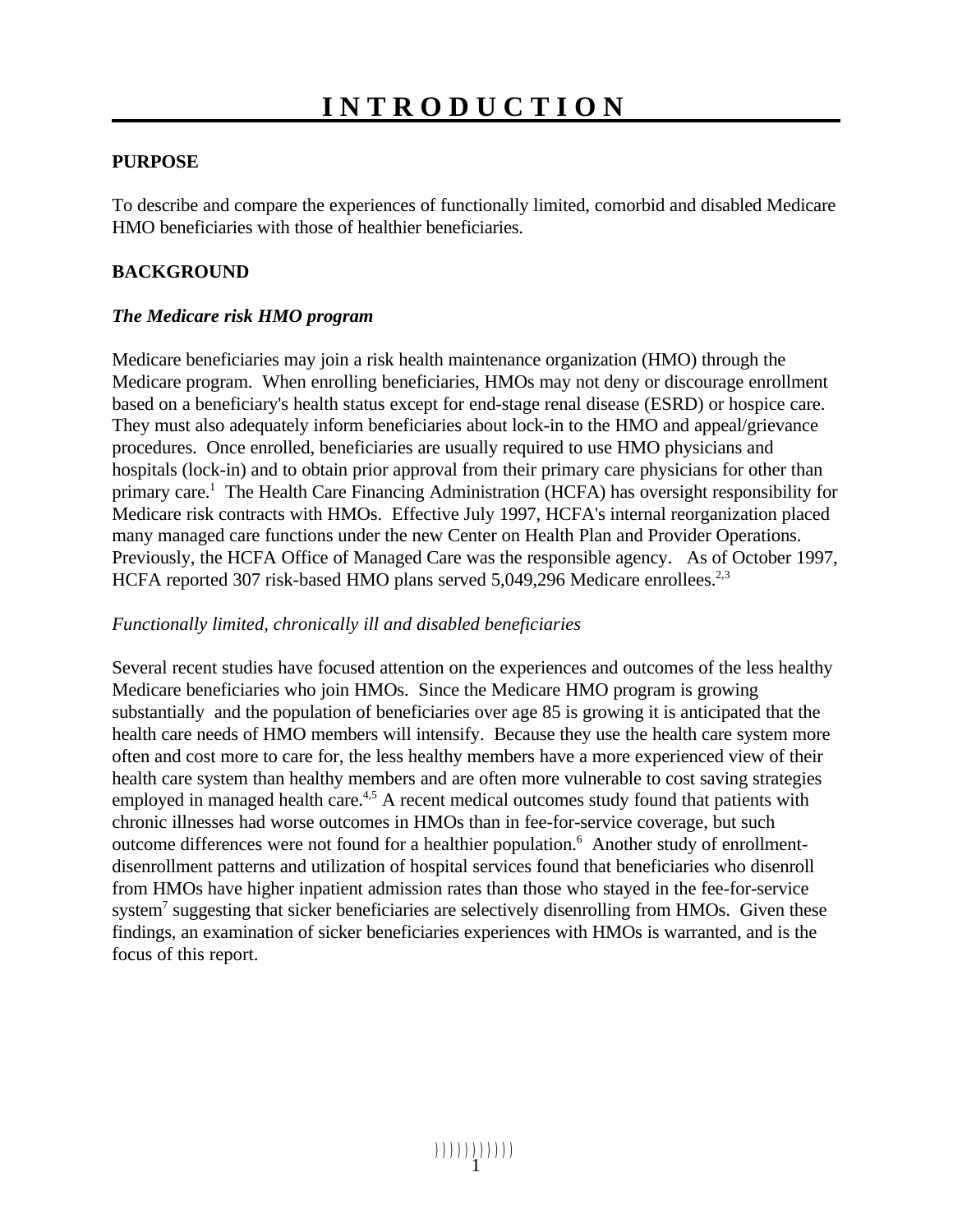### *Prior Office of Inspector General studies*

The Office of Inspector General (OIG) has conducted several studies of Medicare managed care. In 1995 the OIG released two final reports based on 1993 survey data from 2,882 Medicare HMO enrollees and recent disenrollees randomly sampled from 45 Medicare risk HMOs.<sup>8</sup> While the majority of enrollees and disenrollees reported access to medical care that maintained or improved their health, the results also indicated some serious problems with enrollment procedures and service access. Further, the reports suggested how HCFA could use information from beneficiaries to guide its performance monitoring and assessments of HMOs.

In 1996 OEI initiated a follow-up study,"Beneficiary Perspectives of Medicare Risk HMOs 1996" (OIG-OEI-06-95-00430), largely replicating the methodology of the 1993 survey for comparison purposes. One of the more substantial findings of the overview report was that experiences and perspectives of HMO enrollees and disenrollees who were functionally limited, chronically ill or disabled differed significantly from those of healthier beneficiaries. This report provides a more indepth look at these sub-populations.

# **METHODOLOGY**\*

### *Definition of access*

Beyond referencing medical necessity and an actual or likely adverse effect on the beneficiary, the law and regulations do not clearly delineate what full access to services through an HMO means. To adequately cover access to services, we adapted a definition from literature that uses five dimensions: availability, accessibility, accommodation, affordability, and acceptability. Operationally, we divided access into five areas: appointments, including waiting time and administrative processes for making them; restrictions on medical services; incidence and reasons for out-of-plan care; behavior of primary HMO doctors and other HMO personnel towards beneficiaries; and beneficiary awareness of appeal and grievance rights.

### *Sample selection*

From HCFA's Group Health Plan (GHP) data base, we selected a two-stage random sample, stratified at the second stage. At the first stage, we selected Medicare risk HMOs from those under contract with HCFA as of May 1996. We first excluded those that did not meet our parameters for length of time in the Medicare program or for number of enrollees and disenrollees. From the remaining HMOs, we randomly selected 40. At the second stage, we selected current enrollees and recent disenrollees from each sampled HMO. After excluding enrollees and disenrollees who had not been members for at least 3 months, we randomly selected 51 enrollees and 51 disenrollees from each of the 40 HMOs. Finally, using HCFA's Enrollment Data Base, we dropped beneficiaries who had died or who appeared as current enrollees, but had actually disenrolled since the last update to the GHP file. This process resulted in 2,038 enrollees and 2,027 disenrollees for a total of 4,065 beneficiaries.

See Appendix A for the full text of the Methodology.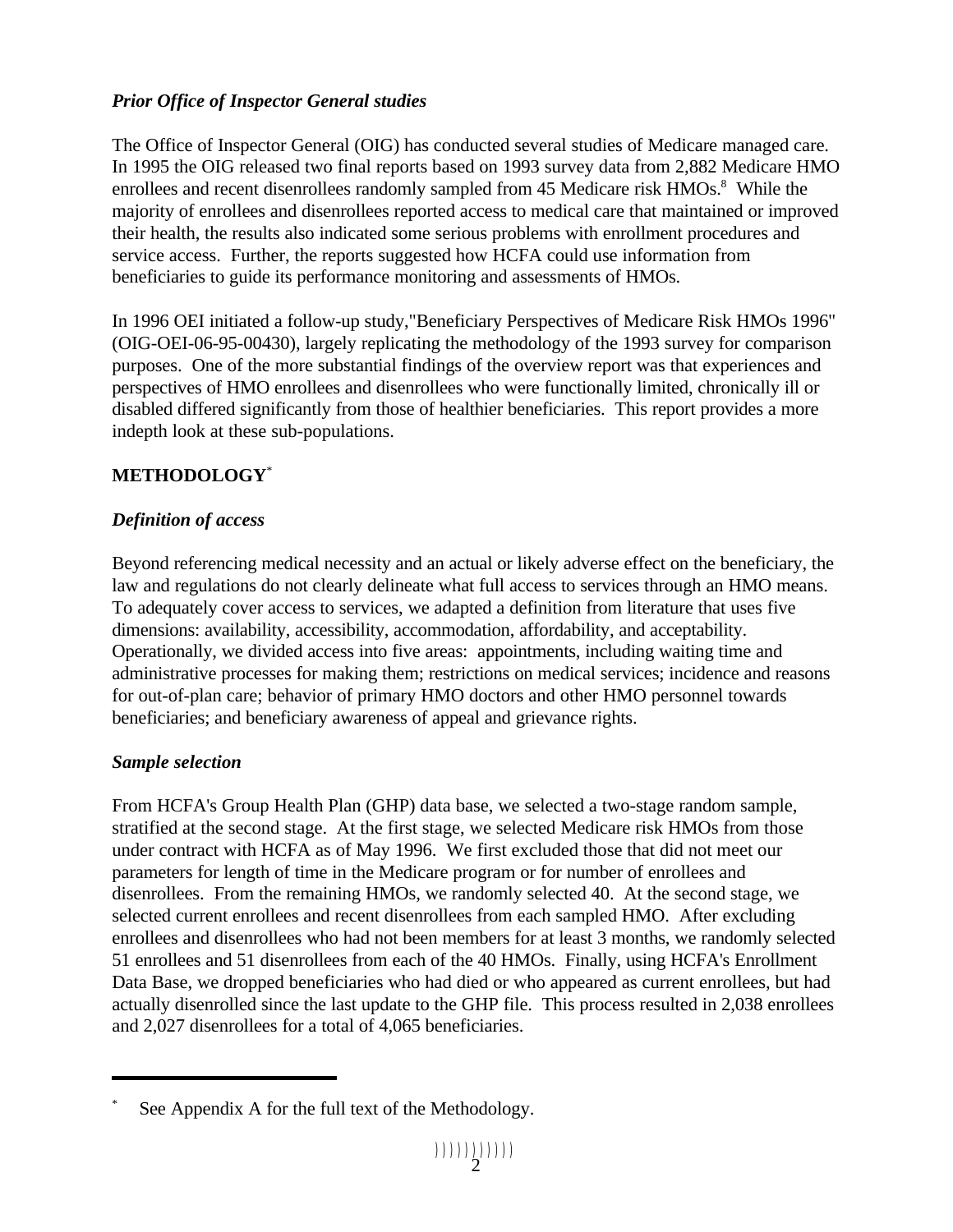#### *Scope and data collection*

Since this study's primary focus is the Medicare beneficiaries' perceptions of their risk HMO experiences, we only collected information from them. We surveyed both enrollees and disenrollees to compare their responses, and thus, to gain greater insight into HMO issues. We did not contact HMOs or their staffs, nor did we attempt to assess the quality or propriety of medical care rendered by the HMOs to these beneficiaries. We initially mailed structured survey forms to 4,065 beneficiaries in early August 1996. In mid-September 1996, we mailed a followup letter and second survey form to non-respondents; we closed data collection in October 1996.

With the exception of four questions on overall ratings of their HMO experiences, we did not specifically ask beneficiaries about their satisfaction with the HMOs. Instead we asked for more concrete details on beneficiaries' perceptions and experiences, such as, how long were waits for appointments, or how often, if ever, did a primary physician fail to take their health complaints seriously. Both enrollees and disenrollees provided information on sample and demographic data, enrollment experience, past and present health status and functional level, cost of HMO membership, HMO environment, and available HMO services.

A total of 3,229 survey forms were returned. Of these, 3,003 were usable yielding an unweighted return rate of 74 percent overall, 82 percent for enrollees (N=1665) and 66 percent for disenrollees (N=1338).

#### *Weighting and interpretation*

We weighted the collected data to reflect a non-response bias, differences in enrollment size among the sampled HMOs, and distribution of enrollees and disenrollees in the universe (97% vs. 3%) for the sample period. The results are generalizable only to the 132 HMOs that met our sampling parameters.

Because of the imbalance between enrollees and disenrollees, we primarily analyzed the two groups separately. Comparisons between sub-populations of enrollees and disenrollees form the basis for all tables in this report. All tables show the weighted percentages with the weighted number of respondents in parentheses. Additionally, we computed 95 percent confidence intervals and statistical significance tests for key questions (see Appendix D ).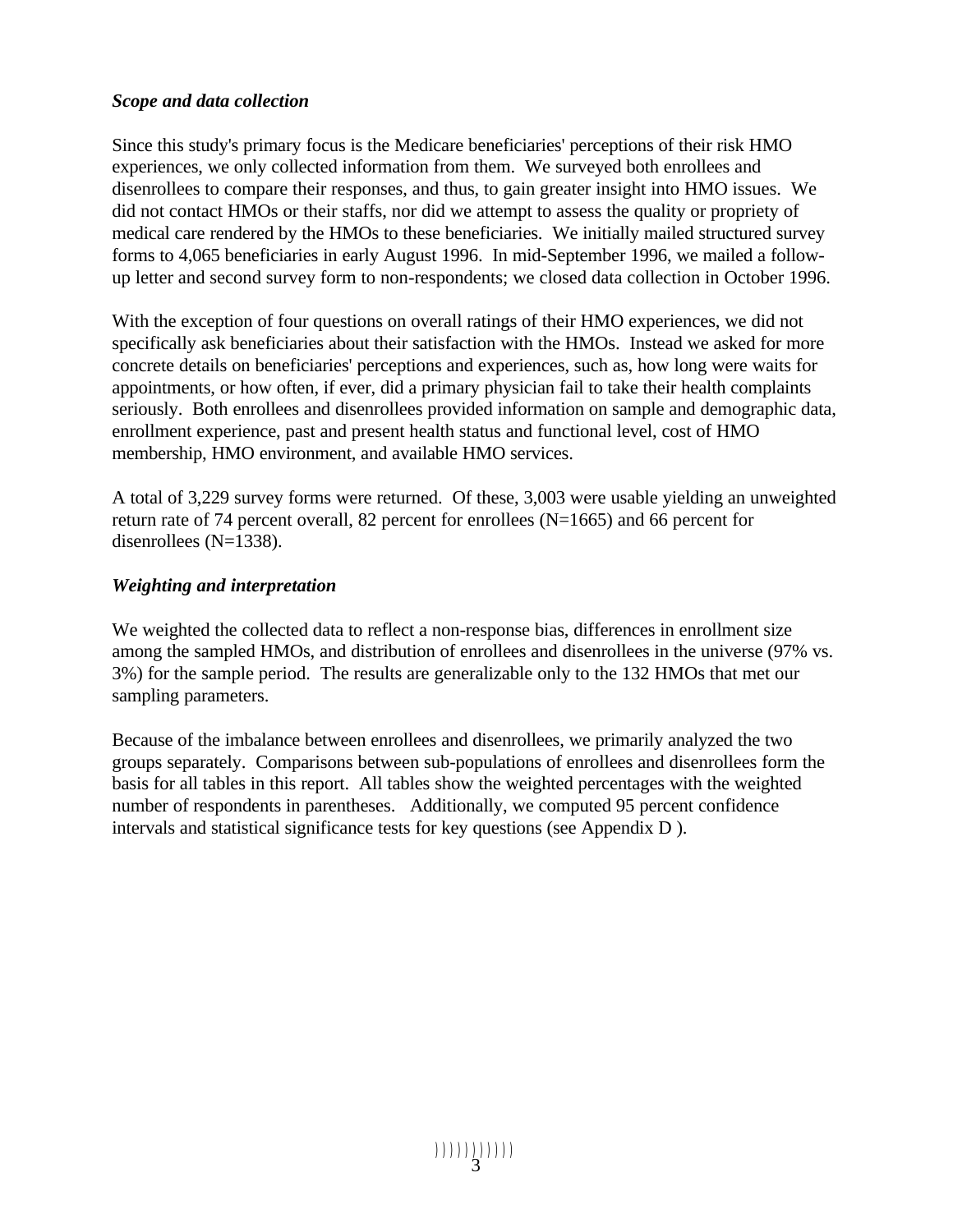#### *Defining Medicare vulnerable sub-populations*

We conducted a literature review of recent studies of Medicare beneficiaries which addressed less healthy sub-populations. Several working definitions were identified in the literature. We used definitions of vulnerable subgroups that were fairly consistent with those used in existing studies. In our overview report, we used a broad category of chronically ill beneficiaries since other studies had used this categorization. However, our more indepth analysis of vulnerable feneficiaries for this report, as well as prior research efforts, led us to focus on beneficiaries having multiple health problems as a more discriminating category for the chronically ill. <sup>9</sup> Therefore, we chose to use comorbidity as our definition of serious illness. For a more complete discussion of the categorization scheme used across other studies, see Appendix A.

We analyzed three categories of vulnerable beneficiaries: the disabled, functionally limited and comorbid individuals having multiple serious conditions. Disabled beneficiaries were shown on the GHP as meeting the Medicare criteria for disability and were younger than 65. We classified enrollees and disenrollees as functionally limited or comorbid based on their self reports of health conditions and activities of daily living. Functionally limited beneficiaries reported at least one limitation in the following activities of daily living: problems getting in or out of bed, bathing or showering, using the toilet, or climbing one flight of stairs. Comorbid beneficiaries reported two or more health conditions from a list including heart attack or heart condition, kidney failure, stroke, cancer (excluding skin cancer), diabetes, and other serious conditions (See Appendix A). The sub-populations of disabled and functionally limited beneficiaries are not the same, although some overlap exists. Disabled enrollees and disenrollees comprise 12 percent and 24 percent, respectively, of the functionally limited respondents.

The unweighted sample sizes for these vulnerable sub-groups resulting from these definitions are as follows: Disabled Enrollees - 91, Disabled Disenrollees - 98, Functionally Limited Enrollees - 258, Functionally Limited Disenrollees - 216, Comorbid Enrollees - 244, Comorbid Disenrollees - 207.

This inspection was conducted in accordance with the *Quality Standards for Inspections* issued by the President's Council on Integrity and Efficiency.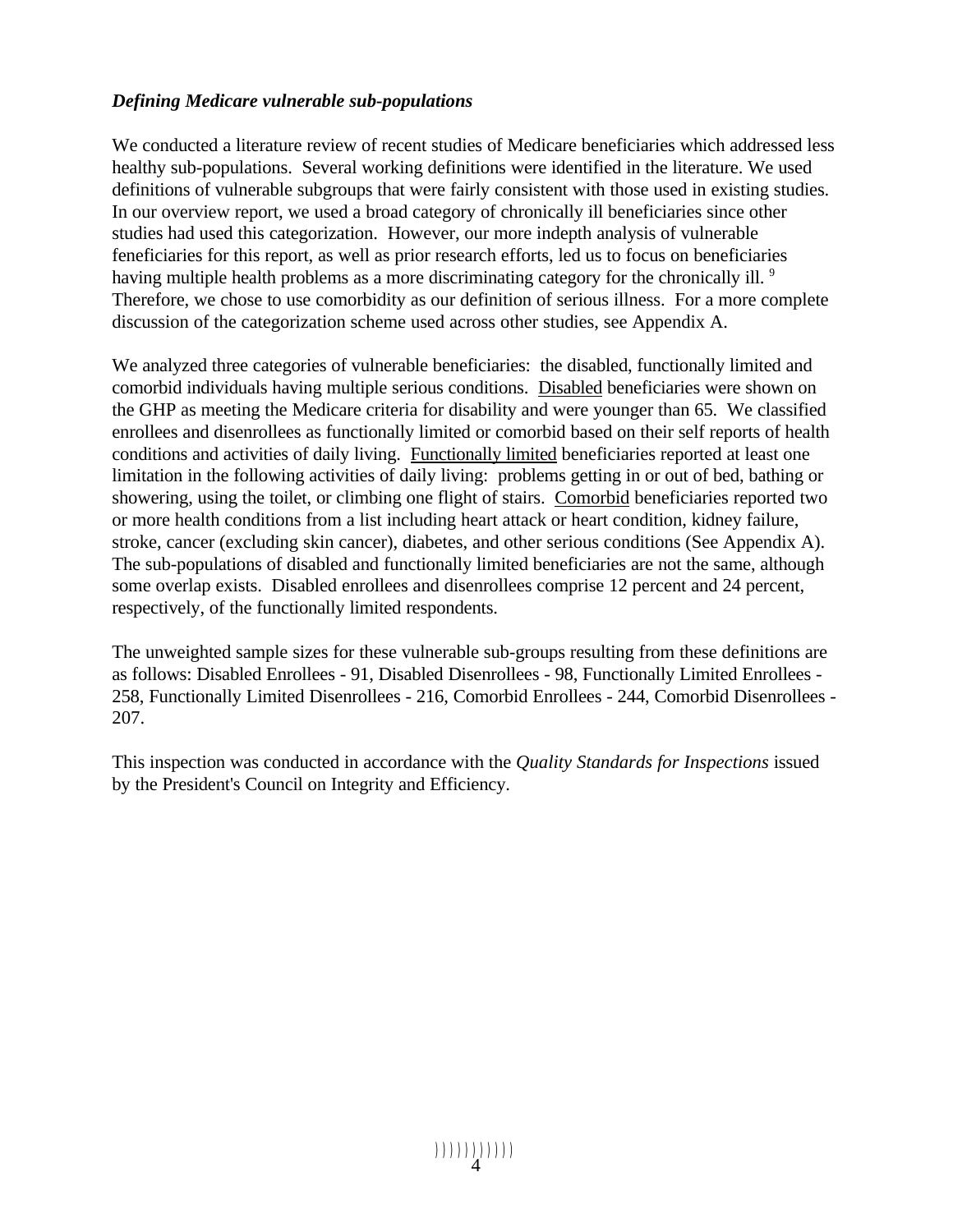#### **SUMMARY OF BENEFICIARIES' ASSESSMENTS**

Overall, Medicare beneficiaries in risk HMOs gave favorable reports of their experiences and access to care in 1996. Problem areas identified by the overall group were beneficiaries' lack of awareness of their formal appeal and grievance rights, disenrollees receiving denials for emergency or urgent care, and awareness of the need for, and rules applying to gynecological care. However, we found that functionally limited and disabled beneficiaries experienced significantly more problems in accessing specialists, and other Medicare-covered services, and in receiving full explanations of their treatment options and having their health complaints taken seriously.

In our further analysis of the experiences of vulnerable sub-populations in Medicare risk HMOs, we found additional evidence of problems they encountered and differences in their perceptions of HMO care as compared to the overall HMO beneficiary population. These included problems with access to care, particularly referrals and specialized services, the perception that their primary doctor did not take their complaints seriously and difficulty they experienced in obtaining care. For this report, we expanded the set of questions examined to include the enrollment process, their rating of care received by their primary doctor, and the impact of the care they received on their health status.

#### **ENROLLMENT PROCESS**

We found that vulnerable beneficiaries' most frequently mentioned reasons for joining HMOs, as for healthier beneficiaries, were to obtain more affordable health care, services not covered by Medicare fee-for-service, and better quality care (See Table C-1).

We noted few differences among specific sub-groups concerning why they joined an HMO. We found that disabled enrollees (70%) and disenrollees (58%) were much more likely than aged enrollees(36%) and disenrollees (37%) to have joined their HMO in order obtain services not covered by the fee-for-service plan. Additionally, comorbid disenrollees (40%) joined for this reason more often than their reference group (28%). Disabled disenrollees joined seeking more affordable health care (48%) less often than aged disenrollees (72%), which was also true for comorbid disenrollees (60% compared to 72%). See Table C-1. Most beneficiaries knew at enrollment that their primary HMO doctor must give them referrals for specialist services.

#### **Disabled Beneficiaries And Functionally Limited And Comorbid Disenrollees Were More Likely Than Less Impaired Groups To Have Been Inappropriately Asked About Their Health Problems At Application.**

Due to concerns stated by other researchers over whether less healthy beneficiaries are being selectively excluded from HMO membership, we analyzed the experience of these vulnerable groups regarding being asked about their health problems at application. We found that disabled enrollees (22%) and disenrollees (25%) and disenrollees reporting comorbidities (22%) and functional limitations (23%) did more often report being asked about their health status at the

))))))))))) 5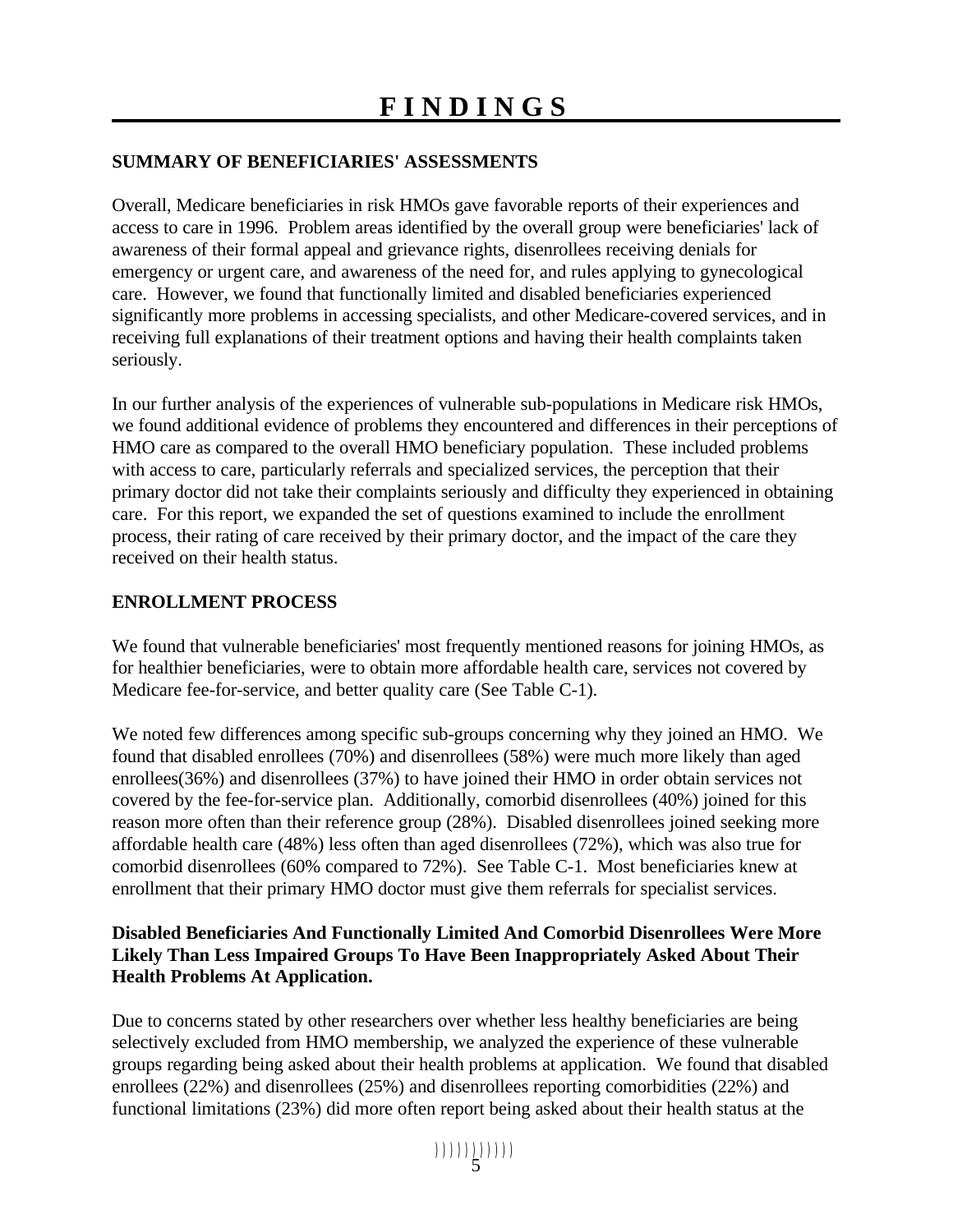### **PERCEIVED HEALTH STATUS**

Researchers have found self assessment of health status is strongly related to perceived health care needs and utilization of services.<sup>10</sup> Since health status has multiple dimensions, including the nature of the diagnosis, the severity of the condition, and functional limitations caused by the condition, the individual is able to take all of these dimensions into account in self-assessing their health status. Because perceived health status is an important predictor of perceived health care needs and service utilization, we examined the self-reported health status of each vulnerable beneficiary group.

| Table 1: Beneficiaries' Perceived Health at Time of Survey by Sub-Population |                               |                                |                            |                             |  |  |
|------------------------------------------------------------------------------|-------------------------------|--------------------------------|----------------------------|-----------------------------|--|--|
|                                                                              | <b>Enrollees</b>              |                                |                            | <b>Disenrollees</b>         |  |  |
| <b>Medicare Aged/Disabled</b>                                                | Aged                          | <b>Disabled</b>                | Aged                       | <b>Disabled</b>             |  |  |
| Health at time of survey was:                                                |                               |                                |                            |                             |  |  |
| good to excellent<br>×                                                       | 71%                           | 34%                            | 66%                        | 21%                         |  |  |
| fair<br>$\blacktriangleright$                                                | (1,319,887)<br>25%            | (27, 377)<br>42%               | (27,750)<br>25%            | (594)<br>48%                |  |  |
| poor to very poor<br>$\blacktriangleright$                                   | (460, 975)<br>5%<br>(84, 221) | (34,091)<br>24%<br>(19, 763)   | (10, 403)<br>9%<br>(3,845) | (1,378)<br>32%<br>(915)     |  |  |
| <b>Functional Limits</b>                                                     | <b>No Limits</b>              | 1+ Limits                      | <b>No Limits</b>           | 1+ Limits                   |  |  |
| Health at time of survey was:                                                |                               |                                |                            |                             |  |  |
| good to excellent<br>$\blacktriangleright$                                   | <b>77%</b><br>(1, 197, 149)   | 31%<br>(104, 547)              | <b>74%</b><br>(25,054)     | 16%<br>(1, 355)             |  |  |
| fair<br>ь                                                                    | 21%                           | 48%                            | 21%                        | 50%                         |  |  |
| poor to very poor<br>▶                                                       | (321, 764)<br>2%<br>(32,450)  | (161, 033)<br>21%<br>(70, 717) | (7, 194)<br>5%<br>(1,645)  | (4,356)<br>34%<br>(2,972)   |  |  |
| <b>Comorbidity</b>                                                           | <2 Illnesses                  | 2+ Illnesses                   | <2 Illnesses               | 2+ Illnesses                |  |  |
| Health at time of survey was:                                                |                               |                                |                            |                             |  |  |
| good to excellent<br>▶                                                       | 76%                           | 40%                            | <b>71%</b>                 | 19%                         |  |  |
| fair<br>$\blacktriangleright$                                                | (1, 157, 508)<br>22%          | (136, 330)<br>43%              | (25, 468)<br>23%           | (1,300)<br>45%              |  |  |
| poor to very poor<br>$\blacktriangleright$                                   | (332, 433)<br>3%<br>(41, 655) | (146, 675)<br>17%<br>(59, 588) | (8,099)<br>6%<br>(2,073)   | (3, 105)<br>36%<br>(2, 516) |  |  |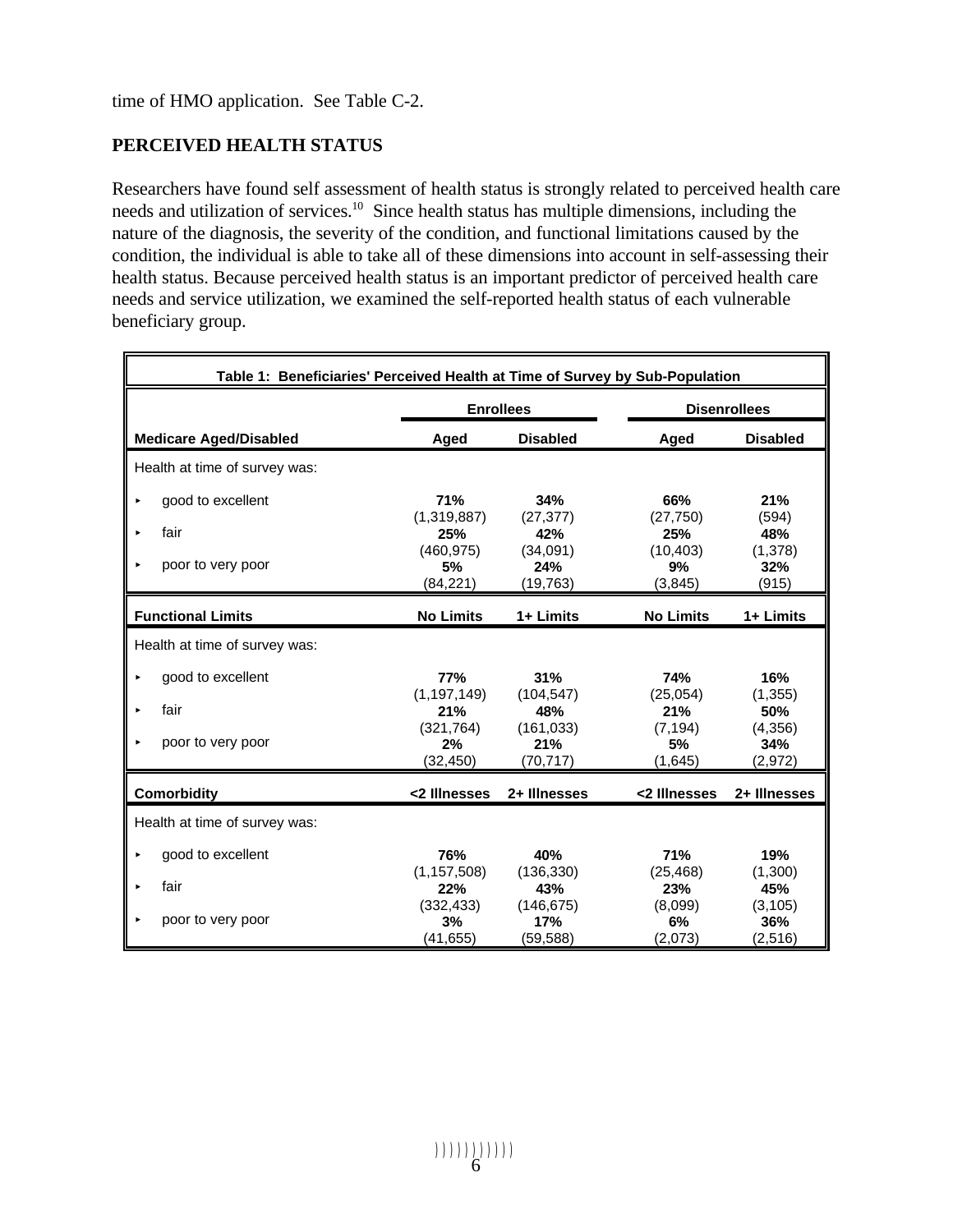#### **As Expected, Vulnerable Beneficiaries Assessed Their Health Status As Much Poorer Than Other Beneficiaries.**

We found significant differences in the proportion of all vulnerable beneficiaries reporting poor to very poor health status compared to their reference groups (See Table 1). Disabled and functionally limited beneficiaries reported the highest proportions of poor health status. Disabled enrollees (24%) and disenrollees (32%) perceived their health status as poor or very poor more often than aged enrollees and disenrollees (9%). Comorbid enrollees (17%) and disenrollees (36%) more often reported poor to very poor health compared to 3 percent and 6 percent respectively, of their reference groups.

### **ACCESS TO HEALTH SERVICES**

Several health economists and health services researchers have expressed concern regarding the perverse payment incentives which exist in the current Medicare HMO capitation methodology which is not adjusted for health status. They note that plans which develop a reputation for quality care to the sickest patients will attract a disproportionate share of such enrollees without any additional compensation for their more expensive care. This can lead to plan failure or incentives to limit access and treatment for specific subgroups.<sup>11,12,13</sup> Due to these concerns, we focused much of our analysis of vulnerable beneficaries in Medicare risk HMOs on their access to health services.

#### **While Able To Obtain Timely Primary Physician Appointments When They Were Very Ill, Vulnerable Beneficiaries Experienced More Service Access Problems Than Healthier Beneficiaries.**

We first examined these beneficiaries' access to timely (1-2 days) primary physician appointments when they were very sick. We found no differences between the vulnerable beneficiaries and others in receiving timely doctor appointments. Most enrollees (92% to 97%) were able to obtain appointments within 1 to 2 days when very sick. Similarly, most disenrollees (84% to 87%) obtained timely appointments when very sick. See Tables 2.1 to 2.3.

#### *Functionally limited beneficiaries, comorbid enrollees and disabled disenrollees said their physician failed to give them Medicare-covered services more often than healthier beneficiaries.*

Of disabled disenrollees, 27 percent stated that their physicians failed to give them Medicarecovered services, whereas only 11 percent of aged disenrollees made this assertion. Among functionally limited beneficiaries, 8 percent of enrollees and 20 percent of disenrollees reported this failure to obtain services compared to 2 percent of enrollees and 11 percent of disenrollees in the less impaired group. Comorbid enrollees were also more likely than their healthier counterparts to report their physician failed to give them Medicare-covered services (9% compared to 2%).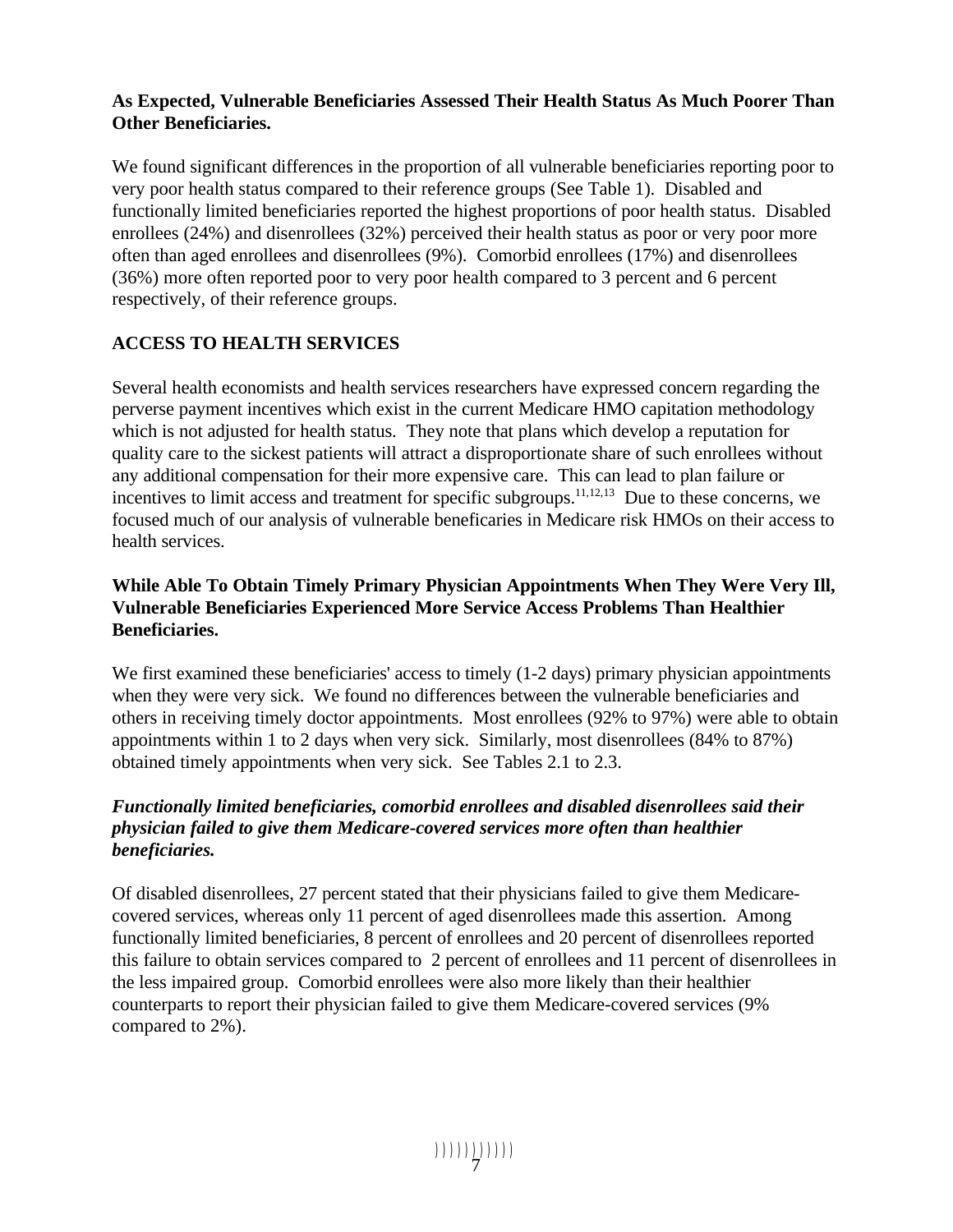#### *Comorbid beneficiaries and disabled disenrollees experienced more problems in obtaining referrals to specialists than healthier beneficiaries.*

Thirty-six percent of disabled disenrollees experienced failure of their physicians' to refer them to a specialist when the beneficiaries felt this was needed, which is significantly higher than the 13 percent of aged disenrollees making this claim (See Table 2.1).

| Table 2.1: Service Access by Medicare Aged/Disabled Sub-Population |            |                  |           |                     |  |
|--------------------------------------------------------------------|------------|------------------|-----------|---------------------|--|
|                                                                    |            | <b>Enrollees</b> |           | <b>Disenrollees</b> |  |
| <b>Service Access</b>                                              | Aged       | <b>Disabled</b>  | Aged      | <b>Disabled</b>     |  |
| Received appointment with physician w/in                           | 96%        | 95%              | 85%       | 87%                 |  |
| 1-2 days when very sick.                                           | (982,645)  | (63, 365)        | (23, 952) | (2,330)             |  |
| Physician failed to give needed Medicare-                          | 3%         | 4%               | 11%       | 27%                 |  |
| covered services.                                                  | (62, 609)  | (3,233)          | (5,265)   | (970)               |  |
| Experienced delays in receiving non-                               | 12%        | 23%              | 23%       | 34%                 |  |
| routine services in past 6 months.                                 | (159, 867) | (15, 463)        | (8,222)   | (1, 101)            |  |
| Physician failed to admit beneficiary to                           | 1%         | 4%               | 4%        | 19%                 |  |
| hospital when needed.                                              | (12, 747)  | (2,061)          | (829)     | (377)               |  |
| Physician failed to refer beneficiary to a                         | 4%         | 16%              | 13%       | 36%                 |  |
| specialist when needed.                                            | (64, 581)  | (12, 935)        | (4,586)   | (918)               |  |
| Had sought out-of-plan care.                                       | 5%         | 15%              | 10%       | 14%                 |  |
|                                                                    | (100,662)  | (12,505)         | (4,612)   | (531)               |  |

Table 2.3 indicates that beneficiaries with comorbidity experienced this problem with specialty referrals as well. Eight percent of enrollees and 21 percent of disenrollees reported a problem with specialist referrals, contrasted with healthier enrollees (4%) and disenrollees (13%).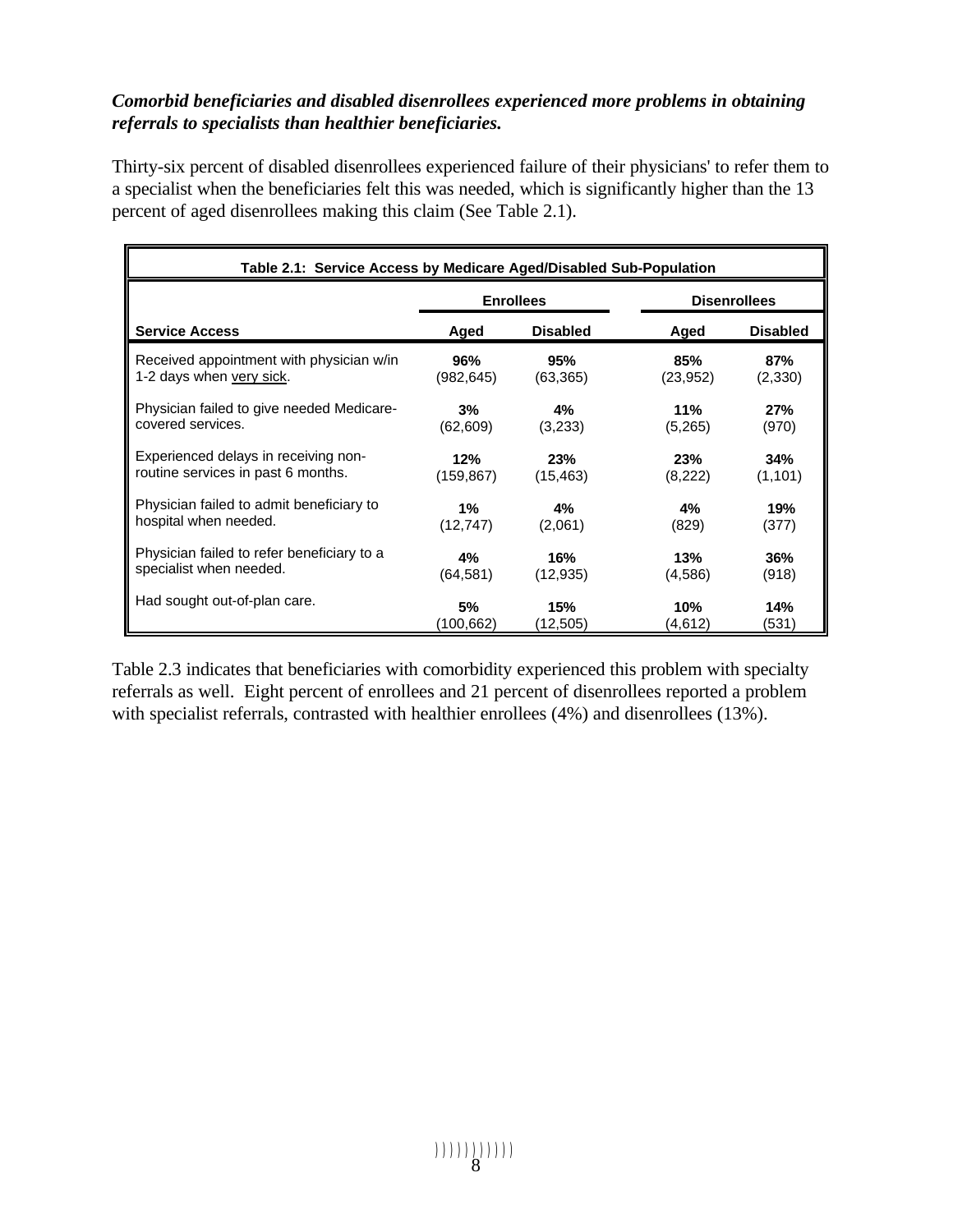| Table 2.2: Service Access by Functionally Limited Sub-Population |                  |            |                  |                     |  |
|------------------------------------------------------------------|------------------|------------|------------------|---------------------|--|
|                                                                  | <b>Enrollees</b> |            |                  | <b>Disenrollees</b> |  |
| <b>Service Access</b>                                            | <b>No Limits</b> | 1+ Limits  | <b>No Limits</b> | 1+ Limits           |  |
| Received appointment with physician w/in                         | 97%              | 92%        | 84%              | 87%                 |  |
| 1-2 days when very sick.                                         | (768.985)        | (233, 233) | (17, 717)        | (7,320)             |  |
| Physician failed to give needed Medicare-                        | 2%               | 8%         | 11%              | 20%                 |  |
| covered services.                                                | (35, 857)        | (26, 111)  | (4, 136)         | (2,047)             |  |
| Experienced delays in receiving non-                             | 11%              | 16%        | 22%              | 30%                 |  |
| routine services in past 6 months.                               | (123,089)        | (41, 497)  | (6, 495)         | (2,589)             |  |
| Physician failed to admit beneficiary to                         | $1\%$            | 3%         | 4%               | 8%                  |  |
| hospital when needed.                                            | (8,241)          | (6, 110)   | (660)            | (522)               |  |
| Physician failed to refer beneficiary to a                       | 5%               | 6%         | 12%              | 25%                 |  |
| specialist when needed.                                          | (58, 280)        | (11, 235)  | (3,313)          | (2,072)             |  |
| Had sought out-of-plan care.                                     | 4%               | 13%        | 10%              | 13%                 |  |
|                                                                  | (63,105)         | (46,648)   | (3,751)          | (1,327)             |  |

#### *Comorbid disenrollees encountered more delays in obtaining non-routine services (e.g. physical therapy, diagnostic tests) than healthier disenrollees.*

We asked beneficiaries about any delays in receiving HMO approvals for non-routine services, such as physical therapy or diagnostic tests in the 6 months prior to the survey. Of disenrollees with comorbidities, 36 percent had experienced such delays, although only 21 percent of healthier disenrollees reported this (See Table 2.3).

| Table 2.3: Service Access by Comorbid Sub-Population |              |                  |                     |              |  |
|------------------------------------------------------|--------------|------------------|---------------------|--------------|--|
|                                                      |              | <b>Enrollees</b> | <b>Disenrollees</b> |              |  |
| <b>Service Access</b>                                | <2 Illnesses | 2+ Illnesses     | <2 Illnesses        | 2+ Illnesses |  |
| Received appointment with physician w/in             | 97%          | 94%              | 85%                 | 87%          |  |
| 1-2 days when very sick.                             | (742,513)    | (265,966)        | (18, 893)           | (6, 482)     |  |
| Physician failed to give needed Medicare-            | 2%           | 9%               | 12%                 | 12%          |  |
| covered services.                                    | (35, 127)    | (29,629)         | (4,954)             | (1,086)      |  |
| Experienced delays in receiving non-                 | 13%          | 12%              | 21%                 | 36%          |  |
| routine services in past 6 months.                   | (134, 787)   | (33, 394)        | (6, 450)            | (2, 465)     |  |
| Physician failed to admit beneficiary to             | 1%           | 4%               | 4%                  | 13%          |  |
| hospital when needed.                                | (5,665)      | (8,346)          | (455)               | (712)        |  |
| Physician failed to refer beneficiary to a           | 4%           | 8%               | 13%                 | 21%          |  |
| specialist when needed.                              | (51, 794)    | (25, 434)        | (3,769)             | (1,510)      |  |
| Had sought out-of-plan care.                         | 6%           | 7%               | 9%                  | 14%          |  |
|                                                      | (84,684)     | (23,663)         | (3,628)             | (1,170)      |  |

*Beneficiaries with comorbidities and disabled disenrollees more often reported their primary*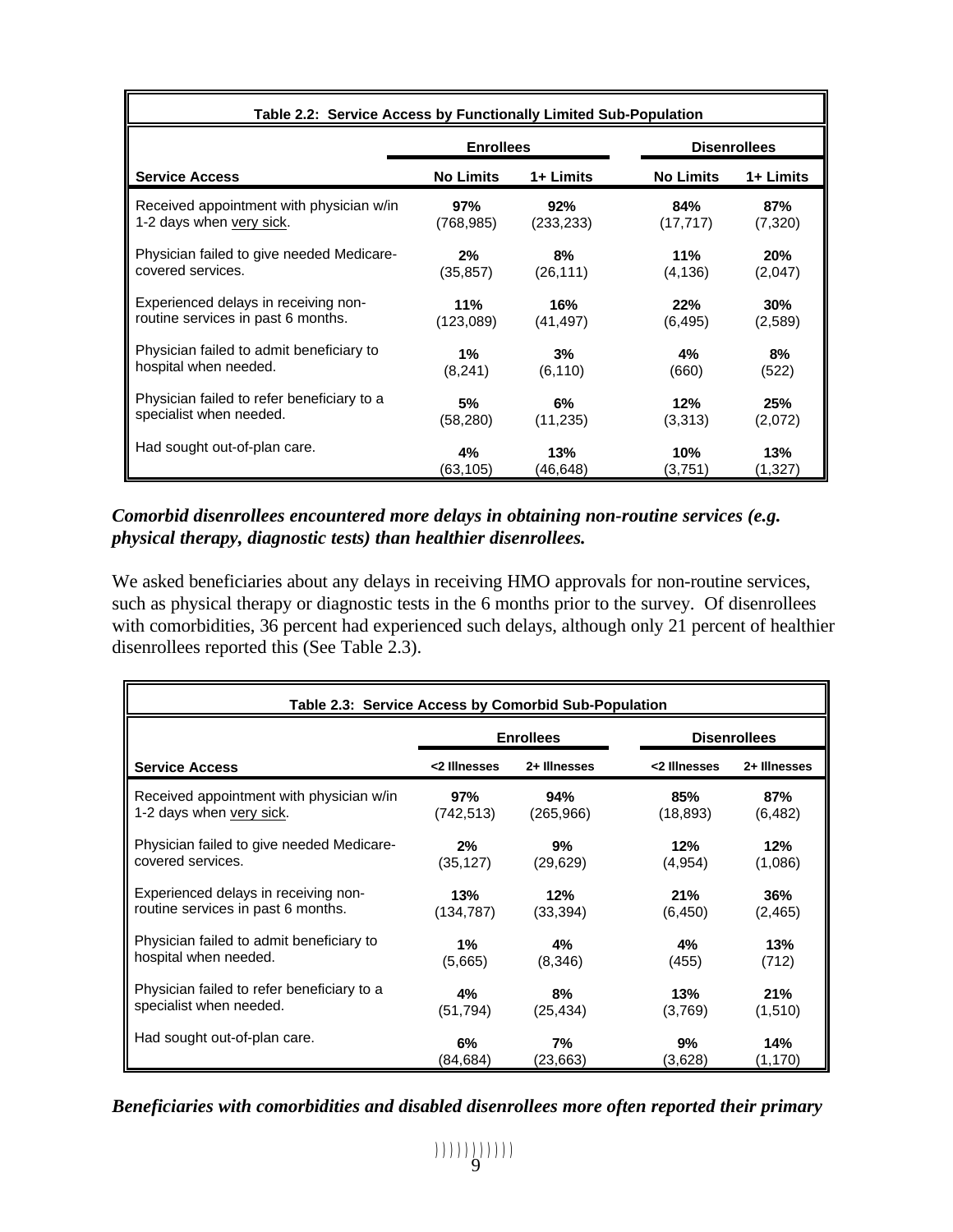#### *physician failed to admit them to the hospital when they felt this was needed.*

As shown in Table 2.,3 comorbid diserollees (13%) and enrollees (4%) stated that their physician failed to admit them to the hospital when they felt this was needed more often than healthier beneficiaries. This problem was also experienced by disabled disenrollees (19%), whereas significantly smaller proportions of their reference groups noted this problem (See Table 2.1).

#### **PRIMARY HMO PHYSICIAN CARE**

We also analyzed a set of questions asking about beneficiaries' perceptions of the care received from their primary physicians. Given the "gatekeeper" role of the primary physician in an HMO, their relationship with beneficiaries is important to how HMO members perceive the quality of care they receive.

The perceptions of comorbid beneficiaries were very similar to those of healthier beneficiaries. See Table 3.

#### **Functionally Limited Beneficiaries And Disabled Disenrollees Were More Critical Of The Care Received From Their Primary Physicians.**

#### *Disabled and functionally limited disenrollees and enrollees more often said their primary care physician did not take their health complaints seriously.*

As seen in Table 3, a substantial proportion of disabled disenrollees (39%) reported their primary physician did not take their complaints seriously, as contrasted with only 17 percent of aged disenrollees. Our overview report discussed examples of provider behavior which generated these concerns, such as not listening to the beneficiary, impatience, and not letting beneficiaries fully explain their concerns.<sup>14</sup> Among disenrollees, 39 percent of disabled and 24 percent of the functionally limited felt their primary care physician did not take their complaints seriously. To a lesser extent, disabled and functionally limited enrollees also shared this view.

### *Disabled and functionally limited disenrollees were also less likely to believe their physician explained all their treatment options than less impaired disenrollees.*

Explaining treatment options is another important aspect of the physician patient relationship. Only 61 percent of disabled disenrollees believed their primary physician explained all their treatment options, whereas 78 percent of aged disenrollees felt this was true. Likewise, only 68 percent of the functionally limited disenrollees were comfortable that all treatment options were explained by their physician compared to 79 percent of the less impaired disenrollees. We found no significant differences in comparing enrollees from these sub-populations with their reference groups, nor between comorbid beneficiaries and their healthier counterparts.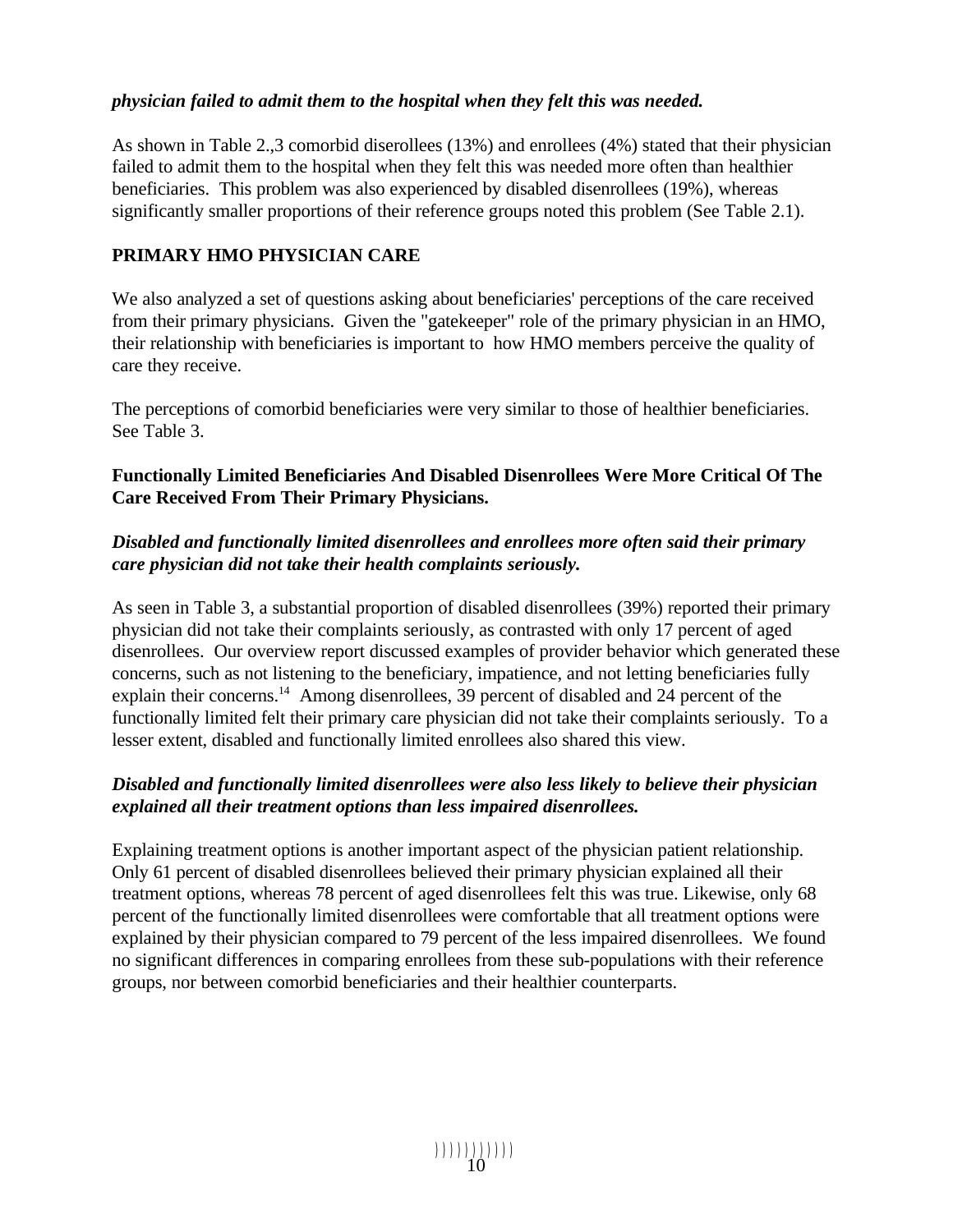| Table 3: Primary Physician Care by Medicare Aged/Disabled and Functionally Limited Sub- |
|-----------------------------------------------------------------------------------------|
| <b>Populations</b>                                                                      |

|                                                                | <b>Enrollees</b>     |                   | <b>Disenrollees</b> |                 |
|----------------------------------------------------------------|----------------------|-------------------|---------------------|-----------------|
| <b>Primary Physician Care</b>                                  | Aged                 | <b>Disabled</b>   | Aged                | <b>Disabled</b> |
| Primary physician did not take health<br>complaints seriously. | 7%<br>(127, 608)     | 13%<br>(11, 106)  | 17%<br>(7, 943)     | 39%<br>(1, 441) |
| Primary physician explained treatment<br>options               | 89%<br>(1,399,300)   | 92%<br>(73, 799)  | 78%<br>(31,090)     | 61%<br>(2, 176) |
| Cost most important to primary physician.                      | 9%                   | 5%                | 20%                 | 24%             |
| Believed care given by PCP was:                                | (138, 033)           | (4,030)           | (7, 135)            | (516)           |
| excellent<br>k                                                 |                      |                   |                     |                 |
| good<br>$\blacktriangleright$                                  | 48%<br>(919, 845)    | 38%<br>(34, 275)  | 36%<br>(17, 545)    | 33%<br>(1,221)  |
| fair                                                           | 43%<br>(821, 073)    | 45%<br>(40, 620)  | 37%<br>(17, 733)    | 24%<br>(882)    |
|                                                                | 7%<br>(131, 841)     | 14%<br>(12, 959)  | 17%<br>(8,085)      | 29%<br>(1,072)  |
|                                                                |                      |                   |                     |                 |
| <b>Primary Physician Care</b>                                  | <b>No Limits</b>     | 1+ Limits         | <b>No Limits</b>    | 1+ Limits       |
| Primary physician did not take health<br>complaints seriously. | 5%<br>(72, 319)      | 16%<br>(58, 381)  | 17%<br>(6, 444)     | 24%<br>(2, 418) |
| Primary physician explained treatment<br>options               | 91%<br>(1, 143, 058) | 85%<br>(280, 598) | 79%<br>(25, 390)    | 68%<br>(6, 742) |
| Cost most important to primary physician.                      | 8%                   | 9%                | 18%                 | 27%             |
| Believed care given by PCP was:                                | (114, 317)           | (25, 475)         | (5,631)             | (1,795)         |
| excellent<br>$\blacktriangleright$                             |                      |                   |                     |                 |
| good<br>▶                                                      | 51%                  | 34%               | 38%                 | 29%             |
|                                                                | (804, 503)<br>41%    | (117, 306)<br>50% | (14, 759)<br>37%    | (3,201)<br>29%  |
| fair<br>ь                                                      | (654, 904)           | (172, 946)        | (14, 368)           | (3, 191)        |
|                                                                | 6%                   | 12%               | 15%                 | 30%             |
|                                                                | (101, 383)           | (41, 298)         | (5,664)             | (3, 264)        |

We also analyzed the proportion of vulnerable beneficiaries who believed that cost was the most important consideration of their primary physician and generally found no difference between the vulnerable beneficiaries and healthier groups, except that 27 percent of functionally limited disenrollees believed this to be true versus 18 percent of less impaired disenrollees.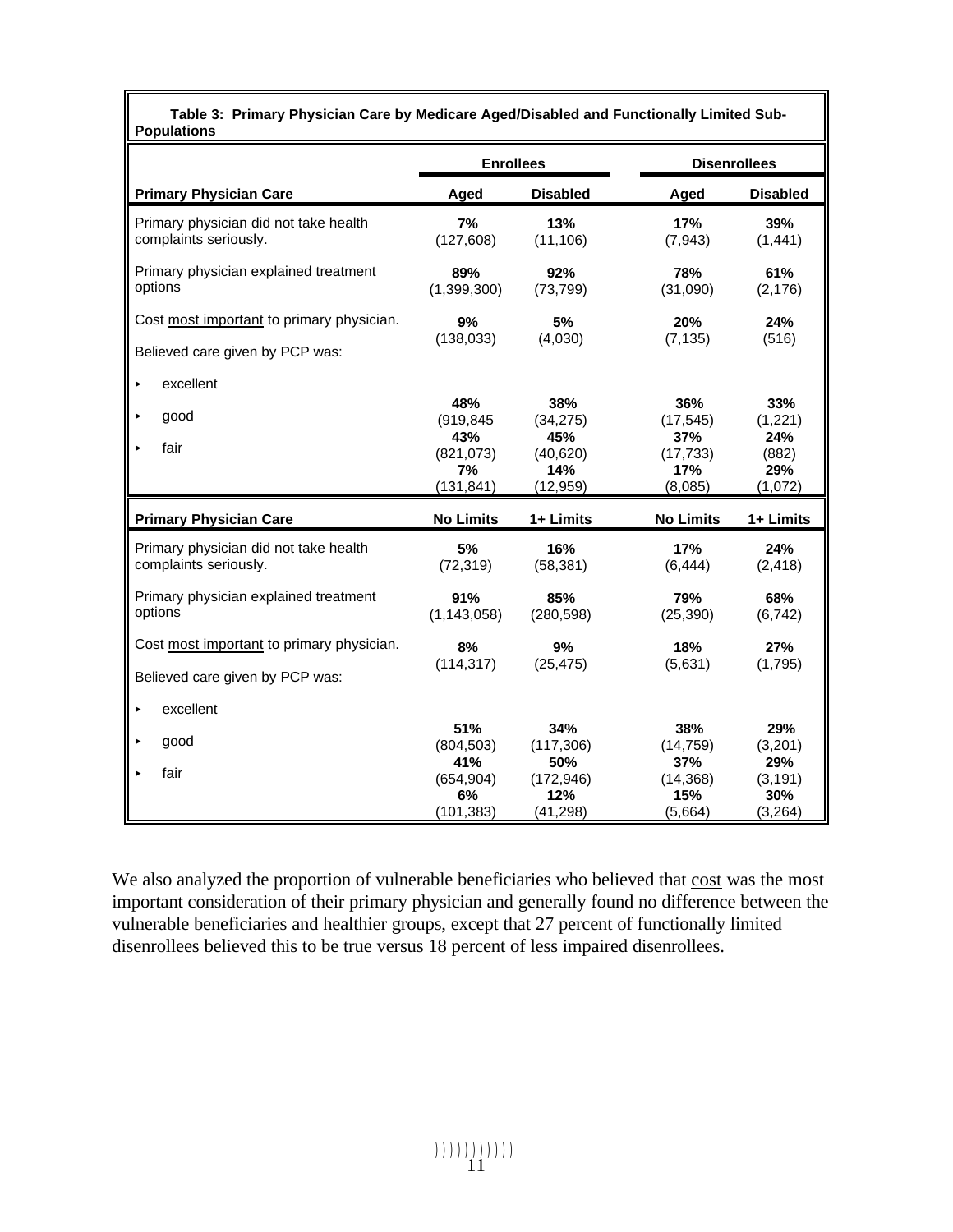#### *Fewer functionally limited beneficiaries and disabled enrollees rated the care they received from their primary physician as excellent than their reference groups.*

We asked beneficiaries to give a summary rating of the care received from their primary physicians. Fewer disabled (38%) than aged (48%) enrollees rated this care as excellent. Likewise, fewer functionally limited enrollees (34%) and disenrollees (29%) rated the care provided by their primary physician as excellent than less impaired enrollees (51%) and disenrollees (38%). We found no differences between comorbid enrollees and healthier enrollees. However, comorbid (41%) disenrollees rated their care as excellent more often than those not so impaired. See Table 3.

### **ASSESSING HMO OVERALL CARE**

#### **While Sizeable Proportions Of Vulnerable Enrollees Said Their Health Improved, About One Fifth Of Vulnerable Disenrollees Said Care Provided By The HMO Caused Their Health To Worsen.**

Among vulnerable disenrollees, 23 percent of the comorbid, 20% of the functionally limited, and 18 percent of the disabled reported HMO care caused their health to worsen. However, on the positive side, 34 percent of disabled, 44 percent of functionally limited, and 52 percent of comorbid enrollees said their health improved under HMO care.

#### **More Vulnerable Beneficiaries Said Obtaining Care Through Their HMO Was Hard Or Very Hard.**

Table 4 presents beneficiary assessments of the ease with which they obtained care through their HMO. Significantly more disabled enrollees (24%) and disenrollees (37%) and functionally limited enrollees (11%) and disenrollees (31%) said that obtaining care was hard or very hard compared to aged and less impaired beneficiaries. This greater difficulty in obtaining care was also a concern of comorbid disenrollees.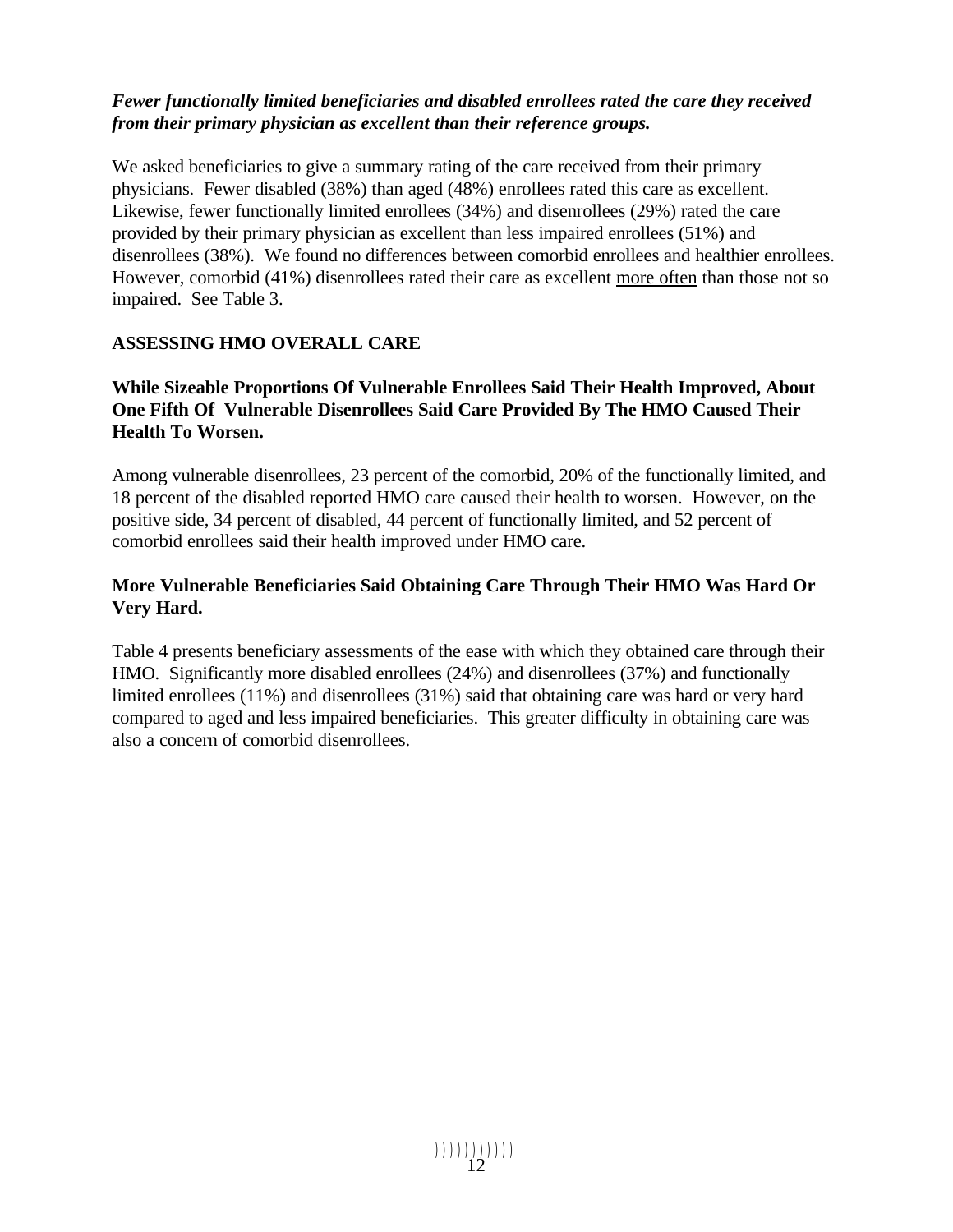| Table 4: Beneficiaries' Perceptions of HMO Care<br>by Medicare Status, Functionally Limited and Comorbid Sub-Populations |                         |                   |                   |                     |  |  |
|--------------------------------------------------------------------------------------------------------------------------|-------------------------|-------------------|-------------------|---------------------|--|--|
|                                                                                                                          |                         | <b>Enrollees</b>  |                   | <b>Disenrollees</b> |  |  |
| <b>Medicare Aged/Disabled</b>                                                                                            | Aged                    | <b>Disabled</b>   | Aged              | <b>Disabled</b>     |  |  |
| Ease of obtaining care was:                                                                                              |                         |                   |                   |                     |  |  |
| easy or very easy<br>Й<br>neither easy nor hard<br>hard or very hard                                                     | 68%<br>27%<br>5%        | 45%<br>31%<br>24% | 52%<br>29%<br>18% | 45%<br>18%<br>37%   |  |  |
| HMO care caused health to:                                                                                               |                         |                   |                   |                     |  |  |
| improve<br>stay the same<br>worsen                                                                                       | 44%<br>54%<br>3%        | 34%<br>62%<br>4%  | 30%<br>59%<br>11% | 17%<br>66%<br>18%   |  |  |
| <b>Functional Limits</b>                                                                                                 | <b>No Limits</b>        | 1+ Limits         | <b>No Limits</b>  | 1+ Limits           |  |  |
| Ease of obtaining care was:                                                                                              |                         |                   |                   |                     |  |  |
| easy or very easy<br>Й<br>neither easy not hard<br>hard or very hard                                                     | <b>70%</b><br>26%<br>5% | 55%<br>35%<br>11% | 55%<br>28%<br>16% | 40%<br>29%<br>31%   |  |  |
| HMO care caused health to:                                                                                               |                         |                   |                   |                     |  |  |
| improve<br>stay the same<br>worsen<br>ь                                                                                  | 43%<br>56%<br>1%        | 44%<br>48%<br>9%  | 34%<br>58%<br>9%  | 17%<br>63%<br>20%   |  |  |
| <b>Comorbid</b>                                                                                                          | <2 Illnesses            | 2+ Illnesses      | <2 Illnesses      | 2+ Illnesses        |  |  |
| Ease of obtaining care was:                                                                                              |                         |                   |                   |                     |  |  |
| easy or very easy<br>neither easy nor hard<br>hard or very hard<br>$\blacktriangleright$                                 | 67%<br>28%<br>5%        | 66%<br>27%<br>7%  | 53%<br>28%<br>18% | 47%<br>28%<br>25%   |  |  |
| HMO care caused health to:                                                                                               |                         |                   |                   |                     |  |  |
| improve<br>ь<br>stay the same<br>worsen                                                                                  | 41%<br>58%<br>1%        | 52%<br>41%<br>7%  | 28%<br>63%<br>9%  | 37%<br>40%<br>23%   |  |  |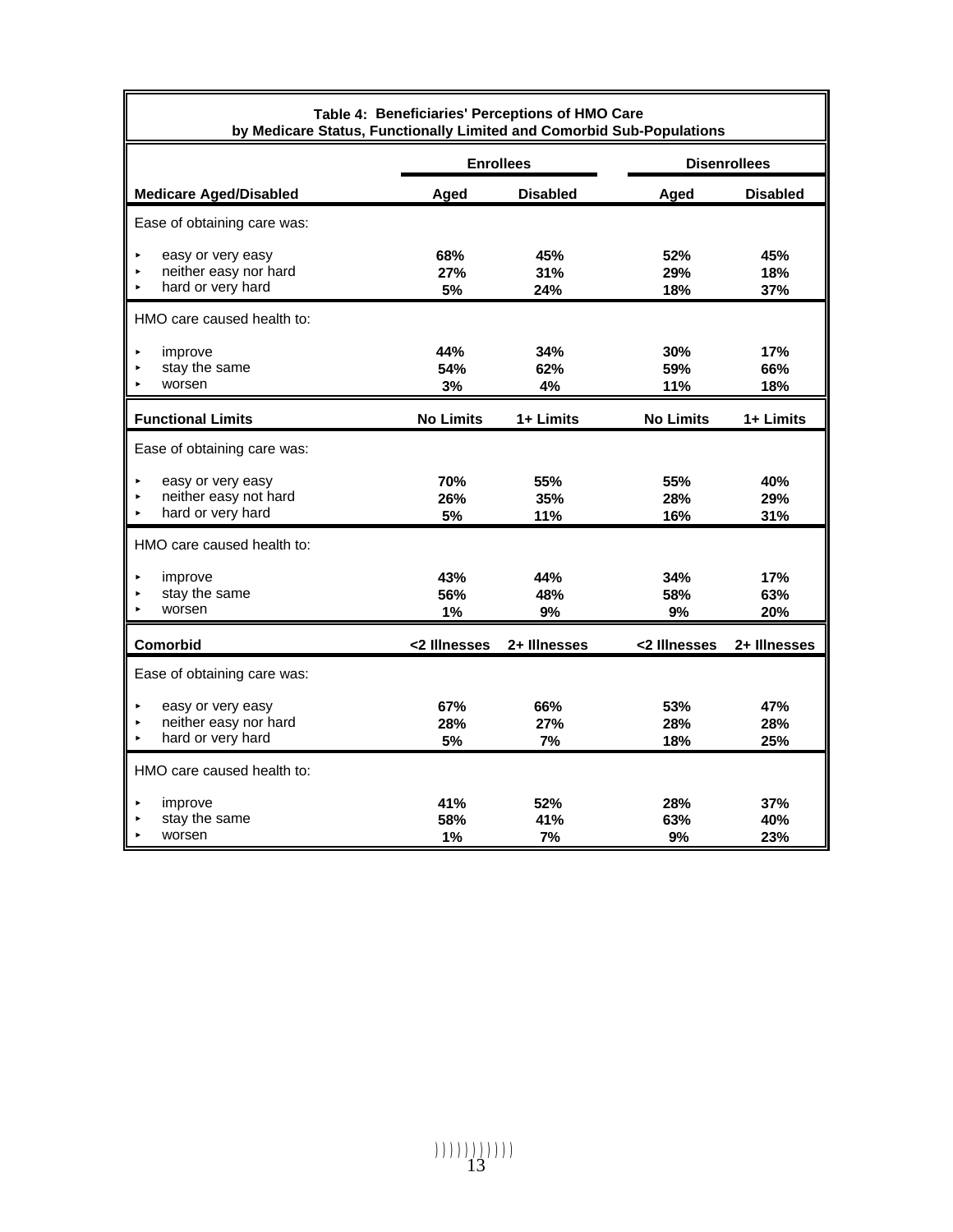# **RECOMMENDATIONS**

As the agency responsible for the growing Medicare risk HMO program, HCFA must exercise leadership in monitoring the performance of HMOs and in assuring full access to services for all Medicare HMO beneficiaries. Using 1996 data, we identified areas of the Medicare risk HMO program that were working well for vulnerable beneficiaries or that apparently needed improvement. Based on this work we also suggest techniques HCFA could use to strengthen the consumer protections in its contractual requirements with HMOs to address several problems identified by these vulnerable sub-populations. We further suggest factors for HCFA to consider in developing the capitation rate risk adjusters required by the Balanced Budget Act of 1997.

We recommend that HCFA take appropriate actions to address the problems of vulnerable beneficiaries. We suggest HCFA consider the following options.

**In developing and refining the health status capitation rate risk adjusters required by the Balanced Budget Act of 1997, HCFA should consider the following:** 

- $\bullet$  **Risk adjusters should be sufficiently specific to address the severity of illness or functional impairments which contribute to the health service needs of beneficiaries.**
- $\bullet$  **Large scale, multi-plan studies should be conducted concurrently with implementation of the risk adjustment methodology to test the adequacy of adjusters and measure plan and beneficiary behavioral responses.**
- $\bullet$  **During the early implementation stage, the capitation methodology could include adjustments based upon actual cost experience.**

Health economists have, over the past several years, raised concerns about the financial incentives inherent in a capitation payment methodology which does not adequately adjust for the health risks of a diverse Medicare population. Specifically, they predict that managed care plans have incentives not to enroll sicker or disabled beneficiaries and that access problems will emerge for sicker patients in these plans.<sup>15</sup> Our analysis of beneficiary survey responses adds to a growing number of studies which have shown evidence of enrollment and health access problems of these vulnerable groups.16 These health economists have described risk adjustment methodologies as the appropriate payment approach for addressing such problematic incentives.

The findings of this report and a review of recent research suggest that multiple dimensions of health status need to be incorporated in a health status capitation rate methodology. Broad categories of health status or diagnoses are not likely to capture the range of variation in costs and health care needs of sicker and disabled populations. The Balanced Budget Act of 1997 requires HCFA to submit a report by March, 1999 on a method of risk adjustment for captation rates paid to Medicare HMOs, and to implement a risk adjustment methodology by January 1, 2000. However, the Act does not specify the methodology to be used. Health economists, over the past several years, have developed and conducted analyses of methodologies to serve this purpose. <sup>17 18</sup> These studies have noted the importance of functional limitations and comorbidity in developing

))))))))))) 14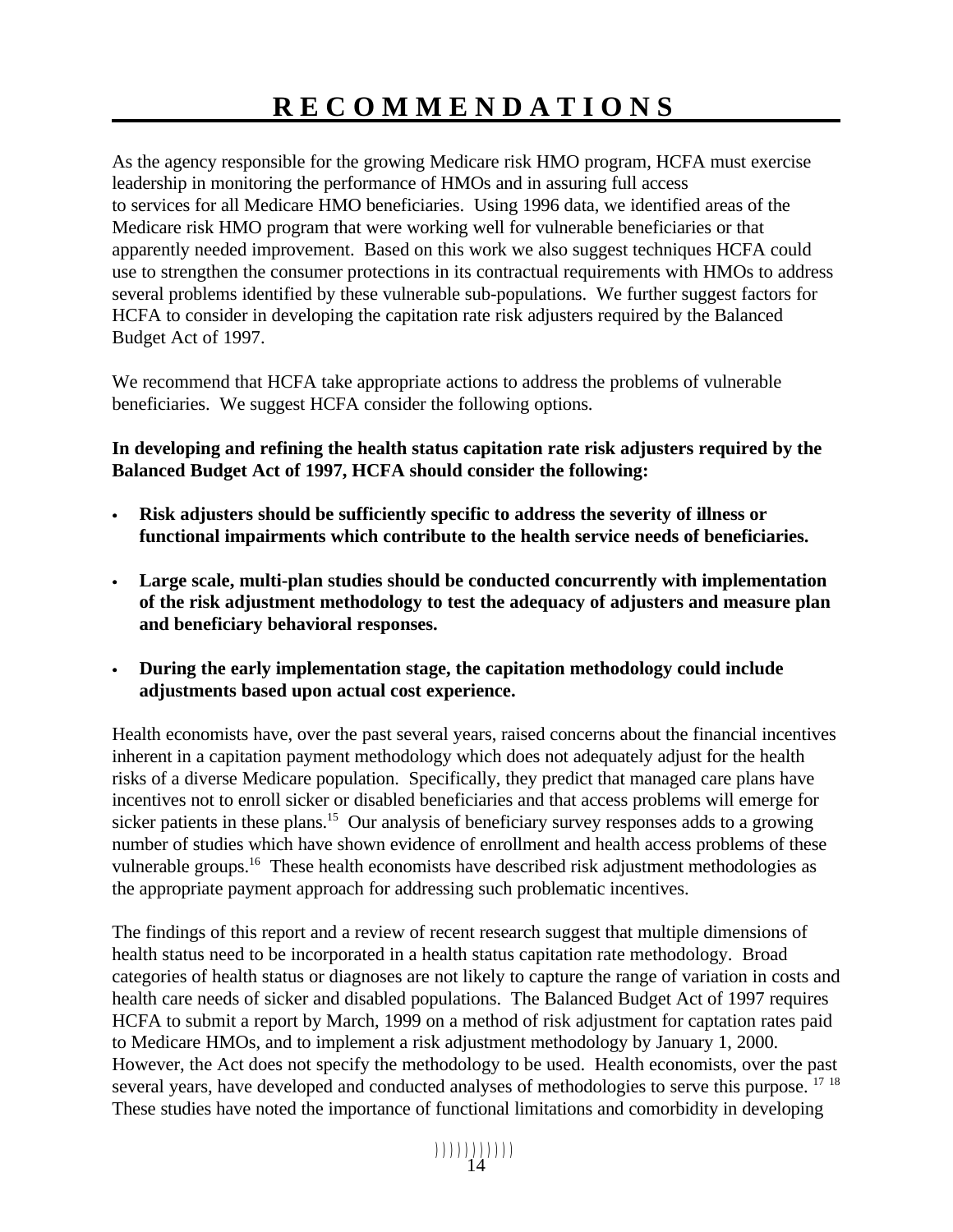appropriate risk adjusters.

However, both plan and beneficiary behavioral responses to the new incentives created by a risk adjustment methodology could vary from theoretical predictions. Thus, it is important for HCFA to conduct studies of the actual behavior of these actors concurrent with implementation of the risk adjustment methodology. A blend of prospective risk adjusters, coupled with actual cost experience, as proposed by Newhouse et. al.,  $\frac{19}{19}$  might help to correct for initial variance from the expected effects of the new incentive structure of capitation risk adjustment as the methodology is being refined.

### **Service access problems encountered by functionally limited, comorbid and disabled beneficiaries should be identified and carefully monitored to assure optimal access to needed health care services by these vulnerable groups.**

Both the 1993 and 1996 HMO beneficiary surveys identified service access problems for these vulnerable populations. HMOs and HCFA will be conducting disenrollee surveys and the Consumer Assessment of Health Plans Survey (CAHPS) to assess beneficiary experience and satisfaction with their HMOs. We believe these surveys should identify the health conditions and functional limitations of beneficiaries, and analyze the responses of these vulnerable populations, due to our findings on the problems they have experienced. These analyses could provide an important beneficiary protection as the altered incentives of a risk adjusted capitated methodology come into play.

#### **HMOs may be encouraged, or required by contract, to improve access to needed specialty care, by designating medical specialists as primary care providers for individuals with severe, disabling or degenerative conditions. Alternatively, HMOs could be encouraged or required to provide standing referrals to specialists for beneficiaries determined by the HMO to have conditions that require on-going specialty care.**

Problems with access and acceptability of care in HMOs for privately insured persons are currently being addressed by several state governments through legislation and regulation of the managed care industry. New York and New Jersey have proposed regulations requiring HMOs to designate medical specialists as primary care providers for these vulnerable beneficiaries. New York has also proposed regulations which would allow enrollees to receive a standing referral to a specialist for conditions requiring on-going specialty care.<sup>20</sup>

At the Federal level, a "Patients Bill of Rights" is being considered. For Medicare beneficiaries HMO contractual requirements afford a mechanism for protecting vulnerable plan members. The problems in obtaining specialist referrals reported by vulnerable beneficiaries indicate such protection is warranted.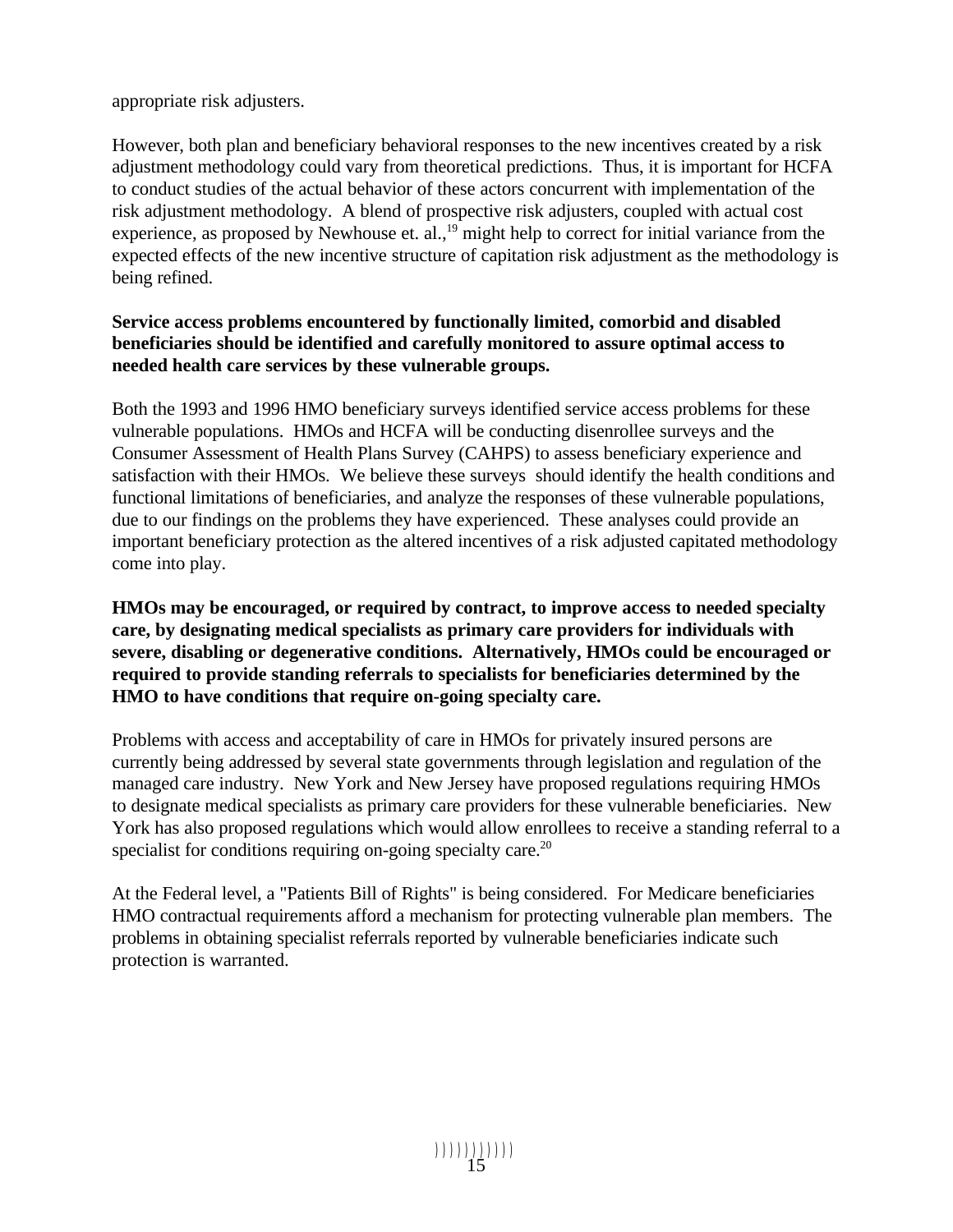#### **To address problems experienced by vulnerable beneficiaries in obtaining needed Medicare-covered services and specialty care, HCFA could, through contractual requirements, require that referral and utilization criteria be available on request to providers and to beneficiaries for use in accessing care and appealing any denials of service.**

In our overview report we found that beneficiaries are experiencing problems in understanding their appeal rights. In this report we found that vulnerable beneficiaries are experiencing more problems than healthier beneficiaries in accessing needed health services, particularly specialty services. We suggest that HCFA strengthen its requirements of HMOs to assure beneficiaries have appropriate information regarding the basis upon which decisions regarding their access to care are made.

Denial of service letters, written in clear language, must be provided by HMOs to plan enrollees when services are denied. These letters provide an appropriate mechanism to provide the enrollees and their providers with the criteria which were used to deny services. The HCFA HMO/CMP Manual requires specificity in reasons for denials to be stated in denial determination letters. However, criteria used by the plan in their determinations are not explicitly required.<sup>21</sup> This could also aid these enrollees and their providers in pursuing expedited appeals, which are required in urgent situations. New York has proposed regulations requiring such disclosures.<sup>22</sup> Monitoring state experiences with such regulations could assist HCFA in deciding whether to include such requirements in its Medicare HMO contracts.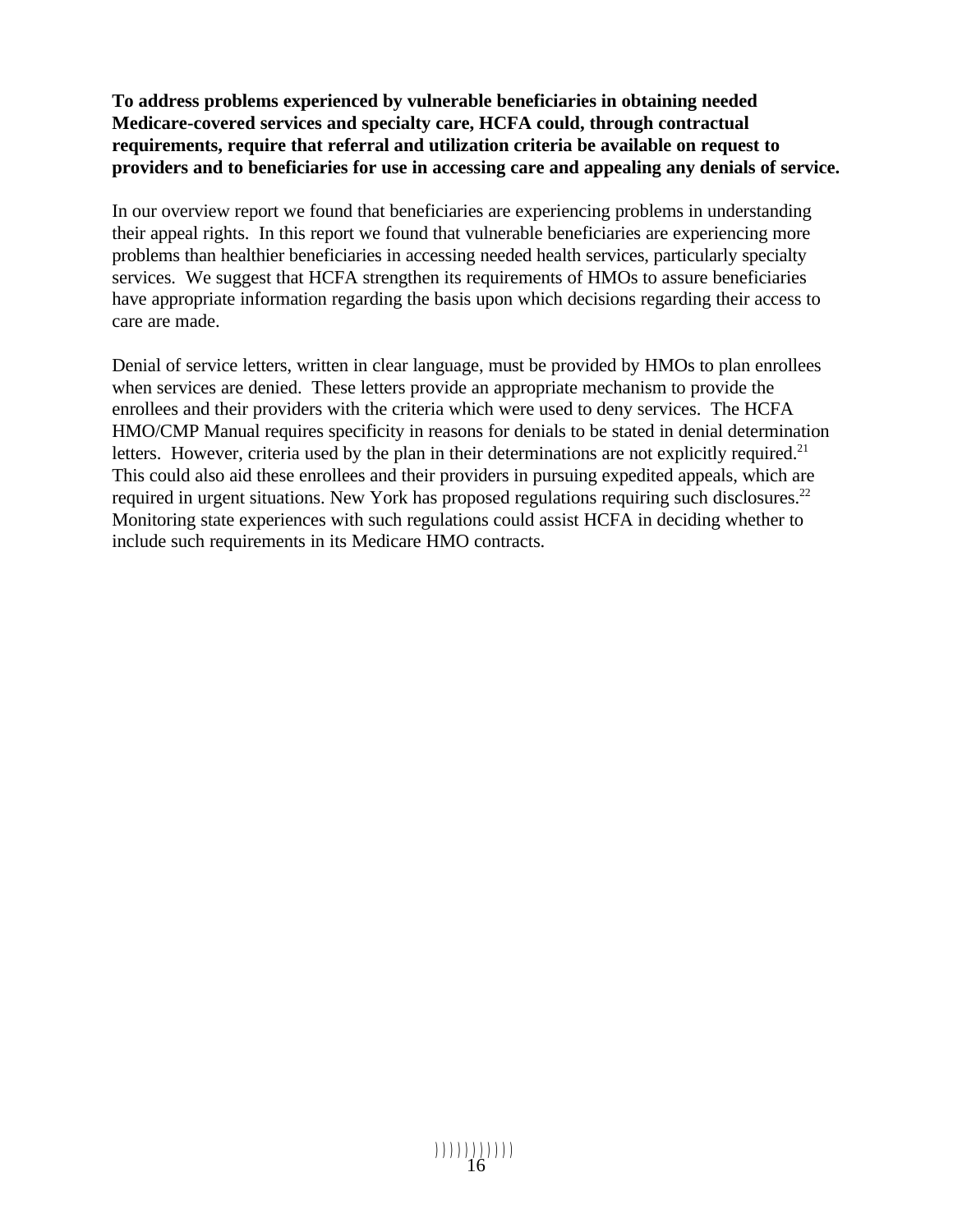# **AGENCY COMMENTS**

We received comments on the report from the Health Care Financing Administration (HCFA) and the Assistant Secretary for Planning and Evaluation (ASPE). The full text of their comments is in Appendix E.

#### **Health Care Financing Administration**

Of the report's six recommendations, HCFA fully concurred with four: 1) identifying and monitoring service access problems encountered by vulnerable beneficiaries; 2) improving these beneficiaries' access to needed specialty care; 3) improving the processes for informing providers and beneficiaries' of referral and utilization criteria; and 4) testing the adequacy of risk adjusters, and measuring plan and beneficiary behavioral responses.

We also suggested that HCFA consider using health status adjusters to address severity of illness and functional impairments, as well as a blend of prospective adjusters and retrospective adjustments based upon actual cost in developing capitation rates. HCFA seriously considered these options and partially concurred by accepting their intent while raising substantive concerns about their feasibility.

HCFA also noted that it is developing data and methods for risk adjustment based on severity of illness. By the year 2000, it will most likely implement a risk adjustment system that uses inpatient diagnoses to assign relative predicted risk scores to managed care enrollees. HCFA anticipates moving to a more comprehensive risk adjustment model in later years. HCFA does not foresee, however, implementing risk adjustment based on functional limitations as it would require an additional expense of another data collection, is difficult to do accurately, and is of questionable value to them.

We also suggested that HCFA consider a partial capitation approach that blends prospective and retrospective adjustments. HCFA agrees that such an approach "may help mitigate against the possible incentives under full capitation to restrict the use of services." However, HCFA believes that this approach is not generally consistent with the prospective payment rate required by the Balanced Budget Act of 1997, would be difficult to operationalize based on their experience with demonstration projects, and again, would require data they do not have.

HCFA also offered several technical comments on the report's title, the sufficiency of information about the sample sizes of the vulnerable subgroups, the connection between the report's analyses and our recommendations for risk adjustment, and the ability of some of these beneficiaries to be referred to appropriate specialty centers or clinics at least for diagnosis or case management. We modified the report title, added clarifications that specify the unweighted sample sizes, the smallest of which was 91 beneficiaries, and cited the literature that demonstrates the connection between access to care issues and risk adjustment. Acquiring sufficiently specific health data to identify beneficiaries with rare conditions or to analyze their referrals to specialty centers or clinics was beyond the intended scope of our study.

#### **Assistant Secretary for Planning and Evaluation**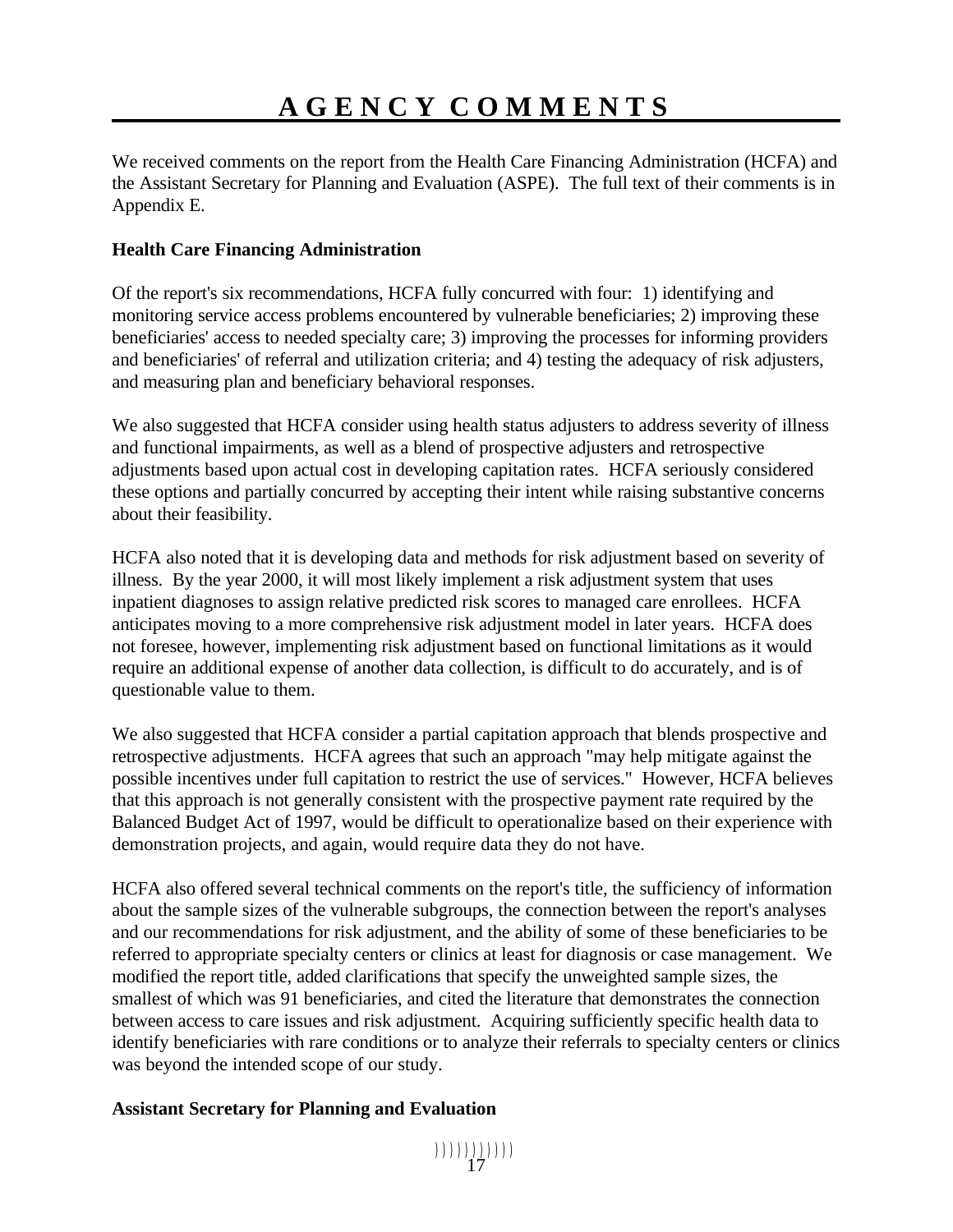ASPE concurred with the recommendations and offered comments on sample composition and size, the statistical significance of our findings, and the need for further study of the disabled population. ASPE noted incorrectly that our sample included only elderly Medicare beneficiaries and not disabled Medicare beneficiaries. In fact, as the methodology mentions, we did sample beneficiaries who met the Medicare criteria for disability and were younger than age 65. Of the 3,003 respondents to our survey, 189 were Medicare disabled beneficiaries. Appendix D shows the tests of statistical significance between the disabled and aged Medicare respondents, as well as those for the other vulnerable group comparisons. We acknowledge ASPE's interest in further study of the disabled population.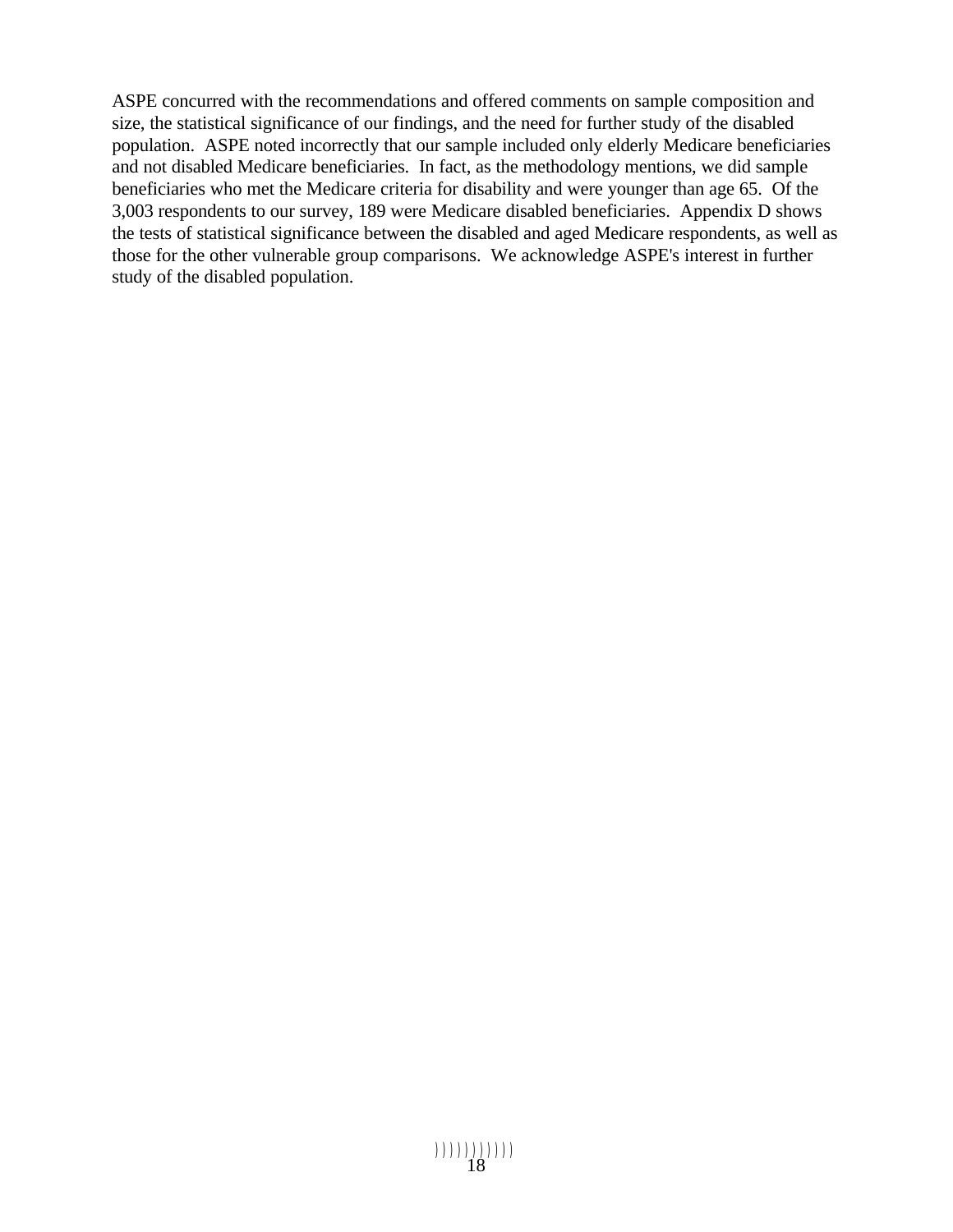- 1. This excludes the effect of the point-of-service option which was relatively new for the Medicare program at the time we completed the data collection phase of our study.
- 2. "Medicare Managed Care Plans," October 1997, a monthly report prepared by Office of Managed Care, HCFA.
- 3. In recent years, HCFA has begun to broaden the range of service delivery options within the Medicare managed care program. In October 1995, HCFA issued guidelines to HMOs on offering a point-of-service (POS) option to Medicare enrollees. The POS benefit increases flexibility for Medicare HMO enrollees by allowing them to seek care outside the HMO's provider network, typically with higher cost-sharing, i.e. the HMO will provide partial reimbursement for out-of-network services. In January 1997, HCFA launched the Medicare Choices demonstration project designed to provide beneficiaries a wider variety of managed care plans and to extend managed care options to rural areas. The demonstration plans include four provider sponsored networks, a preferred provider organization and a "triple option" hybrid that lets members see gatekeeper physicians, other plan providers without a gatekeeper referral, or providers outside the plan.
- 4. Paul Fishman et al., "Chronic Care Costs in Managed Care," *Health Affairs*, May/June 1997, pp. 239-247.
- 5. John E. Ware Jr., et al., "Differences in 4-Year Health Outcomes for Elderly and Poor, Chronically Ill Patients Treated in HMO and Fee-For-Service Systems," *Journal of the American Medical Association*, 1996:276:13:1039-1047.
- 6. Ware et al., October 1996.
- 7. Robert O. Morgan et al., "The Medicare-HMO Revolving Door The Healthy Go In and The Sick Go Out", *The New England Journal of Medicine* (July 17, 1997), 172-175.
- 8. "Beneficiary Perspectives of Medicare Risk HMOs" (OEI-06-91-00730), "Medicare Risk HMO Performance Indicators" (OEI-06-91-00734)
- 9. Physician Payment Review Commission 1997 Annual Report to Congress, p. 108.
- 10. Hornbrook and Goodman present a study of the linkage of health status, functional limitations and health service utilization in the context of developing appropriate capitation risk adjusters. They reported that functional limitations, self-reported diseases and perceived health status to be strongly associated with service utilization and perceived health care needs. Consequently, they stress the importance of capturing multiple dimensions of health status, perception of health status, functional limitations as well as specific conditions in developing appropriate predictors of health service utilization.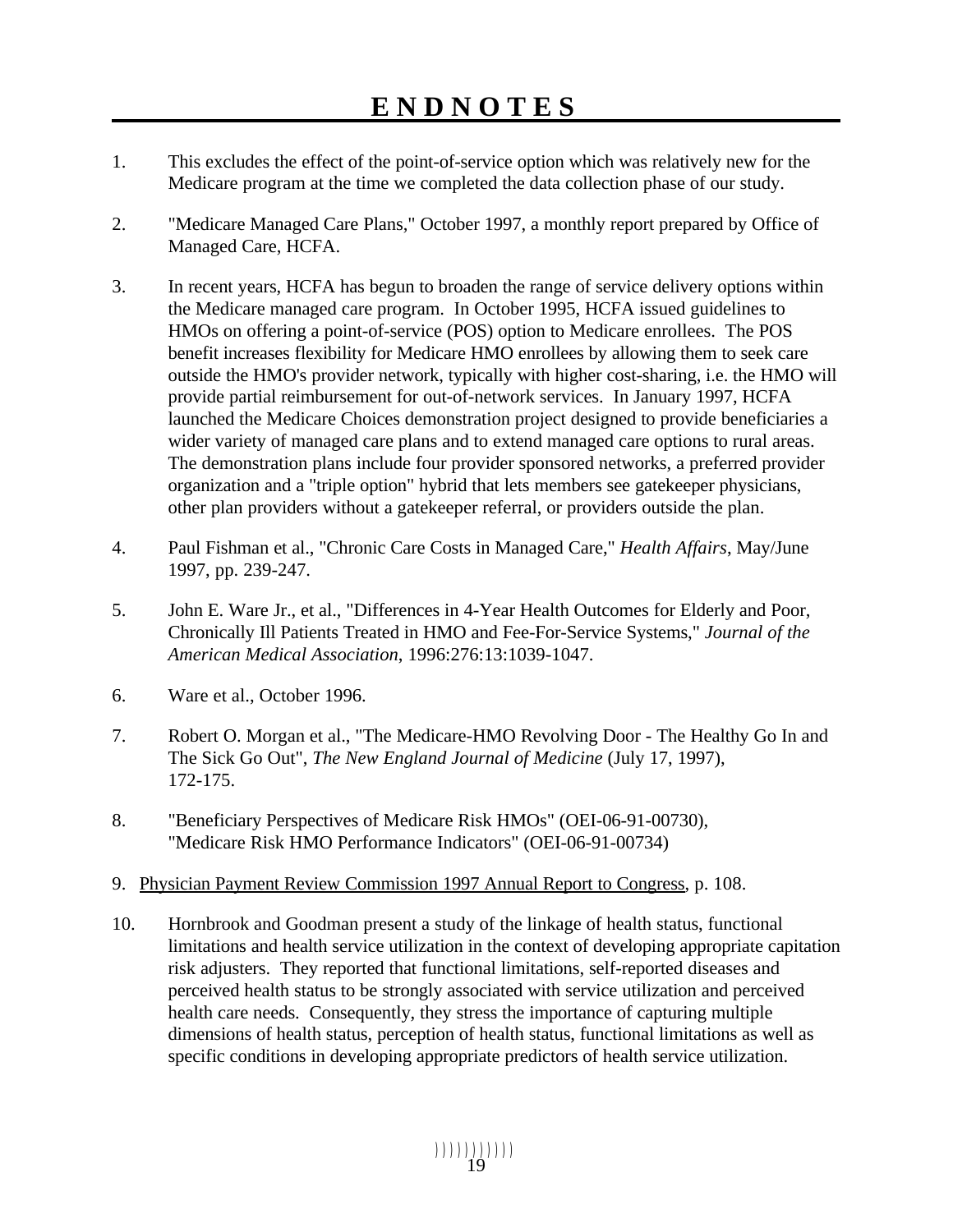(Mark C. Hornbrook and Michael J. Goodman, "Chronic Disease, Functional Health Status and Demographics: A Multi-Dimensional Approach to Risk Adjustment," *Health Services Research*, 31:3, August 1996, pp. 283-305.

- 11. Robert H. Miller and Harold S. Luft, "Does Managed Care Lead to Better or Worse Quality of Care," *Health Affairs*, September/October 1997, pp. 7-25.
- 12. Hornbrook and Goodman, 1996.
- 13. Morgan et. al., 1997.
- 14. "Beneficiary Perspectives of Medicare Risk HMOs 1996," OEI-06-95-00430, p.18.
- 15. Joseph Newhouse et. al. succinctly presents the logical connection between lack of risk adjustment and plan attempts to enroll healthier patients and increased access problems for the chronically ill. His basic argument is that, without risk adjustment, plans that enroll sicker patients and provide them good access to services weaken their financial position to compete with other plans in a market area. "Risk Adjustment and Medicare: Taking a Closer Look," *Health Affairs*, September/October 1997, pp. 26-43.

For additional descriptions of this logic see Physician Payment Review Commission 1997 Annual Report to Congress, Chapter 5 and Mark C. Hornbrook and Michael J. Goodman, "Chronic Disease, Functional Health Status and Demographics: A Multi-Dimensional Approach to Risk Adjustment," *Health Services Research*, 31:3, August 1996, pp. 284-285.

16. John E. Ware, et al., "Differences in 4-Year Health Outcomes for Elderly and Poor, Chronically Ill Patient Treated in HMO and Fee-For-Service Systems", *Journal of the American Medical Association*, 1996:276:13:1039-1047.

Robert O. Morgan et al., "The Medicare-HMO Revolving Door - The Healthy Go In and The Sick Go Out", *The New England Journal of Medicine* (July 17, 1997), 172-175.

Marsha Gold et al., "Disabled Medicare Beneficiaries In HMOs," *Health Affairs*, September/October 1997, 155-158.

17. Joseph Newhouse et. al. have analyzed the risk adjustment methodologies which have been developed and conclude that the work on diagnostic cost groups and that on hierarchial coexisting conditions offer the most promise. (Newhouse et. al., 1997, pp. 26-43).

Hornbrook and Goodman have also addressed the multi-dimensional nature of health status adjustment and suggest that functional limitations compound specific diagnostic categories in determining the amount and type of health service needs and, consequently, need to be accounted for in risk adjustment methodologies. (Hornbrook and Goodman,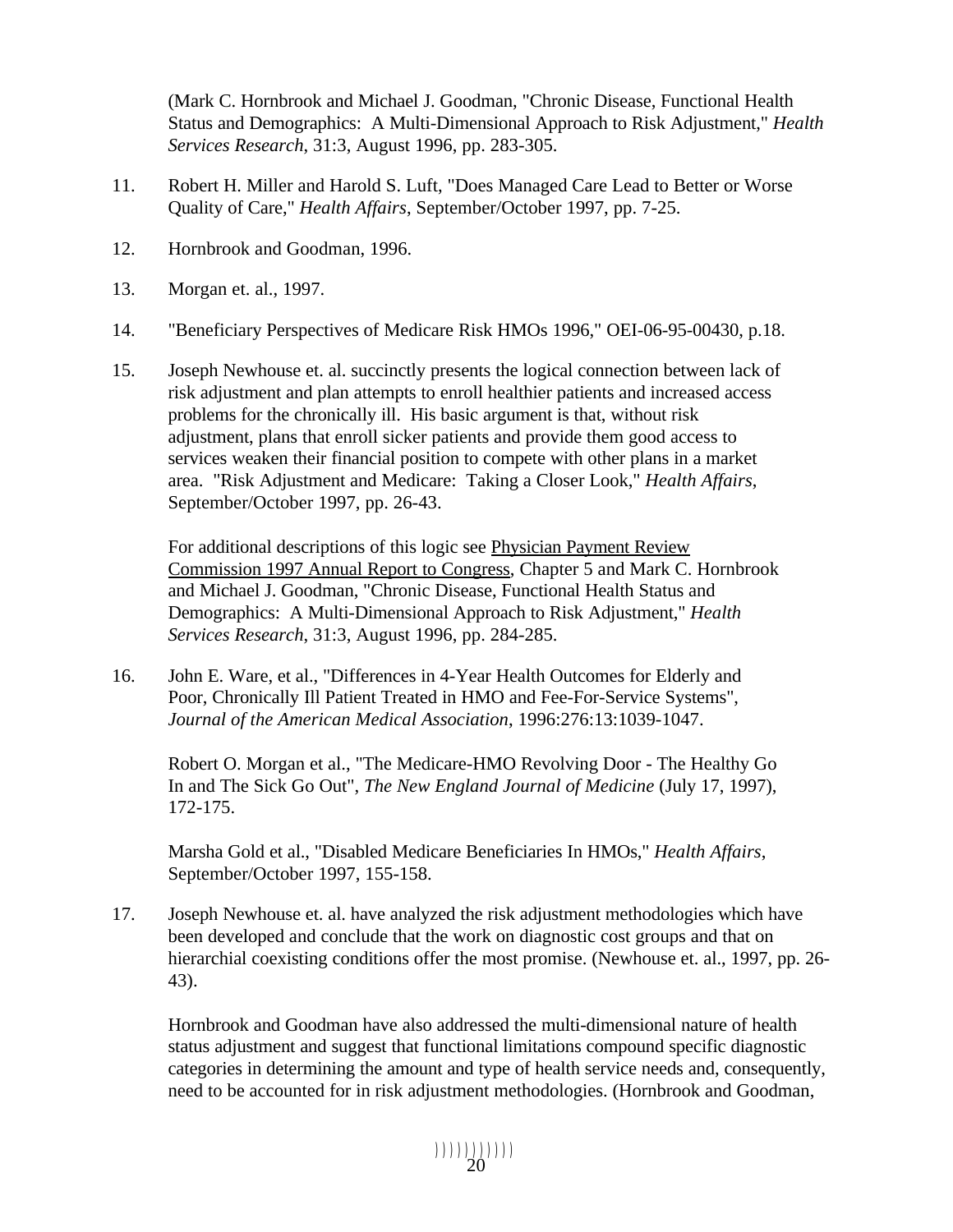1996).

- 18. Physician Payment Review Commission 1997 Annual Report to Congress.
- 19. Newhouse et. al., September/October 1997.
- 20. "HMO Consumers at Risk: States to the Rescue," Washington: Families USA, July 1996 (http://epn.org/families/farisk.html).
- 21. HCFA HMO/CMP Manual, Revision 6, section 2403.4.
- 22. "HMO Consumers at Risk: States to the Rescue," 1996.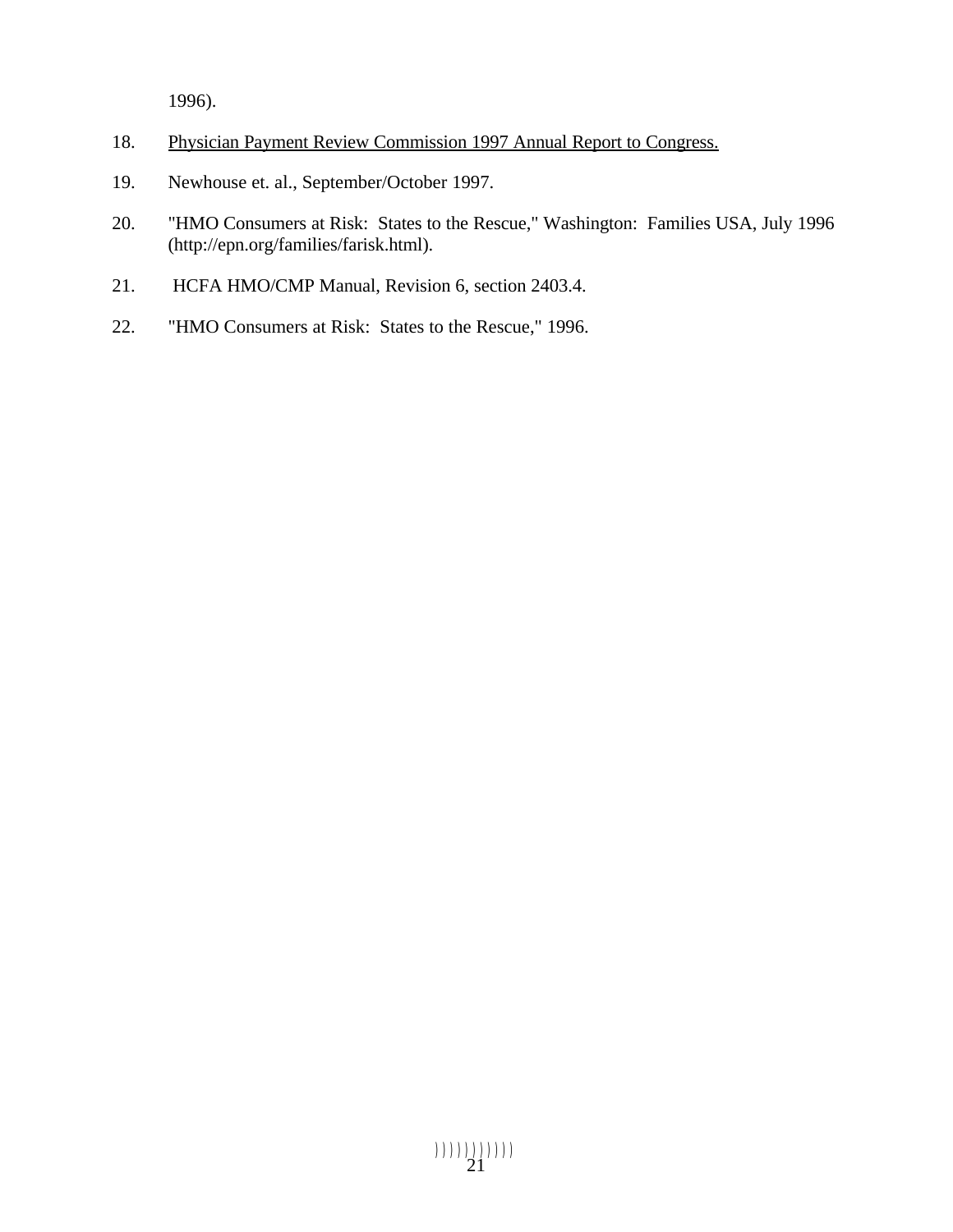# **BIBLIOGRAPHY**

Adler, Gerald S., and M. Phil, "Medicare Beneficiaries Rate Their Medical Care: New Data From the MCBS," *Health Care Financing Review,* Summer 1995, 16:4:175-187.

Annas, George J., "Legal Issues in Medicine: Patients' Rights in Managed Care -- Exit, Voice, and Choice," *The New England Journal of Medicine,* July 17, 1997, 337:3:210-215.

Beebe, James, "An outlier pool for Medicare HMO payments," *Health Care Financing Review,*  Fall 1992, 14:1:59-63.

Bergeron, Jeanette, Randall S. Brown, and Jerrold Hill, final "First Annual Report: The Evaluation of the TEFRA HMO/CMP Program," June 1990, Mathematica Policy Research, under Health Care Financing Administration contract # 500-88-0006.

Brown, Randall S., Dolores Clement, Jerrold Hill, Sheldon Retchin, and Jeanette Bergeron, "Do Health Maintenance Organizations Work for Medicare?" *Health Care Financing Review*, Fall 1993, 15:1:7-23.

Brown, Randall S., Kathryn Langwell, Katherine Berman, Ann Ciemenecki, Lyle Nelson, Alisa Schreier, and Anthony Tucker, "Enrollment and Disenrollment in Medicare Competition Demonstration Plans: A Descriptive Analysis," September 15, 1986, Mathematica Policy Research, under Health Care Financing Adminstration contract # 500-83-0047.

Cleary, Paul D. and Barbara J. McNeil, "Patient Satisfaction as an Indicator of Quality Care," *Inquiry*, Spring 1988, 25:25-36.

Clements, Dolores G., Sheldon Retchin, Randall S. Brown, Meribeth H. Stegall, "Access and Outcomes of Elderly Patients Enrolled in Managed Care," *Journal of the American Medical Association,* May 18, 1994, 271:19:1487-92.

*Consumer Reports,* "Health Care in Crisis: Are HMOs The Answer?" August 1992, pp. 519-529.

Dallek, Geraldine, Aileen Harper, Carol Jimenez, Christina Nunez Daw, "Medicare Risk-Contract HMOs in California: A Study of Marketing, Quality, and Due Process Rights," Medicare Advocacy Project, Inc., January, 1993.

Davies, Allyson Ross, John E. Ware, Jr., Robert H. Brook, Jane R. Peterson and Joseph P. Newhouse, "Consumer Acceptance of Prepaid and Fee-for-Service Medical Care: Results from a Randomized Controlled Trial," *Health Services Research*, August 1986, 21:3:429-451.

Docteur, Elizabeth R., David C.Colby, and Marsha Gold, "Shifting the Paradigm: Monitoring Access in Medicare Managed Care," *Health Care Financing Review,* Summer 1996, 17:4:5-21.

Donabedian, Avedis, "The Quality of Care: How Can It Be Assessed?" *Journal of the American Medical Association,* September 23/30, 1988, 260:12:1743-48.

))))))))))) 22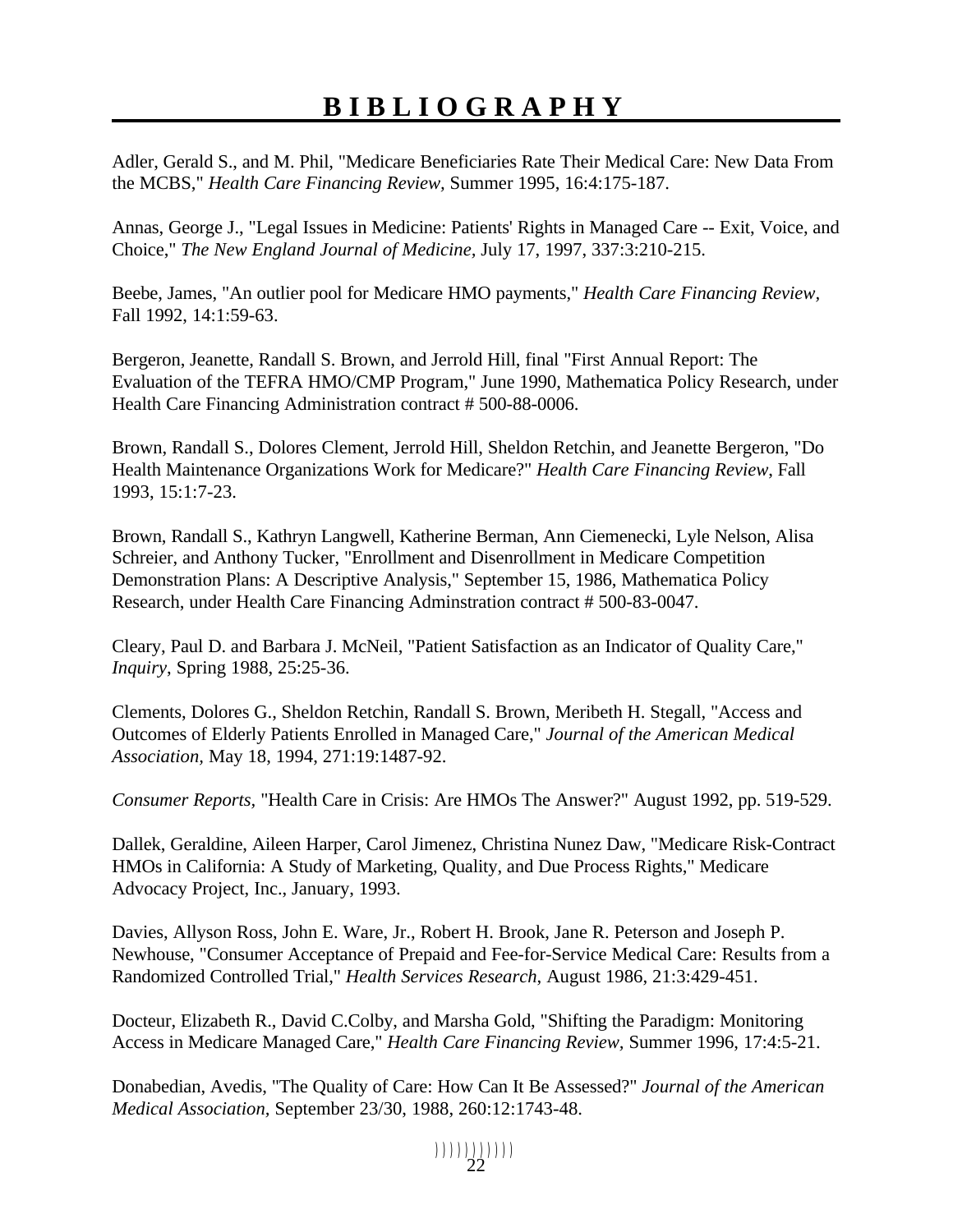Edgman-Levitan, Susan and Paul D. Cleary, "What Information Do Consumers Want And Need?" *Health Affairs,* Winter 1996, 15:4:42-56.

Families USA, "HMO Consumers at Risk: States to the Rescue," Washington, D.C., July 1996 (http://epn.org/families/farisk.html).

Fishman, Paul et al., "Chronic Care Costs in Managed Care," *Health Affairs*, May/June 1997, pp. 239-247.

Franks, Peter, Carolyn M. Clancy and Paul A. Nutting, "Sounding Board: Gatekeeping Revisited -- Protecting Patients From Overtreatment," *The New England Journal of Medicine,* August 6, 1992, 327:6:424-29.

Freeborn, Donald, Clyde Pope, and Bentson McFarland, "Consistently High and Low Elderly Users of Medical Care: Executive Summary," Center for Health Research, Kaiser Permanente, Northwest Region, NCHSR Grant No. HS 05316-02, March, 1988.

Freudenheim, Milt, "Many Patients Unhappy With H.M.O.s," *The New York Times,* August 18, 1993.

Friedman, Emily, "Policy Perspectives: Money Isn't Everything - Nonfinancial Barriers to Access," *The Journal of the American Medical Association,* May 18, 1994, 271:19:1535-1538.

Gold, Marsha et al., "Disabled Medicare Beneficiaries In HMOs," *Health Affairs*, September/October 1997, pp. 151-152.

Griffith, Mary Jane, Nicholas Baloff, and Edward L. Spitznagel, "Utilization Patterns of Health Maintenance Organization Disenrollees," *Medical Care*, September 1984, 22:9:827-833.

Hays, Ron D., "The Quality of Patients' Ratings -- Letters to the Editor," *Health Affairs,* Winter, 1988, pp. 174-75.

*Healthy People 2000 - 1995-96 Review*, National Center for Health Statistics, Hyattsville, MD: Public Health Service: Department of Health and Human Services, 1996.

Hellinger, Fred J., "Selection Bias in Health Maintenance Organizations: Analysis of Recent Evidence," *Health Care Financing Review*, Winter 1987, 9:2:55-63.

Hibbard, Judith H. and Jacquelyn J. Jewett, "Will Quality Report Cards Help Consumers?" *Health Affairs,* May/June 1997, 16:3:218-228.

Hill, Jerrold W., and Randall S. Brown, "Biased Selection in the TEFRA HMO/CMP Program," Final Report of September 21, 1990, Mathematica Policy Research under Health Care Financing Administration contract # 500-88-0006.

Hornbrook, Mark C. and Michael J. Goodman, "Chronic Disease, Functional Health Status and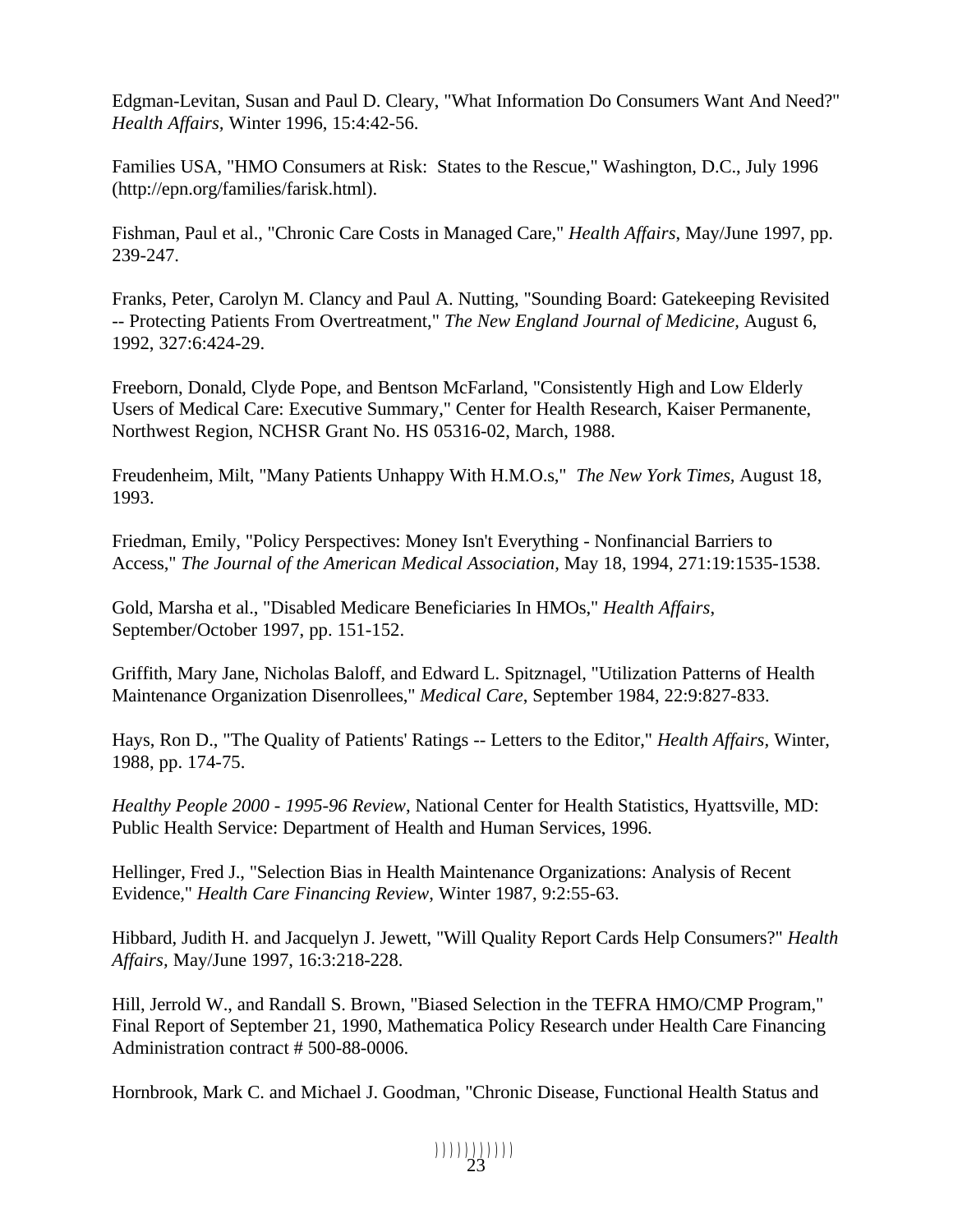Demographics: A Multi-Dimensional Approach to Risk Adjustment," *Health Services Research*, 31:3, August 1996, pp. 283-305.

Lamphere, Jo Ann, Patricia Neumann, Kathryn Langwell, and Daniel Sherman, "The Surge in Medicare Managed Care: An Update," *Health Affairs,* May/June 1997, 16:3:127-133.

Langwell, Kathryn M. and James P. Hadley, "National Evaluation of the Medicare Competition Demonstrations - Summary Report," January 31, 1989, Mathematica Policy Research and the David Williamson Institute for Health Studies, Medical College of Virginia, under Health Care Financing Administration contract # 500-83-0047.

McArthur, John H., and Francis D. Moore, "The Two Cultures and the Health Care Revolution: Commerce and Professionalism in Medical Care," *The Journal of the American Medical Association,* March 26, 1997, 277:12:985-989.

McMillan, James R., "Measuring Consumer Satisfaction to Improve Quality of Care," *Health Progress*, March 1987, 68:2:54ff.

*Medicare and Medicaid Guide,* Commerce Clearing House,

--"ProPAC Calls for Combined Action to Contain Costs," Number 751, June 11,1993, pp. 4-6.

--"Disabled Americans Support Universal Health Care Coverage," Number 789, February 17, 1994, p. 5.

--"HCFA Stresses Commitment to Managed Care," Number 790, February 24, 1994, p. 10.

--"Medicare Managed Care Plans," October 1997.

--"Proposed HMO Regs Would Require Beneficiary Post-Contract Protections," Number 795, March 31, 1994, p. 5.

--"Legislation Would Encourage Medicare Managed Care Plan Enrollment," Number 796, April 7, 1994, p. 9.

Miller, Robert H. and Harold S. Luft, "Does Managed Care Lead to Better or Worse Quality of Care," *Health Affairs*, September/October 1997, pp. 7-25.

Morgan, Robert O., Beth A. Virnig, Carolee A. DeVito, and Nancy A. Persily, "The Medicare-HMO Revolving Door -- The Healthy Go In And The Sick Go Out," *The New England Journal of Medicine,* July 17, 1997, 337:3:169-175.

Nelson, Lyle, Randall Brown, Marsha Gold, Anne Ciemnecki, and Elizabeth Docteur, "Access to Care in Medicare HMOs, 1996," *Health Affairs,* March/April 1997, 16:2:148-156.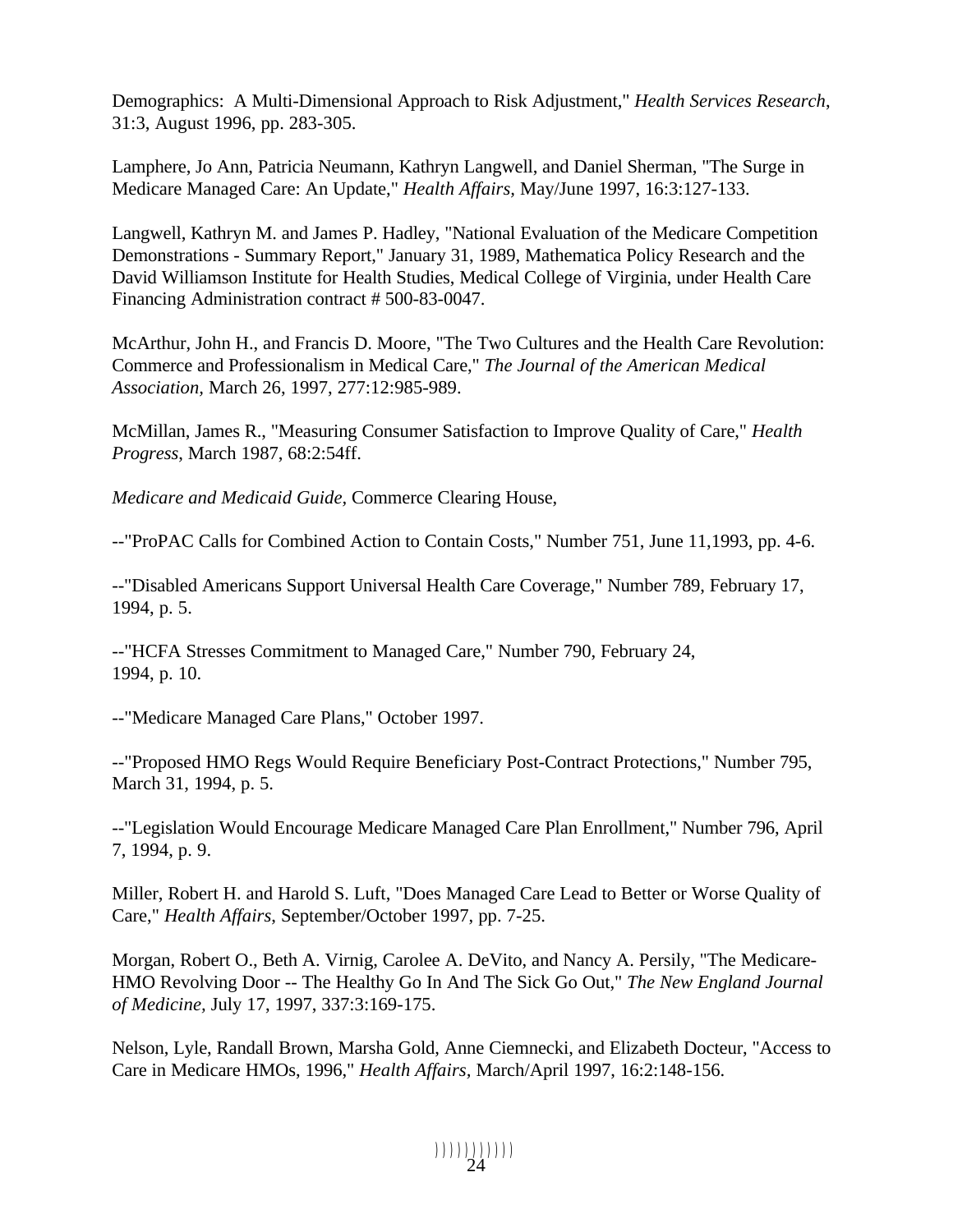Newhouse, Joseph et al., "Risk Adjustment and Medicare: Taking a Closer Look," *Health Affairs*, September/October 1997, pp. 26-43.

Office of Inspector General, Department of Health and Human Services

--"Marketing Practices of South Florida HMOs Serving Medicare Beneficiaries," OEI-04-91- 00630, November 1991.

--"Miami Area HMOs: Medicare Enrollment Patterns," OEI- 04-91-00640, November 1991.

--"HMO Customer Satisfaction Surveys," OEI-02-94-00360, March 1996.

--"Medicare HMO Appeal and Grievance Processes Overview," OEI-07-94-00280, December 1996.

--"Medicare HMO Appeal and Grievance Processes: Beneficiaries Understanding," OEI-07-94-00281, December 1996.

--"Medicare HMO Appeal and Grievance Processes: Survey of HMOs," OEI-07-94-00282, December 1996.

--"Medicare HMO Appeal and Grievance Processes: Review of Cases," OEI-07-94-00283, December 1996.

Pear, Robert, "Medicare To Stop Pushing Patients to Enter H.M.O.s," *The New York Times,*  December 27, 1993, p. A-1.

Pear, Robert, "Once in Forefront, H.M.O.'s Lose Their Luster in Health Debate," *The New York Times,"* August 23, 1994, p. A-10.

Penchansky, Roy, and J. William Thomas, "The Concept of Access: Definition and Relationship to Consumer Satisfaction," *Medical Care,* February 1981, 12:2:127-140.

Physician Payment Review Commission, 1997 PPRC Annual Report to Congress, Washington, D.C.

Podolsky, Doug and Joanne Silberner, "How Medicine Mistreats the Elderly," *U.S. News and World Report,* January 18, 1993, pp. 72-79.

Porell, Frank W., Carolyn Cocotas, Peter J. Perales, Christopher P. Tompkins, and Mitchell Glavin, "Factors Associated with Disenrollment from Medicare HMOs: Findings from a Survey of Disenrollees," July 1992, Health Care Financing Administration and the Health Policy Research Consortium of Brandeis University under Cooperative Agreement # 99-C99256/11-06.

Prasad, V. Kanti and Rajshekhar G. Javalgi, "Understanding Needs and Concerns of the Elderly Regarding Medicare Health Maintenance Organizations," *The Journal of Consumer Affairs,*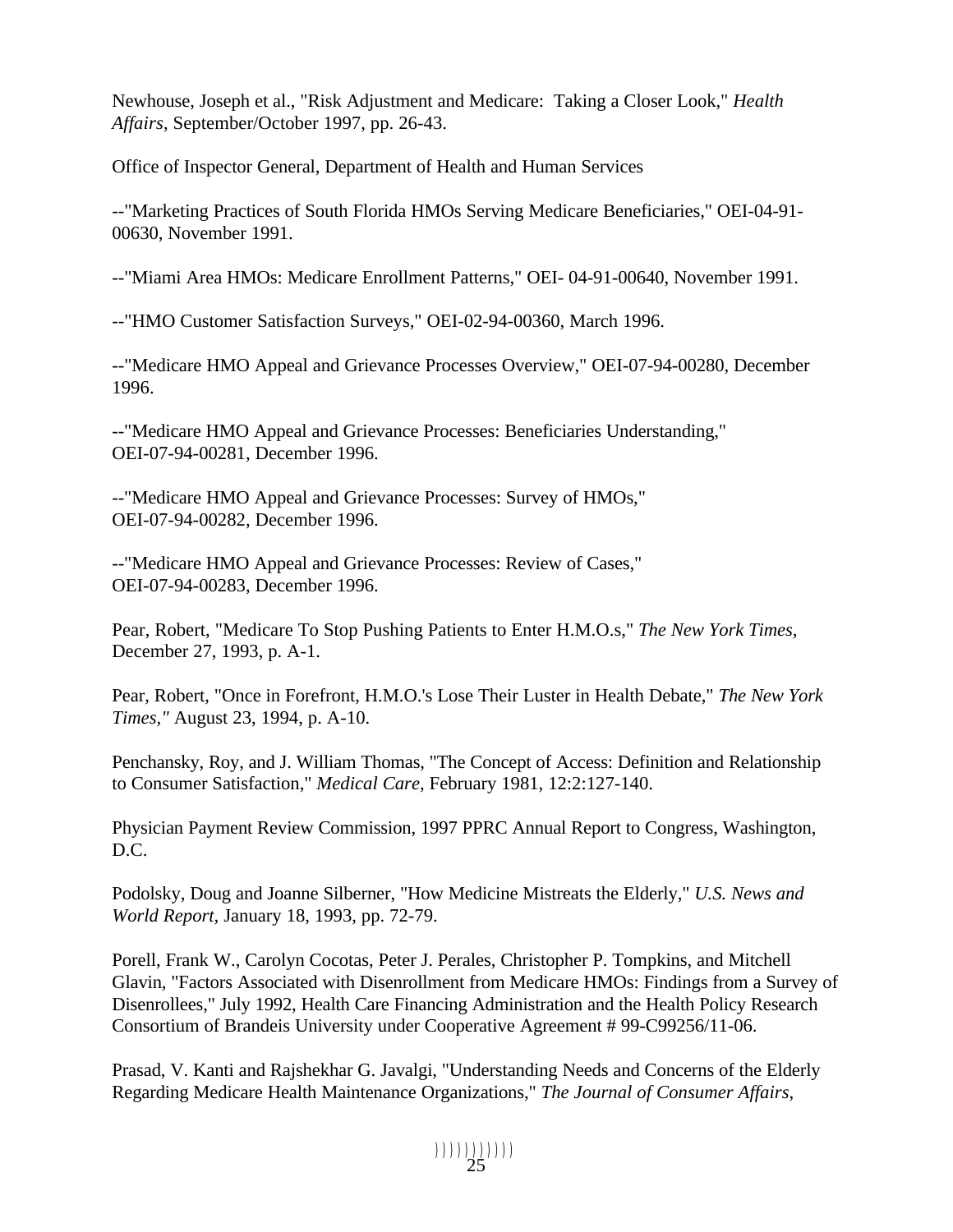Summer, 1992, 26:1:47-67.

Richardson, David A., James Phillips, Dean Conley, Jr., "A Study of Coverage Denial Disputes Between Medicare Beneficiaries and HMOs," Network Design Group, Inc., under HCFA Cooperative Agreement No. 17-C-90070/2-01, September 1993.

Riley, Gerald, James Lubitz and Evelyne Rabey, "Enrollee Health Status under Medicare Risk Contracts: An Analysis of Mortality Rates," *Health Services Research*, June 1991, 26:2:137-163.

Rossiter, Louis F., Kathryn Langwell, Thomas T.H. Wan, and Margaret Rivnyak, "Patient Satisfaction Among Elderly Enrollees and Disenrollees in Medicare Health Maintenance Organizations: Results from the National Medicare Competition Evaluation," *Journal of the American Medical Association*, July 7, 1989, 262:1:57-63.

Rossiter, Louis, Thomas Wan, Kathryn Langwell, James Hadley, Anthony Tucker, Margaret Rivnyak, Kenneth Sullivan, John Narcross, final analysis report, "National Medicare Competition Evaluation: An Analysis of Patient Satisfaction for Enrollees and Disenrollees in Medicare Risk-Based Plans," April 1988, Williamson Institute for Health Studies, Medical College of Virginia and Mathematica Policy Research, under contract # 500-83-0047.

Sherrid, Pamela, "Cutting the cost of staying healthy," *U.S. News and World Report,* January 18, 1993, pp. 80-81.

Sullivan, Louis W., Secretary, Department of Health and Human Resources, final report "Disenrollment Experience in the Medicare HMO and CMP Risk Program: 1985 to 1988," 1990, based on Mathematica Policy Research study under contract # 500-88-0006.

Thomas, J. William, and Roy Penchansky, "Relating Satisfaction With Access to Utilization of Services," *Medical Care,* June 1984, 22:6:553-568.

Tumlinson, Anne, et. al, "Choosing A Health Plan: What Information Will Consumers Use?" *Health Affairs,* May/June 1997, 16:3:229-238.

United States General Accounting Office,

--"Managed Care: Explicit Gag Clauses Not Found in HMO Contracts, But Physician Concern Remains," GAO/HEHS-97-175, August 1997.

--"Medicare: Issues Raised by Florida Health Maintenance Organization Demonstrations," Chapter 5, GAO/HRD-86-97, July 1986.

--"Medicare: Experience Shows Ways to Improve Oversight of Health Maintenance Organizations," HRD-88-73, August 17, 1988, GAO report summary.

--"Medicare: Physician Incentive Payments by Prepaid Health Plans Could Lower Quality of Care," GAO/HRD-89-29, December 1988.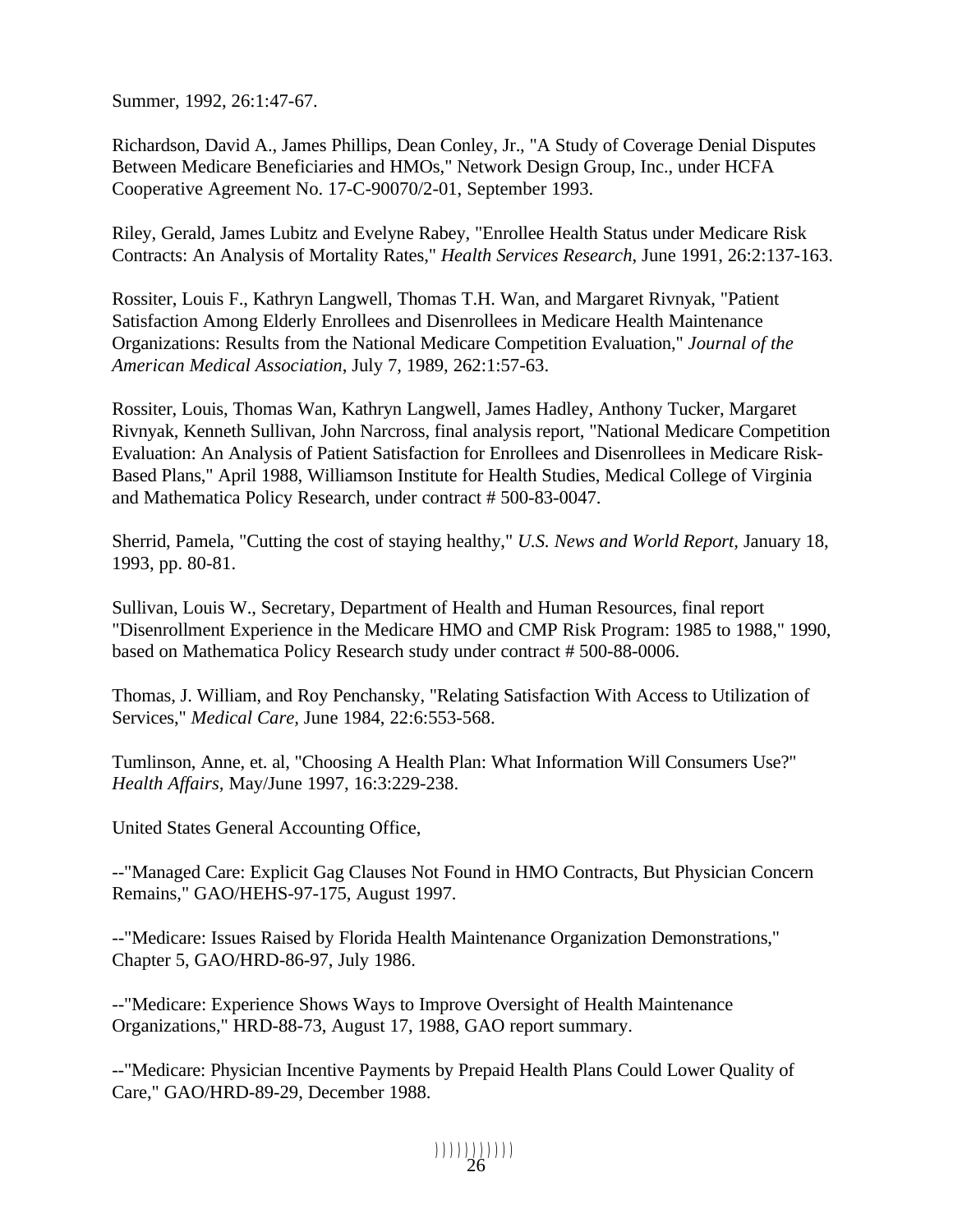--"Medicare: PRO Review Does Not Assure Quality of Care Provided by Risk HMOs," GAO/HRD-91-48, March 1991.

--"Medicare: HCFA Needs to Take Stronger Actions Against HMOs Violating Federal Standards," GAO/HRD-92-11, November 1991.

--"Medicare: Increased HMO Oversight Could Improve Quality and Access to Care," GAO/HEHS-95-155, August 1995.

--"Medicare: Federal Efforts to Enhance Patient Quality of Care," GAO/HEHS-96-20, April 1996.

--"Medicare: HCFA Should Release Data to Aid Consumers, Prompt Better HMO Performance," GAO/HEHS-97-23, October 1996.

--"Medicare: Fewer and Lower Cost Beneficiaries With Chronic Conditions Enroll in HMOs," GAO/HEHS-97-160, August 1997.

--"Medicare HMOs: Rapid Enrollment Growth Concentrated in Selected States," GAO/HEHS-96-63, January 1996.

--"Medicare HMOs: Potential Effects of a Limited Enrollment Period Policy," GAO/HEHS-97- 50, February 1997.

United States Senate, Special Committee on Aging, Minority Staff Report, "Medicare and HMOs: A First Look, with Disturbing Findings," April 7, 1987.

Ware, John E., Jr. and Ann H. Karmos, "Volume II - Perceived Health and Patient Role Propensity," *Development and Validation of Scales to Measure Patient Satisfaction with Health Care Services*, prepared for National Center for Health Services Research, Public Health Service, 1976. National Technical Information Service, Publication No. PB-288-331.

Ware, John E., Jr., W. Russell Wright, and Mary K. Snyder, "Volume IV - Key Health Concepts; Methodological Appendix," *Development and Validation of Scales to Measure Patient Satisfaction with Health Care Services*, prepared for National Center for Health Services Research, Public Health Service, 1976. National Technical Information Service, Publication No. PB-288-333.

Ware, John E. Jr., Martha S. Bayliss, William H. Rogers, Mark Kosinski, and Alvin R. Tarlov, "Differences in 4-Year Health Outcomes for Elderly and Poor, Chronically Ill Patients Treated in HMO and Fee-for-Service Systems," *The Journal of the American Medical Association,*  November 12, 1996, 276:13:1039-1047.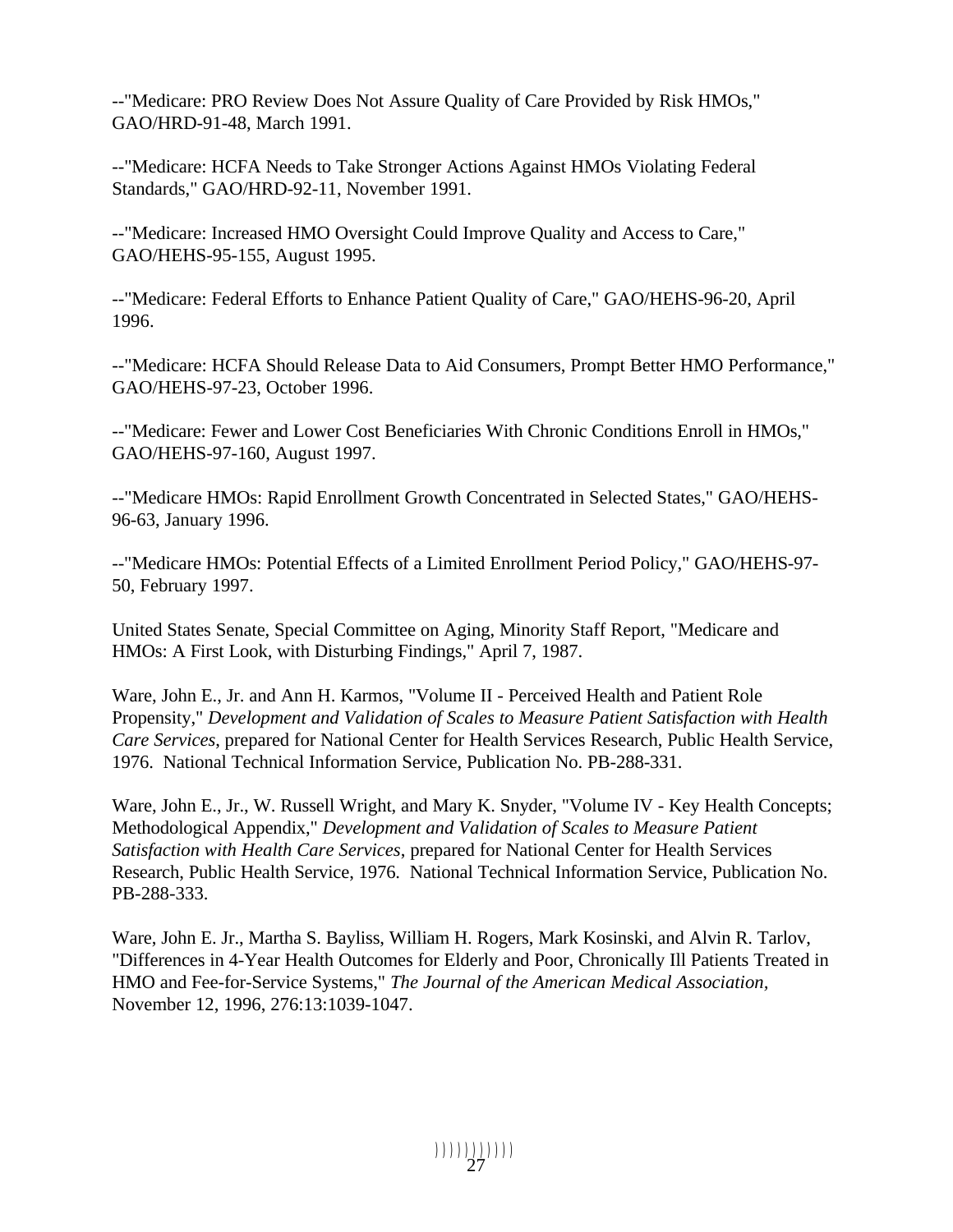#### **METHODOLOGY**

#### *Definition of access*

Beyond referencing medical necessity and an actual or likely adverse effect on the beneficiary, the law and regulations do not clearly delineate what full access to services through an HMO means. In order to construct a survey instrument that adequately covered access to services, we adapted a definition from literature.<sup>1,2</sup> Basically, it uses five dimensions (availability, accessibility, accommodation, affordability, and acceptability) that represent the degree of "fit" between the patient and the health care system, e.g. existing services and the patient's medical needs, or price of services and the patient's ability to pay. To tailor the survey for Medicare risk HMOs, we expanded the idea of service availability to include the role of gatekeepers, primary physicians or others associated with the HMO, in preventing or facilitating beneficiaries' receipt of covered services. Operationally, we divided access into five areas: appointments, including waiting time and administrative processes for making them; restrictions on medical services; incidence and reasons for out-of-plan care; behavior of primary HMO doctors and other HMO personnel towards beneficiaries; and beneficiary awareness of appeal and grievance rights.

#### *Sample selection*

From HCFA's Group Health Plan (GHP) data base, we selected a two-stage random sample, stratified at the second stage.

At the first stage, we selected Medicare risk  $HMOs<sup>3</sup>$  from those under contract with HCFA as of May 1996. From a total of 208 risk HMOs, we excluded 76 because they: 1) had not been enrolling Medicare beneficiaries for at least 6 months as of May 1996, 2) did not have at least 100 enrollees who had been members for 3 months or longer as of June 1996, or 3) did not have at least 60 disenrollees from March 1996 through June 1996 who had been members for 3 months or longer. We set these restrictions to avoid collecting data on HMOs and beneficiaries with little Medicare HMO experience and to assure an adequate sampling universe per HMO. From the remaining 132 HMOs, we randomly selected 40.

At the second stage, we selected Medicare beneficiaries from each sampled HMO. The universe of beneficiaries for each sampled HMO contained two strata -- Medicare beneficiaries (enrollees) who were enrolled as of June 1996 and Medicare beneficiaries (disenrollees) who had disenrolled from March 1996 through June 1996 for reasons other than death. From each sampled HMO, after excluding enrollees and disenrollees who had not been members for at least 3 months, we randomly selected 51 enrollees and 51 disenrollees. While we could have selected a proportional sample of beneficiaries, we chose not to because of a planned but separate analysis of the same data at the HMO level. Instead, for this report, we weighted the beneficiary data as described below. Finally, using HCFA's Enrollment Data Base, we dropped beneficiaries who had died or who appeared as current enrollees, but had actually disenrolled since the last update to the GHP file. This process resulted in 2,038 enrollees and 2,027 disenrollees for a total of 4,065 beneficiaries.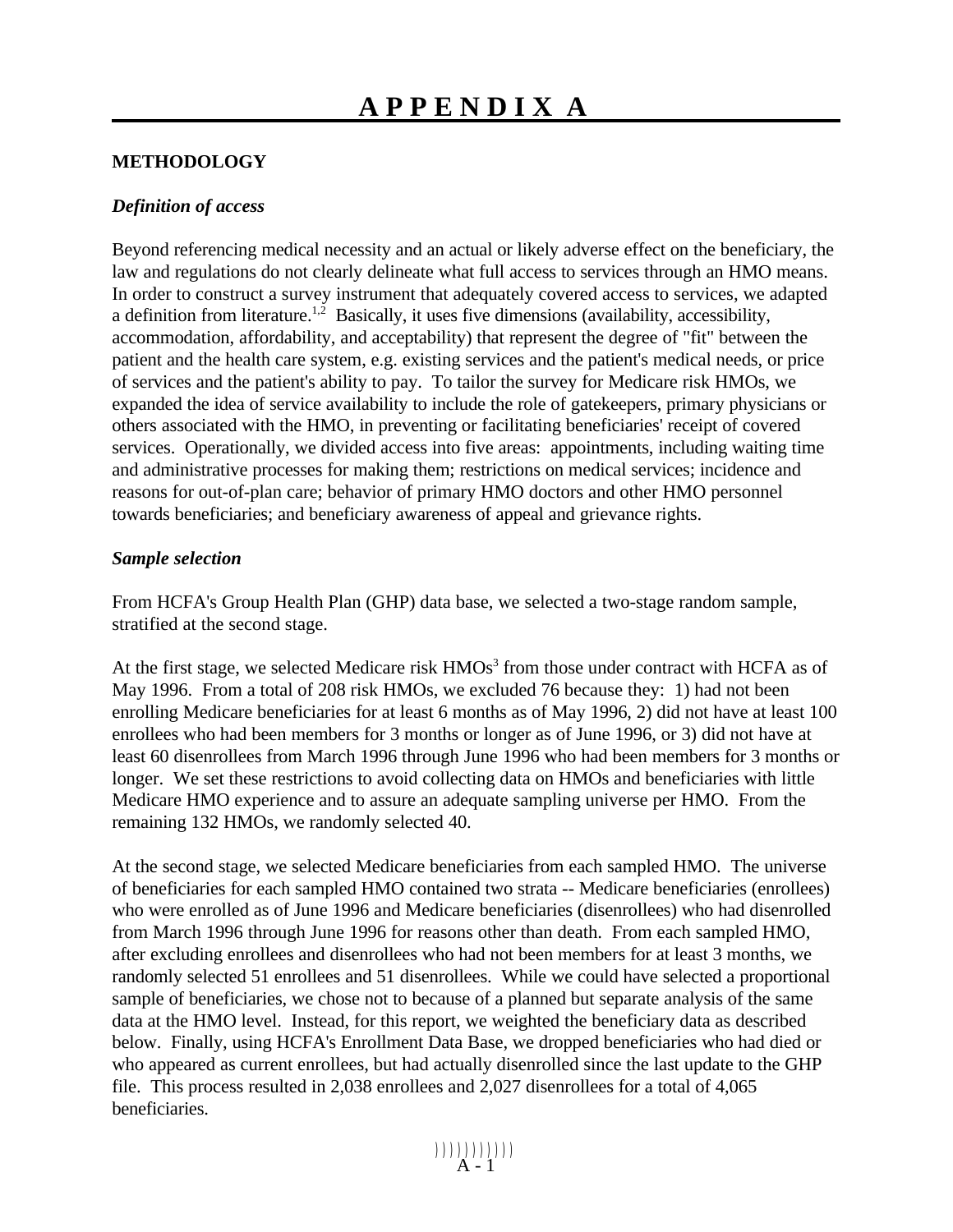#### *Scope and data collection*

Since this study's primary focus is the Medicare beneficiaries' perceptions of their risk HMO experiences, we only collected information from them. We surveyed both enrollees and disenrollees to compare their responses, and thus, to gain greater insight into HMO issues. We did not contact HMOs or their staffs, nor did we attempt to assess the quality or propriety of medical care rendered by the HMOs to these beneficiaries. We initially mailed structured survey forms to 4,065 beneficiaries in early August 1996. In mid-September 1996, we mailed a followup letter and second survey form to non-respondents; we closed data collection in October 1996.

With the exception of four questions on overall ratings of their HMO experiences, we did not directly and specifically ask beneficiaries about their satisfaction with the HMOs. Instead we asked for more concrete details on beneficiaries' perceptions and experiences, such as, how long were waits for appointments, or how often, if ever, did a primary physician fail to take health complaints seriously. Both enrollees and disenrollees provided information on sample and demographic data, enrollment experience, past health status and functional level, cost of HMO membership, HMO environment, and available HMO services. Additionally, enrollees were asked about current health status and future plans for HMO membership while disenrollees were asked about health status at disenrollment and reasons for disenrollment.

A total of 3,229 survey forms were returned. Of these,  $3,003$  were usable<sup>4</sup> yielding an unweighted return rate of 74 percent overall, 82 percent for enrollees  $(N=1665)$  and 66 percent for disenrollees (N=1338).

#### *Weighting and interpretation*

We weighted the collected data to reflect a non-response bias, differences in enrollment size among the sampled HMOs, and distribution of enrollees and disenrollees in the universe. To determine non-response bias, we tested unweighted data for differences of means and proportions to discern significant differences between respondents and non-respondents by four demographic characteristics -- age, race, sex and number of months enrolled in the sampled HMO. Since significant differences did exist, we conservatively weighted the sample to approximate the response rate per stratum per sampled  $HMO<sup>5</sup>$ . The weighted data also approximates the relative Medicare enrollment sizes of the sampled HMOs and the disproportionate distribution of enrollees and disenrollees in the universe  $(97\%$  vs. 3%) for the sampling period.<sup>6</sup> The results are generalizable to the 132 HMOs described in the sampling section, but not to those that didn't meet our sampling parameters. However, the beneficiary universe from which we sampled our enrollees and disenrollees was 96 percent and 99 percent, respectively, of enrollees and disenrollees who were members of all 208 HMOs for 3 months or longer.<sup>7</sup> Further, our universe of enrollees and disenrollees was 87 percent and 85 percent of all Medicare risk enrollees and disenrollees.

Because of the imbalance between enrollees and disenrollees, we primarily analyzed the two groups separately.8 Comparisons between sub-populations form the basis for all tables in this report, particularly when these groups differed markedly in reporting their HMO experiences. All tables show the weighted percentages with the weighted number of respondents in parentheses.<sup>9</sup>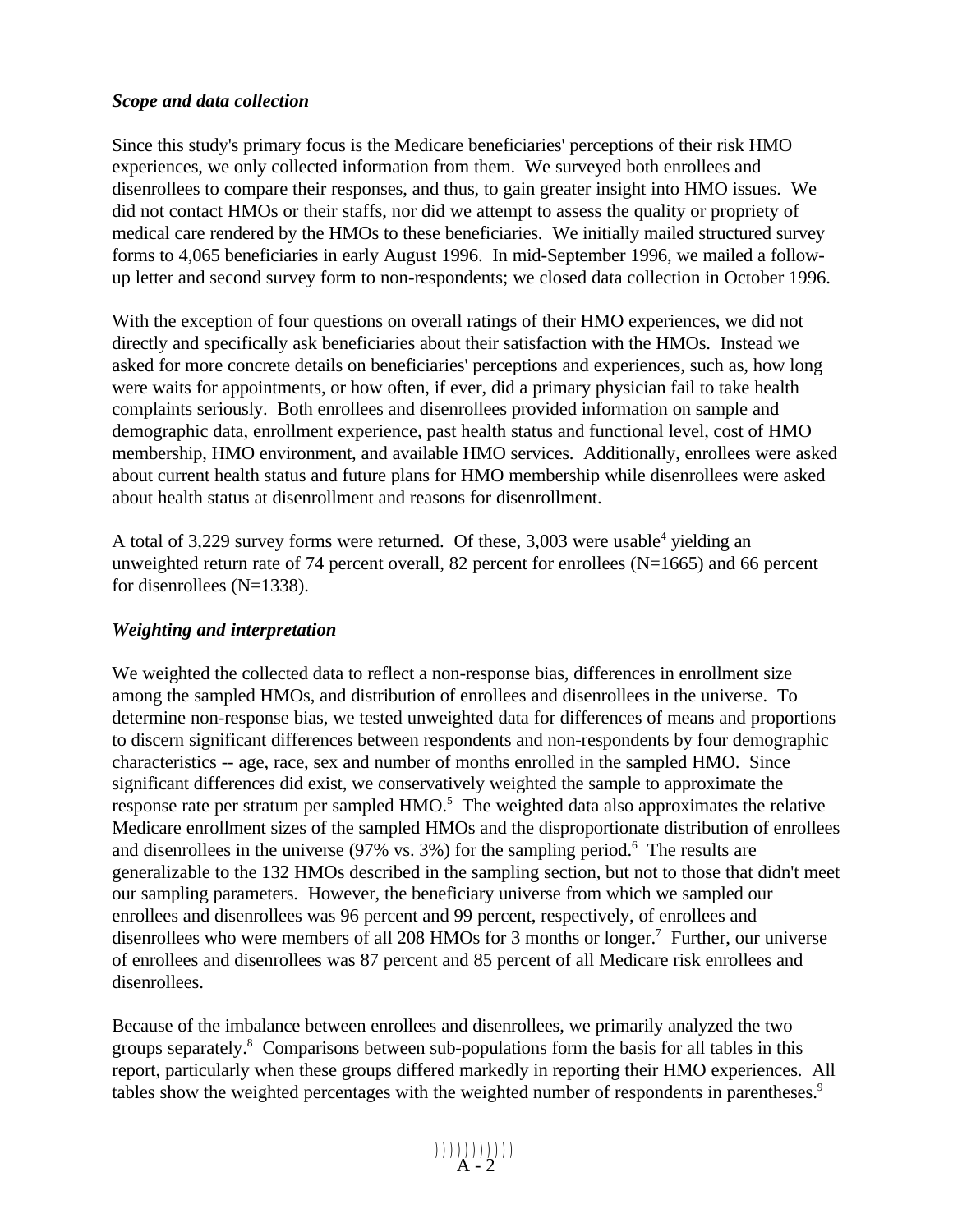Additionally, we computed 95 percent confidence intervals and statistical significance for key questions (see Appendix D). A few of the confidence intervals are quite broad, particularly for disenrollees, due to the small number of responses for some questions. Standard errors for the weighted percentages and number of beneficiaries were corrected using the SUDAAN software.

#### *Defining disabled, functionally limited, and comorbid sub-populations*

A literature review was conducted of several recent studies of Medicare beneficiaries which addressed less healthy sub-populations. Three categories of sub-populations were selected based on definitions used in these studies and information available from our survey; functionally limited, chronically ill and disabled. The definition of the disabled population was consistent across all of the studies examined 10,11 which was Medicare beneficiaries who met the Medicare disability criteria and were younger than age 65.

Functionally limited (or impaired) sub-populations were examined in two studies. $12,13$ However, the definitions given were quite general referencing only "Activities of Daily Living" limitations and "functional impairment. We decided to examine a similar group because of the expectation that this category would include beneficiaries who have more severe health conditions or were quite frail. We defined the functionally limited as including respondents who identified one or more of the following limitations to their activities of daily living: problems with getting in and out of bed, problems with bathing or showering, using the toilet, or climbing one flight of stairs.

The most variance we found in the literature defining these sub-populations was in categorizing the "chronically ill" or "chronic conditions." A medical outcomes study of chronically ill HMOs and fee-for-service systems used the following list of chronic illnesses: hypertension, heart attacks, congestive heart failure and clinical depression.<sup>14</sup> A recently issued GAO Report on chronically ill Medicare beneficiaries in HMOs defined this sub-population as those with diabetes, ischemic heart disease, congestive heart failure or chronic obstructive pulmonary disease.<sup>15</sup> A literature survey of multiple studies regarding quality of care and HMOs referenced research which also included arthritis, cancer and stroke in their definitions of "chronically ill."16

Recent research has also identified comorbidity as a complication of health status which has significant implications for health services utilization and the complexity of health care for such individuals.17 Our indepth analysis showed this to be a more focused way to identify beneficiaries with significant health conditions. We defined comorbid beneficiaries as respondents who reported two or more health conditions from the following list of survey options: survey form; heart attack or heart condition, cancer (not skin cancer), kidney failure, stroke, broken bones, internal bleeding, pneumonia, diabetes, lung problems.

The unweighted sample sizes for these vulnerable sub-groups resulting from these definitions are as follows: Disabled Enrollees - 91, Disabled Disenrollees - 98, Functionally Limited Enrollees - 258, Functionally Limited Disenrollees - 216, Comorbid Enrollees - 244, Comorbid Disenrollees - 207.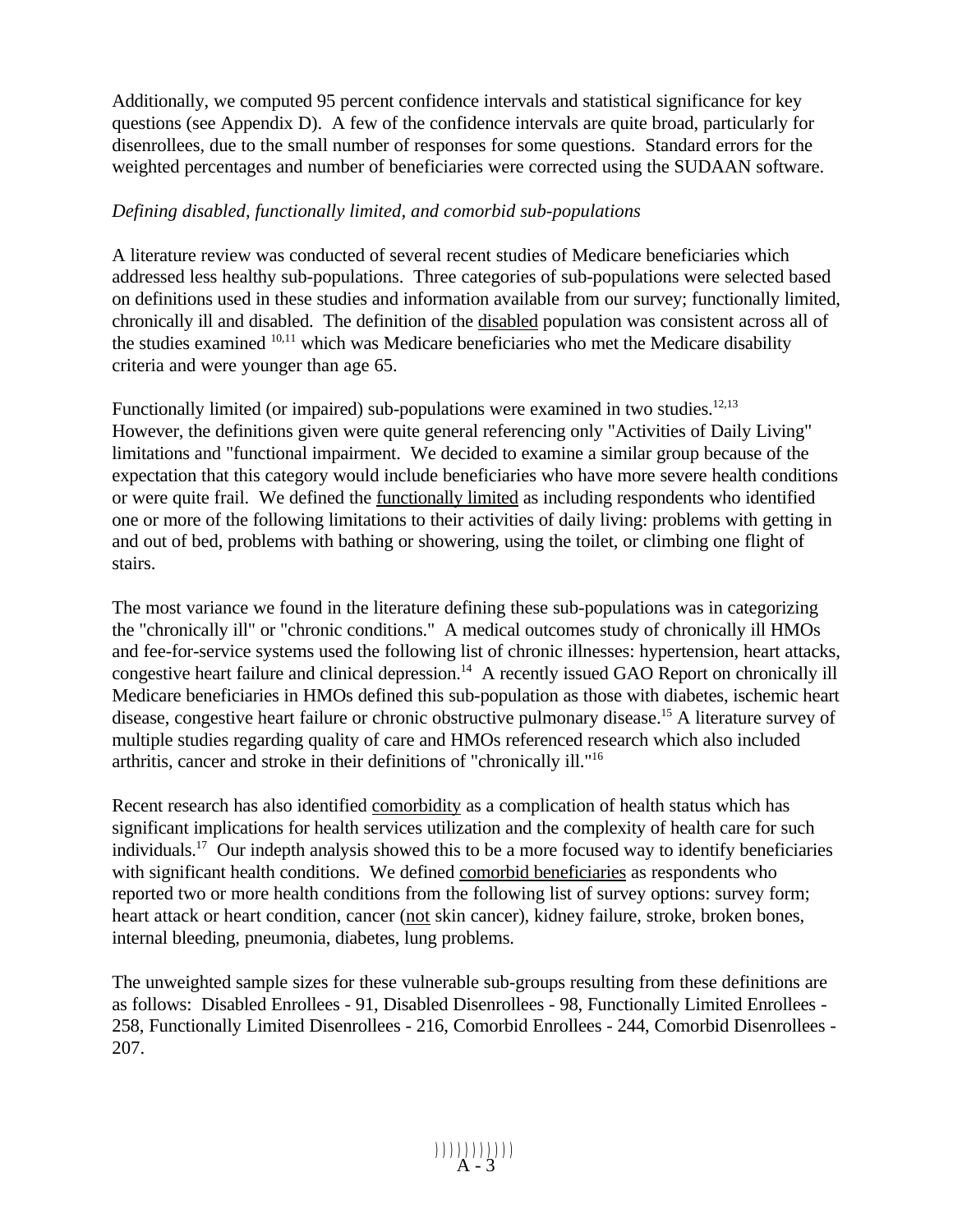#### **APPENDIX A - ENDNOTES**

1. Penchansky, Roy, DBA, and J. William Thomas, PhD, "The Concept of Access: Definition and Relationship to Consumer Satisfaction," *Medical Care,* February 1981, 12:2:127-140.

Thomas, J. William, PhD, and Roy Penchansky, DBA, "Relating Satisfaction With Access to Utilization of Services," *Medical Care,* June 1984, 22:6:553-568.

- 2. The Penchansky and Thomas five dimensions of access to services are:
	- a. *Availability* the relationship of the volume and type of existing services (and resources) to the client's volume and types of need. It refers to the adequacy of supply of medical providers, facilities and specialized programs and services, such as mental health and emergency care.
	- b. *Accessibility* the relationship between the location of supply and the location of clients, taking account of client transportation resources and travel time, distance and cost.
	- c. *Accommodation* the relationship between the manner in which the supply resources are organized to accept clients (including appointment systems, hours of operation, walk-in facilities, telephone services) and the client's ability to accommodate to these factors and the client's perception of their appropriateness.
	- d. *Affordability* The relationship of prices of services and the providers' insurance (or deposit requirements) to client's income, ability to pay and existing health insurance. Client perception of worth relative to total cost is a concern, as is client knowledge of prices, total cost and possible credit arrangements.
	- e. *Acceptability* the relationship of clients' attitudes about personal and practice characteristics of providers to the actual characteristics of existing providers, as well as to provider attitudes about acceptable personal characteristics of clients. In turn, providers have attitudes about the preferred attributes of clients or their financing mechanisms. Providers may be unwilling to serve certain types of clients or, through accommodation, make themselves more or less available.
- 3. Actually, the sample is a mix of HMOs and competitive medical plans (CMP). Since the rules governing their particpation in the Medicare risk program are the same, we use HMO to refer to both.
- 4. Of the 3,229 returned survey forms, 226 were not usable: 58 were returned for bad addresses, with no known forwarding address; 129 were not usable because the beneficiary was deceased or was unwilling/unable to complete the survey form; 39 were not usable because the beneficiary's responses indicated (s)he may not be referring to the sampled HMO, or few to none of the key questions were answered.
- 5. The range of response rates for unweighted data per HMO was 59 percent to 92 percent for enrollees and 43 percent to 84 percent for disenrollees.
- 6. Formulas used to weight data: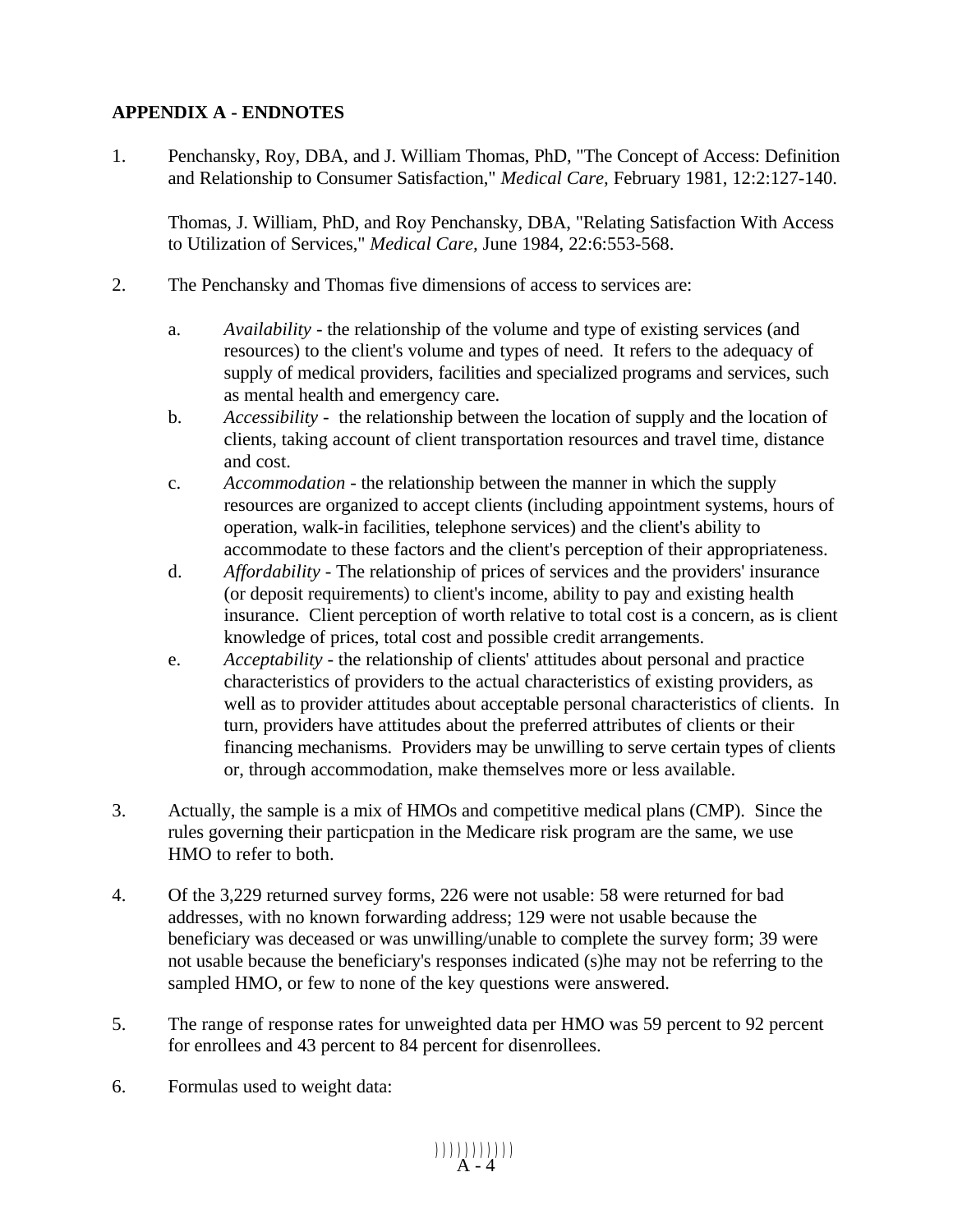#### Enrollees

|                          |   | Enrollee universe per                   |
|--------------------------|---|-----------------------------------------|
| HMO universe $(N = 132)$ |   | sampled HMO                             |
| HMO sample $(N = 40)$    | X | Sampled enrollees per HMO               |
| <b>Disenrollees</b>      |   |                                         |
| HMO universe $(N = 132)$ |   | Disenrollee universe per<br>sampled HMO |
| HMO sample $(N = 40)$    | X | Sampled disenrollees per HMO            |

7.

| <b>Comparison of Beneficiary Universe Sizes</b> |                                                       |           |                           |  |  |  |
|-------------------------------------------------|-------------------------------------------------------|-----------|---------------------------|--|--|--|
| <b>Stratum</b>                                  | 3 months<br>3 months<br>(132 HMOs)<br>$(208$ HMOs $)$ |           | All members<br>(208 HMOs) |  |  |  |
| Enrollees                                       | 3,218,351                                             | 3,335,189 | 3,719,713                 |  |  |  |
| Disenrollees                                    | 110,539                                               | 112,015   | 130,436                   |  |  |  |

- 8. For those tables that do not show the proportion of all beneficiaries answering a question, that proportion is usually the same as or one point  $(+/-)$  that of the proportions shown for enrollees.
- 9. Respondents did not answer every survey question. Many respondents were not eligible to answer every item because the survey form used screening questions. Thus, the weighted value of the beneficiaries eligible to answer varied by question. Some beneficiaries simply did not answer questions for which they were eligible. To accommodate these two factors, we calculated a response rate for each question based on the weighted value of eligible respondents. Questions with response rates of less than 50% are not reported. The majority of questions had response rates of 80% to 99%. In addition, percentages throughout the report are based only on the weighted responses to each question, not on the weighted value of all survey respondents.
- 10. Robert H. Miller and Harold S. Luft, "Does Managed Care Lead to Better or Worse Quality of Care," *Health Affairs*, September/October 1997.
- 11. Marsha Gold et al., "Disabled Medicare Beneficiaries In HMOs," *Health Affairs*, September/October 1997, pp. 151-152.
- 12. Miller and Luft, 1997.
- 13. Gold et al., 1997.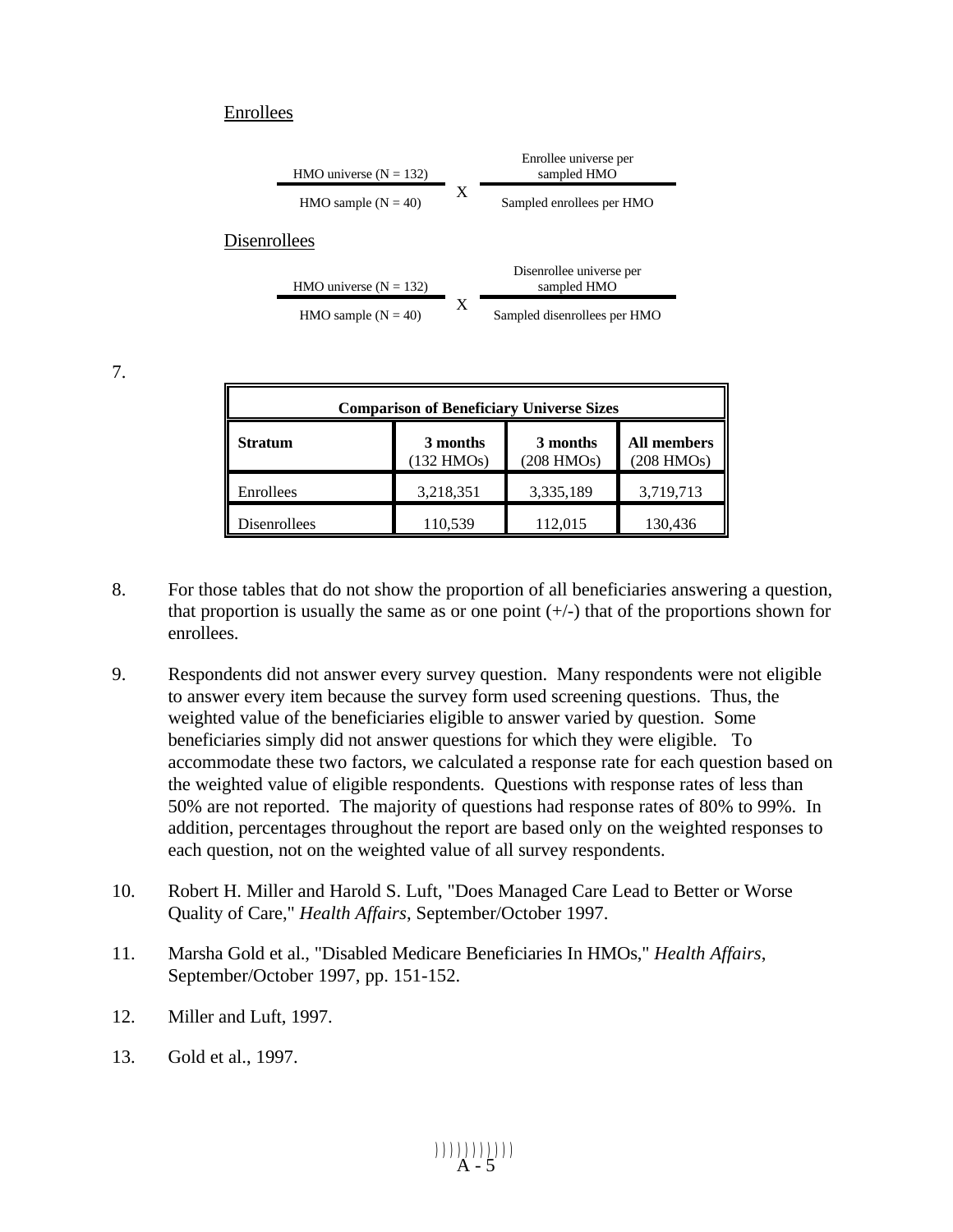- 14. John E. Ware et al., "Differences in 4-Year Outcomes for Elderly and Poor, Chronically Ill Patients Treated in HMO and Fee-For-Service Systems," *The Journal of the American Medical Association*, October 2, 1996.
- 15. U.S. General Accounting Office, "Medicare: Fewer and Lower Cost Beneficiaries With Chronic Conditions Enroll in HMOs," GAO/HEHS-97-160, 18 August 1997, p. 3.
- 16. Miller and Luft, 1997.
- 17. Ware Jr., et. al., (1996) and Newhouse et. al.(1997).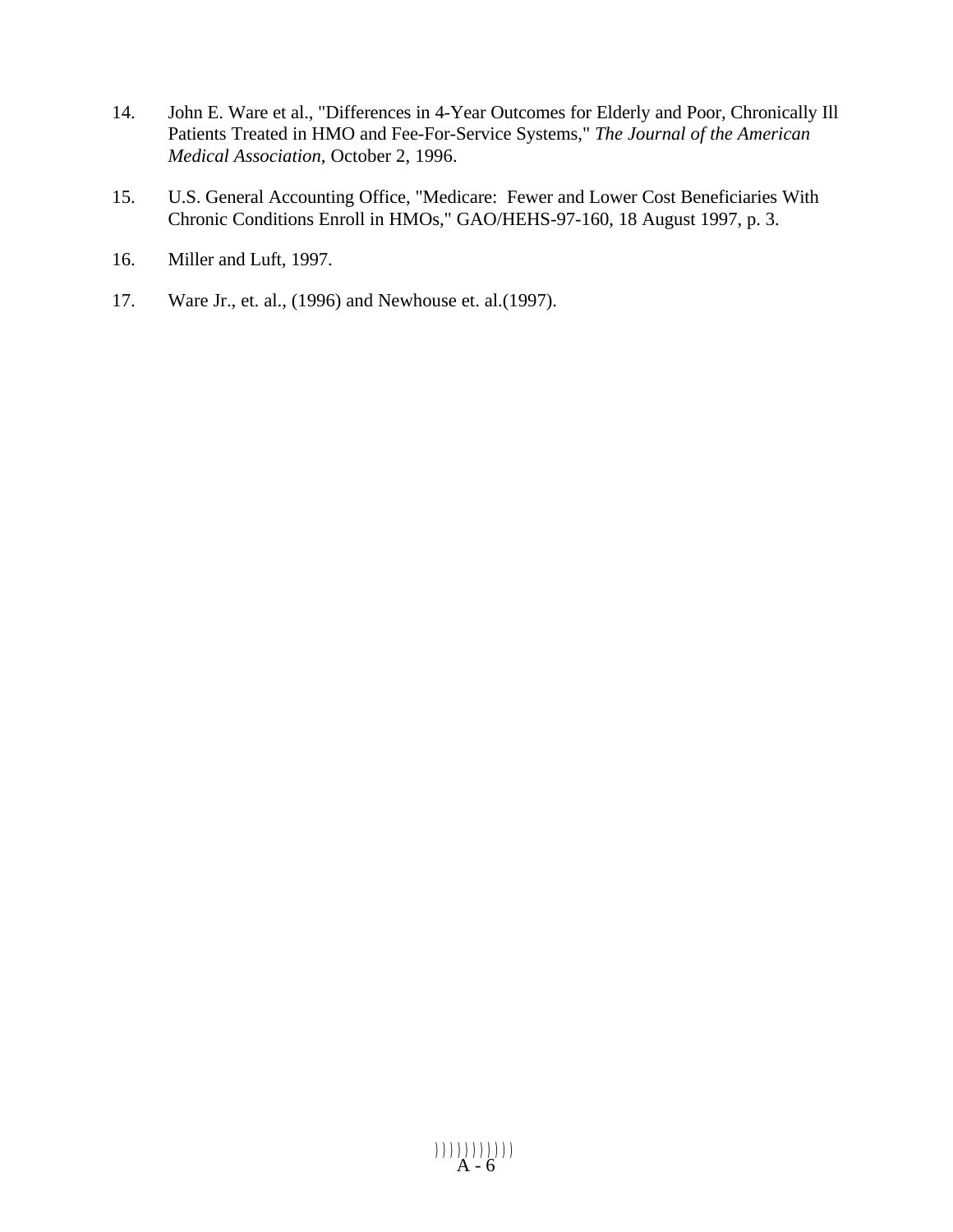# **APPENDIX B**

### **SAMPLE DEMOGRAPHIC DATA - 1996**

#### **BY BENEFICIARY Weighted Data**

| Demographics                                                                                                        | <b>Enrollees</b>                                                |                                                             |
|---------------------------------------------------------------------------------------------------------------------|-----------------------------------------------------------------|-------------------------------------------------------------|
| <b>SEX</b><br>Female<br>Male                                                                                        | 56% (1,226,765)<br>44% (968,928)                                | 55% (34,004)<br>45% (27,910)                                |
| RACE/ETHNICITY<br><b>White</b><br>Non-White<br>Unknown                                                              | 83% (1,812,704)<br>11% (242,742)<br>6% (140,247)                | 82% (50,565)<br>8% (5,243)<br>10% (6,106)                   |
| <b>AVERAGE AGE</b>                                                                                                  | 73 Years                                                        | 72 Years                                                    |
| <b>EDUCATION</b><br><than high="" school<br="">High School Diploma<br/>&gt; Than High School<br/>No Response</than> | 20% (432,333)<br>30% (648,906)<br>44% (978,774)<br>6% (135,679) | 19% (11,564)<br>24% (15,226)<br>45% (27,790)<br>12% (7,335) |
| <b>MEDICARE CATEGORY</b><br>Aged<br>Disabled/ESRD**                                                                 | 96% (2,098,465)<br>(97, 229)<br>4%                              | 93% (57,687)<br>7% (4,227)                                  |
| <b>HMO EXPERIENCE</b><br><b>Prior Experience</b><br>No Experience<br>No Response                                    | 26% (560,948)<br>66% (1,451,278)<br>8% (183,466)                | 21% (12,996)<br>71% (39,212)<br>8% (4,853)                  |
| AVERAGE LENGTH OF TIME<br><b>IN HMO</b>                                                                             | 34 Months                                                       | 21 Months                                                   |

### **BY HMO**

| <b>HMOs</b> | <b>MODEL TYPES</b> |        | <b>TAX STATUS</b> |               | <b>STATES</b>    |               |
|-------------|--------------------|--------|-------------------|---------------|------------------|---------------|
|             | IPA                | Group  | <b>Staff</b>      | <b>Profit</b> | <b>Nonprofit</b> | <b>Number</b> |
| 1996 (N=40) | 29 (73%)           | 8(20%) | (8%)              | 28 (70%)      | 12 (30%)         | 19            |

<sup>\*\*</sup> No ESRD beneficiaries were selected in the disenrollee sample.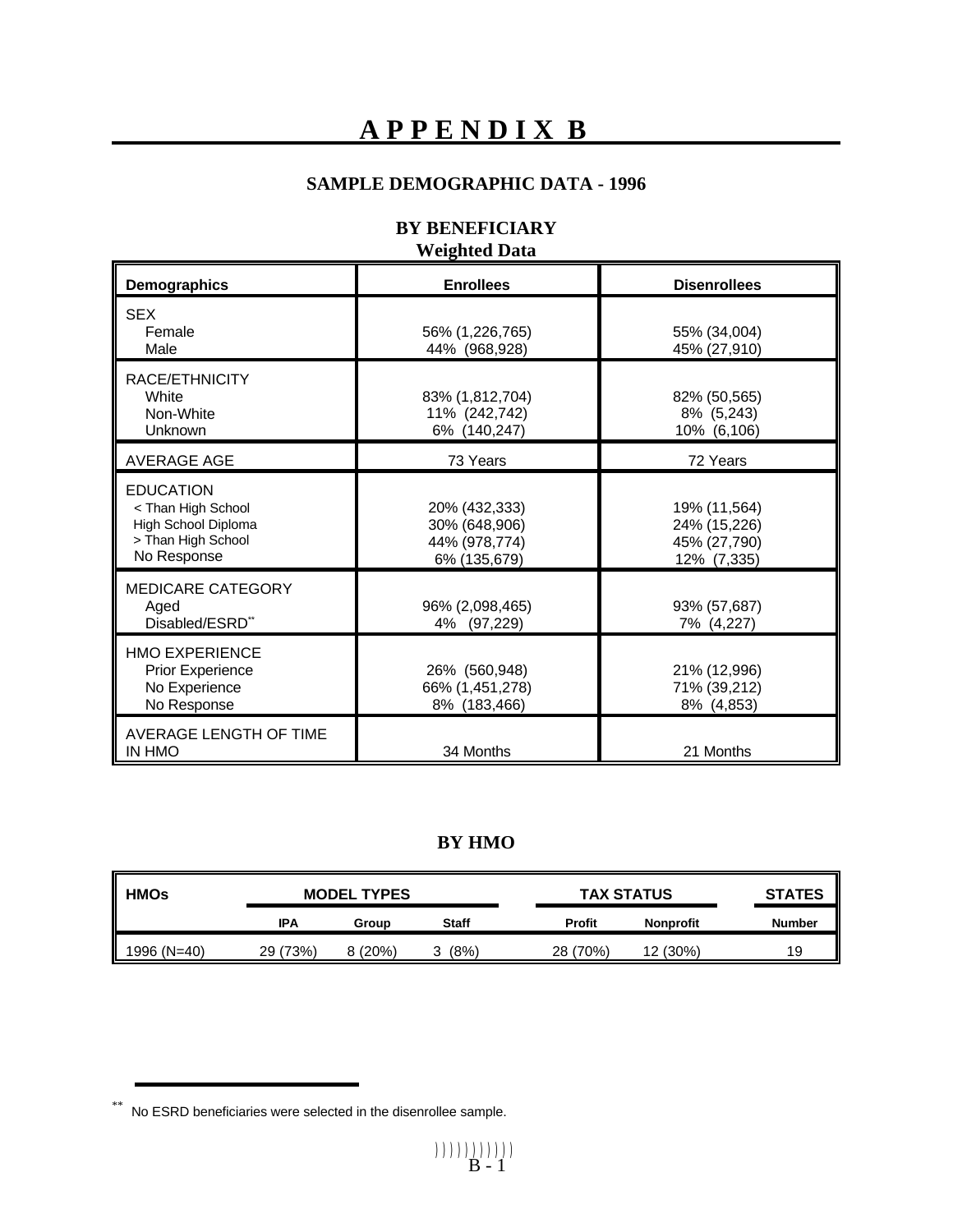# **SUPPLEMENTARY TABLES FOR BENEFICIARY SURVEY FINDINGS**

| Table C-1: Reasons Beneficiaries Joined HMOs by Sub-Populations |                                  |                                |                               |                            |  |  |
|-----------------------------------------------------------------|----------------------------------|--------------------------------|-------------------------------|----------------------------|--|--|
|                                                                 |                                  | <b>Enrollees</b>               |                               | <b>Disenrollees</b>        |  |  |
| <b>Medicare Aged/Disabled</b>                                   | Aged                             | <b>Disabled</b>                | Aged                          | <b>Disabled</b>            |  |  |
| Joined HMO for:                                                 |                                  |                                |                               |                            |  |  |
| more affordable care<br>×.                                      | 68%                              | 67%                            | 72%                           | 48%                        |  |  |
| better quality care<br>$\blacktriangleright$                    | (1,424,521)<br>20%<br>(422, 557) | (64, 155)<br>37%<br>(35, 115)  | (40, 512)<br>23%<br>(12,908)  | (2,016)<br>31%<br>(1, 304) |  |  |
| ► services not covered by Medicare                              | 36%<br>(749, 314)                | 70%<br>(67, 019)               | 37%<br>(20, 794)              | 58%<br>(2, 453)            |  |  |
| <b>Functional Limits</b>                                        | <b>No Limits</b>                 | 1+ Limits                      | <b>No Limits</b>              | 1+ Limits                  |  |  |
| Joined HMO for:                                                 |                                  |                                |                               |                            |  |  |
| more affordable care<br>×.                                      | 68%                              | 71%                            | <b>71%</b>                    | 65%                        |  |  |
| better quality care<br>►                                        | (1, 164, 095)<br>21%             | (104, 547)<br>21%              | (32, 185)<br>25%              | (7,756)<br>17%             |  |  |
| ► services not covered by Medicare                              | (354, 503)<br>37%<br>(632,466)   | (161, 033)<br>43%<br>(70, 717) | (11, 173)<br>37%<br>(16,660)  | (2,058)<br>40%<br>(4,736)  |  |  |
| <b>Comorbidity</b>                                              | <2 Illnesses                     | 2+ Illnesses                   | <2 Illnesses                  | 2+ Illnesses               |  |  |
| Joined HMO for:                                                 |                                  |                                |                               |                            |  |  |
| more affordable care                                            | 69%                              | 64%                            | 72%                           | 60%                        |  |  |
| better quality care<br>٠                                        | (1, 175, 581)<br>19%             | (241, 400)<br>25%              | (34, 802)<br>23%              | (5,833)<br>26%             |  |  |
| ► services not covered by Medicare                              | (328, 569)<br>38%<br>(640, 867)  | (95, 456)<br>36%<br>(137, 167) | (10, 957)<br>40%<br>(19, 396) | (2,537)<br>28%<br>(2, 729) |  |  |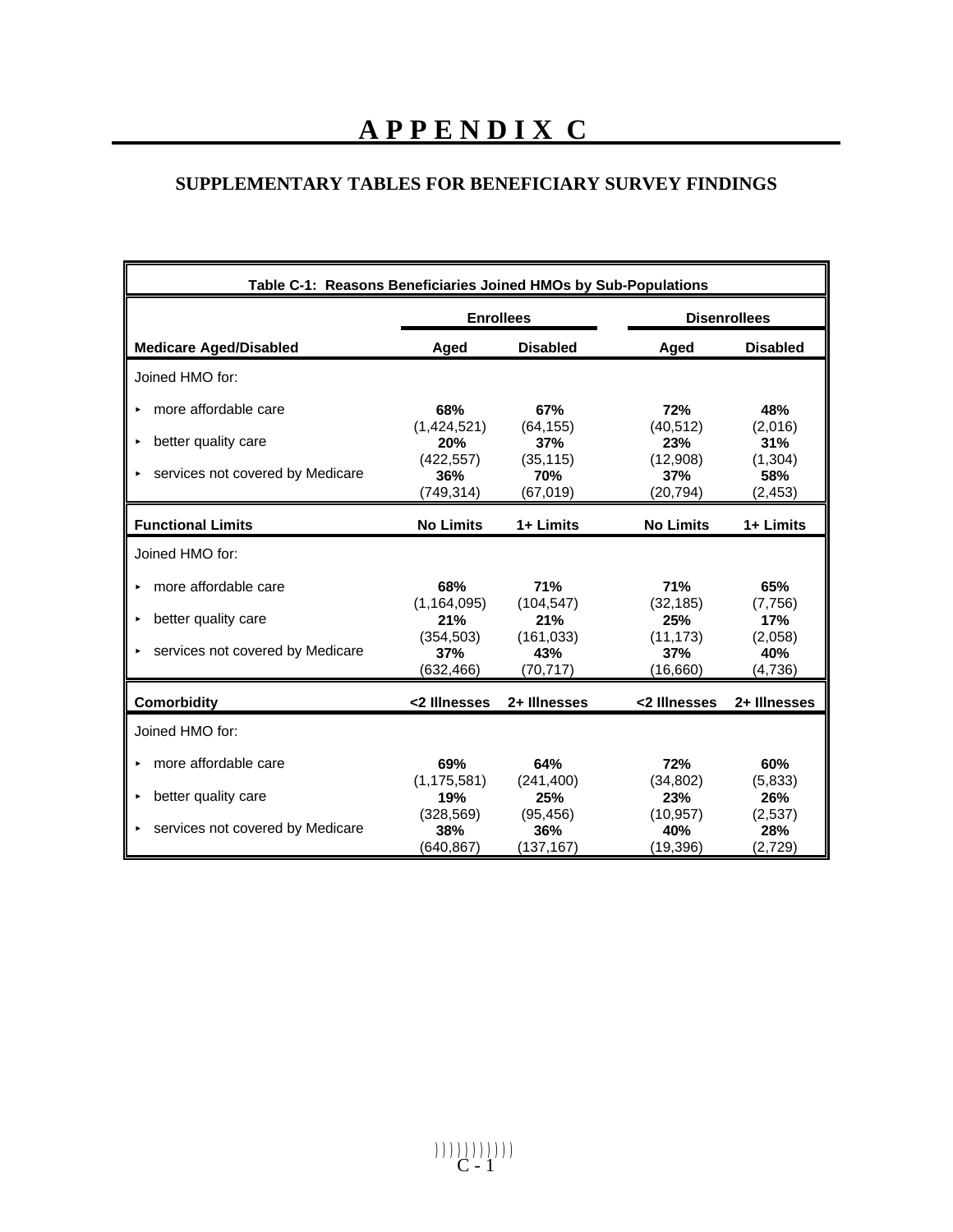| Table C-2: Beneficiaries' Enrollment Experience by Sub-Populations                                |                                         |                   |                  |                 |  |  |  |
|---------------------------------------------------------------------------------------------------|-----------------------------------------|-------------------|------------------|-----------------|--|--|--|
|                                                                                                   | <b>Enrollees</b><br><b>Disenrollees</b> |                   |                  |                 |  |  |  |
| <b>Medicare Aged/Disabled</b>                                                                     | Aged                                    | <b>Disabled</b>   | Aged             | <b>Disabled</b> |  |  |  |
| Were asked at application about health<br>problems, excluding kidney failure and<br>hospice care. | 15%<br>(221, 010)                       | 22%<br>(16, 325)  | 17%<br>(7,252)   | 25%<br>(933)    |  |  |  |
| Did know from beginning PCP must<br>give referrals to specialists.                                | 86%<br>(1,707,238)                      | 84%<br>(77,347)   | 86%<br>(46,228)  | 85%<br>(3,544)  |  |  |  |
| <b>Functional Limits</b>                                                                          | <b>No Limits</b>                        | 1+ Limits         | <b>No Limits</b> | 1+ Limits       |  |  |  |
| Were asked at application about health<br>problems, excluding kidney failure and<br>hospice care. | 16%<br>(188, 259)                       | 15%<br>(43,020)   | 16%<br>(5, 499)  | 23%<br>(2, 171) |  |  |  |
| Did know from beginning PCP must<br>give referrals to specialists.                                | 87%<br>(1,433,664)                      | 83%<br>(294, 197) | 88%<br>(38,458)  | 80%<br>(8,631)  |  |  |  |
| <b>Comorbidity</b>                                                                                | <2 Illnesses                            | 2+ Illnesses      | <2 Illnesses     | 2+ Illnesses    |  |  |  |
| Were asked at application about health<br>problems, excluding kidney failure and<br>hospice care. | 15%<br>(181, 149)                       | 15%<br>(37, 218)  | 16%<br>(6,239)   | 22%<br>(1,573)  |  |  |  |
| Did know from beginning PCP must<br>give referrals to specialists.                                | 87%<br>(1,426,326)                      | 82%<br>(286,096)  | 87%<br>(40.466)  | 82%<br>(7,289)  |  |  |  |

| Table C-3: Primary Physician Care by Comorbid Sub-Population                 |                                         |                                      |                                    |                                   |  |  |  |  |
|------------------------------------------------------------------------------|-----------------------------------------|--------------------------------------|------------------------------------|-----------------------------------|--|--|--|--|
|                                                                              | <b>Disenrollees</b><br><b>Enrollees</b> |                                      |                                    |                                   |  |  |  |  |
| <b>Primary Physician Care</b>                                                | <2 Illnesses                            | 2+ Illnesses                         | <2 Illnesses                       | 2+ Illnesses                      |  |  |  |  |
| Primary physician did not take health<br>complaints seriously.               | $6\%$<br>(90, 197)                      | 14%<br>(48, 293)                     | 19%<br>(7, 544)                    | 17%<br>(1, 492)                   |  |  |  |  |
| Primary physician explained treatment<br>options                             | 91%<br>(1, 127, 161)                    | 86%<br>(289, 295)                    | 78%<br>(26, 239)                   | 72%<br>(5,979)                    |  |  |  |  |
| Cost most important to primary physician.<br>Believed care given by PCP was: | 8%<br>(114, 020)                        | 6%<br>(18,076)                       | 19%<br>(5,847)                     | 21%<br>(1, 375)                   |  |  |  |  |
| excellent<br>×.                                                              |                                         |                                      |                                    |                                   |  |  |  |  |
| good<br>►                                                                    | 48%<br>(751,985)                        | 45%<br>(160, 539)                    | 35%<br>(14, 565)                   | 41%<br>(3,500)                    |  |  |  |  |
| fair<br>►                                                                    | 44%<br>(694, 642)<br>6%<br>(96,683)     | 38%<br>(136, 548)<br>12%<br>(42,423) | 38%<br>(15, 822)<br>17%<br>(7,023) | 25%<br>(2, 154)<br>21%<br>(1,763) |  |  |  |  |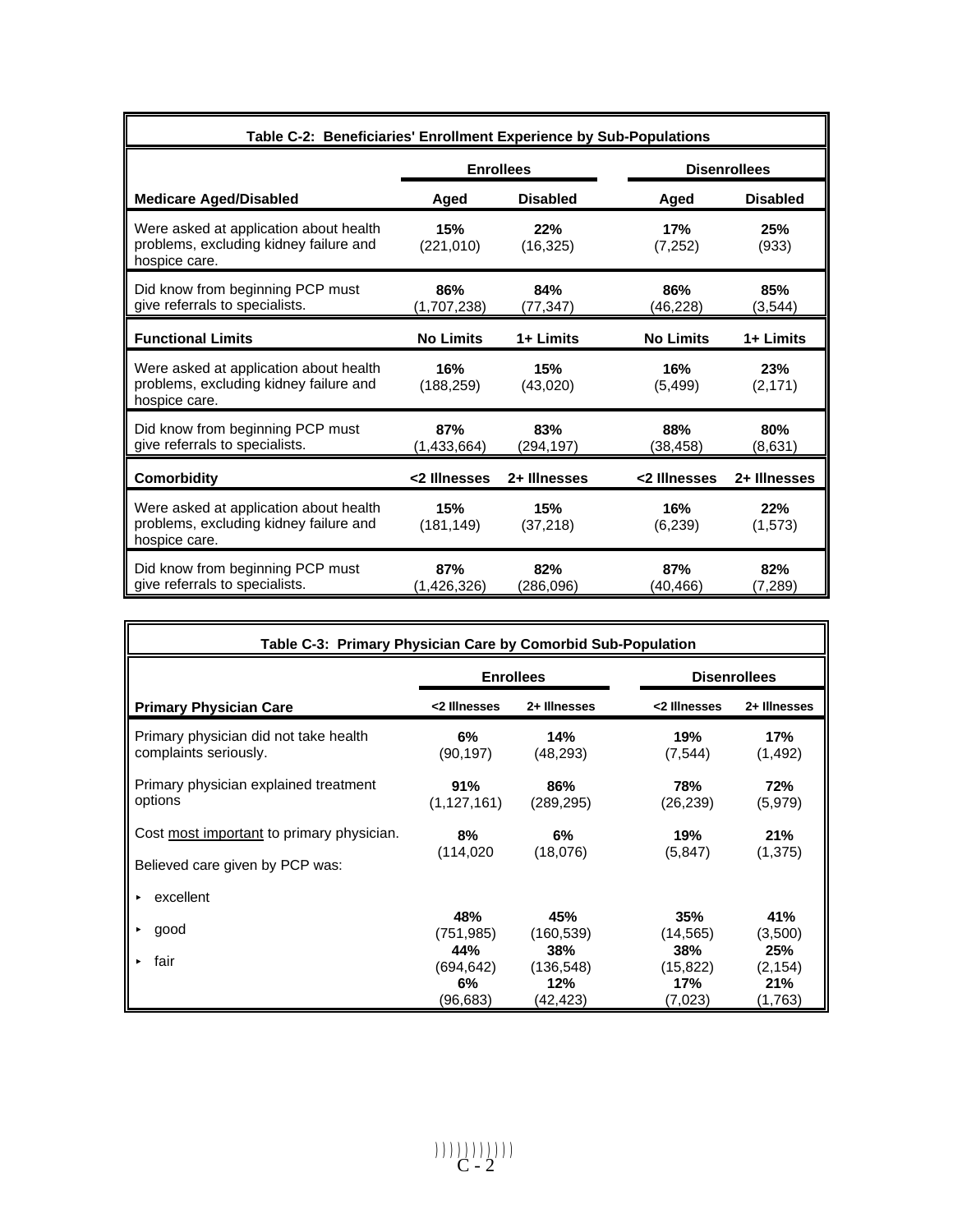| Table C-4: Beneficiaries' Perceptions of HMO Care<br>by Medicare Status and Functionally Limited Sub-Populations |                                 |                                 |                               |                             |  |  |
|------------------------------------------------------------------------------------------------------------------|---------------------------------|---------------------------------|-------------------------------|-----------------------------|--|--|
|                                                                                                                  | <b>Enrollees</b>                |                                 | <b>Disenrollees</b>           |                             |  |  |
| <b>Medicare Aged/Disabled</b>                                                                                    | Aged                            | <b>Disabled</b>                 | Aged                          | <b>Disabled</b>             |  |  |
| Ease of obtaining care was:                                                                                      |                                 |                                 |                               |                             |  |  |
| easy or very easy                                                                                                | 68%                             | 45%                             | 52%                           | 45%                         |  |  |
| neither easy nor hard                                                                                            | (1, 283, 272)<br>27%            | (40, 033)<br>31%                | (24, 640)<br>29%              | (1,640)<br>18%              |  |  |
| hard or very hard                                                                                                | (517, 876)<br>5%<br>(85, 526)   | (26, 971)<br>24%<br>(21, 226)   | (13, 834)<br>18%<br>(8,616)   | (659)<br>37%<br>(1, 364)    |  |  |
| HMO care caused health to:                                                                                       |                                 |                                 |                               |                             |  |  |
| improve                                                                                                          | 44%<br>(813, 276)               | 34%<br>(29, 458)                | 30%<br>(13,691)               | 17%<br>(537)                |  |  |
| stay the same                                                                                                    | 54%                             | 62%                             | 59%                           | 66%                         |  |  |
| worsen                                                                                                           | (1,007,339)<br>3%<br>(46, 894)  | (53, 440)<br>4%<br>(3, 449)     | (26, 360)<br>11%<br>(4,888)   | (2, 140)<br>18%<br>(563)    |  |  |
| <b>Functional Limits</b>                                                                                         | <b>No Limits</b>                | 1+ Limits                       | <b>No Limits</b>              | 1+ Limits                   |  |  |
| Ease of obtaining care was:                                                                                      |                                 |                                 |                               |                             |  |  |
| easy or very easy                                                                                                | 70%                             | 55%                             | 55%                           | 40%                         |  |  |
| neither easy not hard                                                                                            | (1,092,719)<br>26%              | (184, 029)<br>35%               | (21, 128)<br>28%              | (4,388)<br>29%              |  |  |
| hard or very hard                                                                                                | (408, 357)<br>5%<br>(70, 889)   | (116, 287)<br>11%<br>(35, 229)  | (10, 837)<br>16%<br>(6, 225)  | (3, 198)<br>31%<br>(3, 468) |  |  |
| HMO care caused health to:                                                                                       |                                 |                                 |                               |                             |  |  |
| improve                                                                                                          | 43%                             | 44%                             | 34%                           | 17%                         |  |  |
| stay the same                                                                                                    | (661, 669)<br>56%<br>(867, 462) | (148, 583)<br>48%<br>(162, 160) | (12, 162)<br>58%<br>(20, 778) | (1,738)<br>63%<br>(6, 295)  |  |  |
| worsen                                                                                                           | 1%<br>(20, 861)                 | 9%<br>(29, 482)                 | 9%<br>(3,228)                 | 20%<br>(1, 947)             |  |  |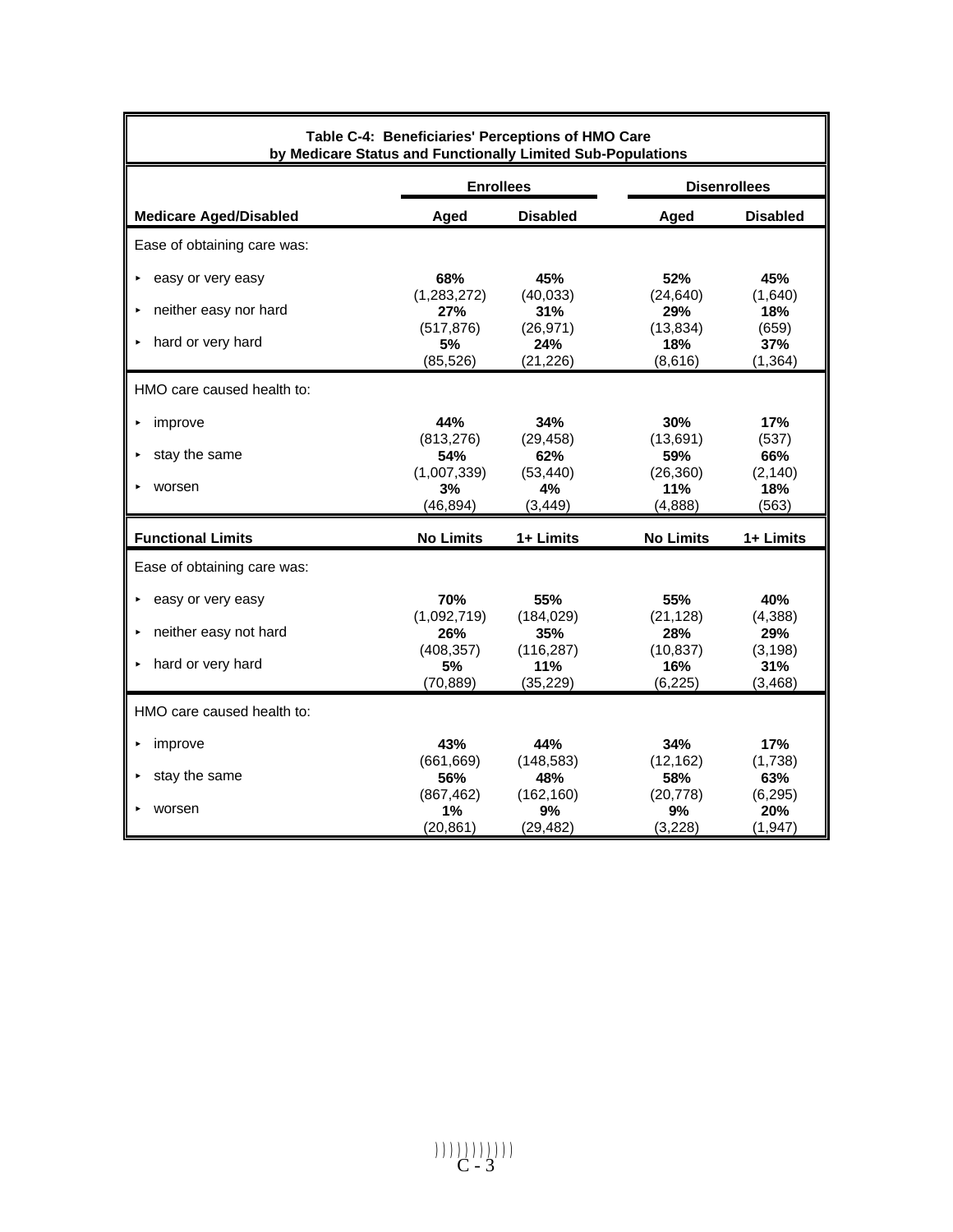| Table C-5: Beneficiaries' Perceptions of HMO Care by Comorbid Sub-Population |                               |                              |                             |                            |  |  |
|------------------------------------------------------------------------------|-------------------------------|------------------------------|-----------------------------|----------------------------|--|--|
|                                                                              |                               | <b>Enrollees</b>             |                             | <b>Disenrollees</b>        |  |  |
| <b>HMO Care</b>                                                              | <2 Illnesses                  | 2+ Illnesses                 | <2 Illnesses                | 2+ Illnesses               |  |  |
| Ease of obtaining care was:                                                  |                               |                              |                             |                            |  |  |
| easy or very easy<br>٠                                                       | 67%                           | 66%                          | 53%                         | 47%                        |  |  |
| neither easy nor hard<br>٠                                                   | (1,034,404)<br><b>28%</b>     | (229, 315)<br>27%            | (21, 490)<br><b>28%</b>     | (4,003)<br>28%             |  |  |
| hard or very hard<br>٠                                                       | (429, 819)<br>5%<br>(76, 607) | (94, 391)<br>7%<br>(24,416)  | (11, 418)<br>18%<br>(7,431) | (2,359)<br>25%<br>(2,176)  |  |  |
| HMO care caused health to:                                                   |                               |                              |                             |                            |  |  |
| improve                                                                      | 41%<br>(622, 048)             | 52%<br>(187, 868)            | 28%<br>(10, 754)            | 37%<br>(2,982)             |  |  |
| stay the same                                                                | 58%                           | 41%                          | 63%                         | 40%                        |  |  |
| worsen                                                                       | (871, 125)<br>1%<br>(21,894)  | (147, 742)<br>7%<br>(26,665) | (24,060)<br>9%<br>(3,257)   | (3, 186)<br>23%<br>(1,880) |  |  |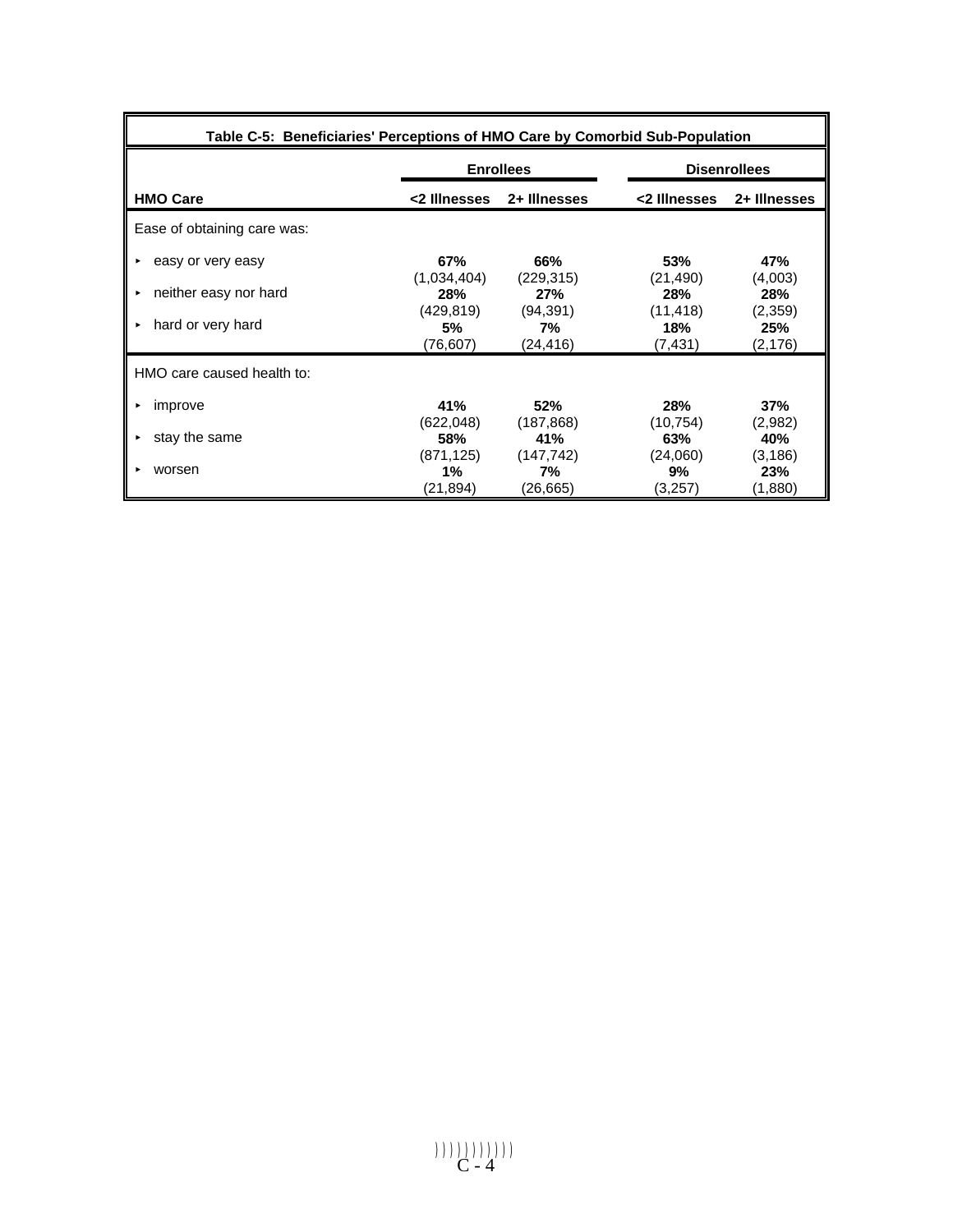# **APPENDIX D**

**STATISTICAL DATA FOR KEY QUESTIONS**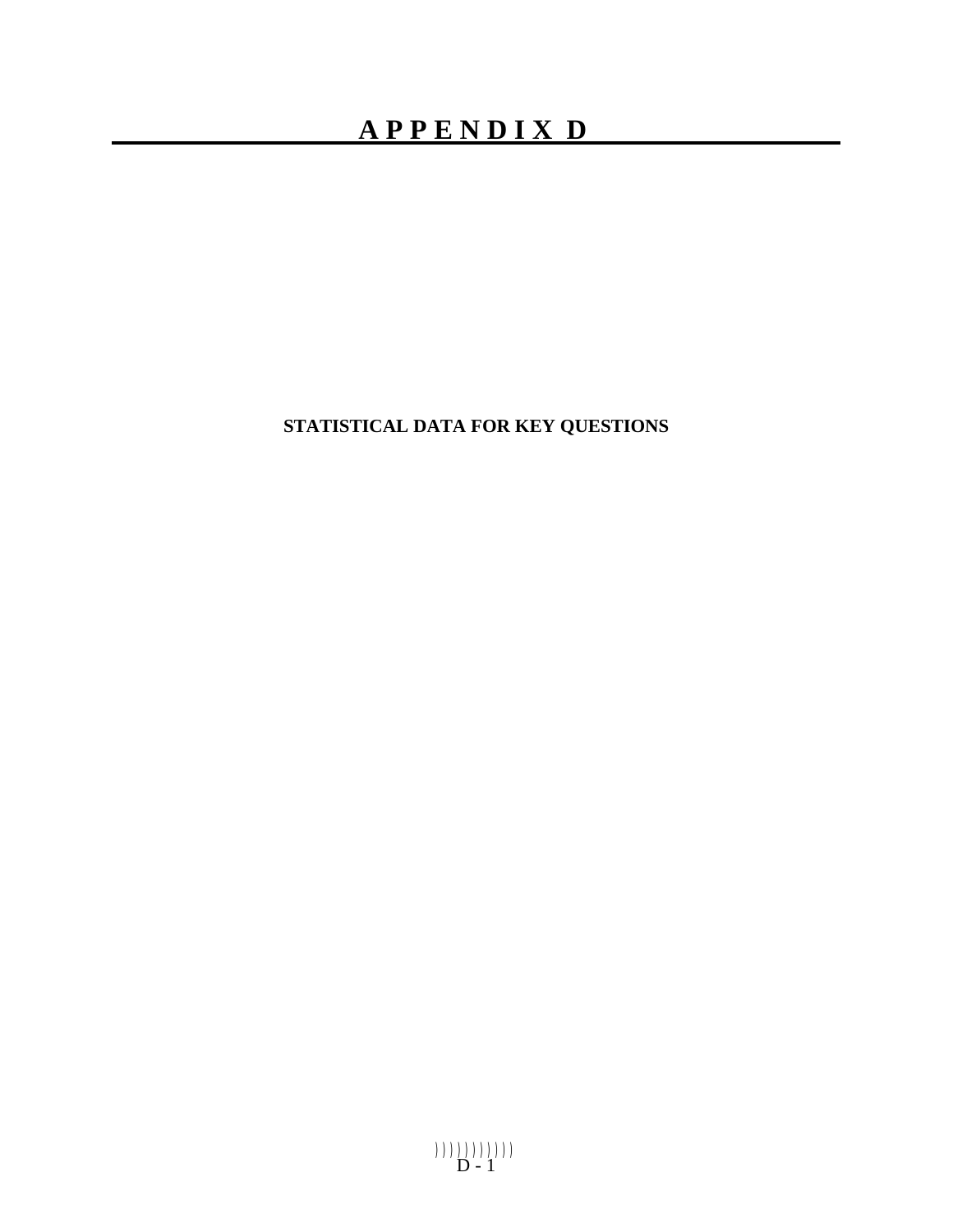#### **Table D-1: Point Estimates, Confidence Intervals, and Statistical Significance by Functional Status**

|                   |                                                                   | 1+ Functional Limits  |                       |                                |                |                       | <b>No Functional Limits</b> |                                   |
|-------------------|-------------------------------------------------------------------|-----------------------|-----------------------|--------------------------------|----------------|-----------------------|-----------------------------|-----------------------------------|
|                   | <b>Proportion of beneficiaries:</b>                               | <b>Point Estimate</b> | <b>Standard Error</b> | 95% Confidence<br>Interval     |                | <b>Point Estimate</b> | <b>Standard Error</b>       | 95% Confidence<br><b>Interval</b> |
|                   | Health at time of survey was poor to very poor.                   |                       |                       |                                |                |                       |                             |                                   |
| ✓<br>$\checkmark$ | $\triangleright$ enrollees<br>$\triangleright$ disenrollees       | 21.03<br>34.23        | 3.00<br>3.59          | $15.2 - 26.9$<br>$27.2 - 41.3$ | $***$<br>$***$ | 2.09<br>4.85          | 0.64<br>1.06                | $0.8 - 3.3$<br>$2.8 - 7.0$        |
|                   | HMO care caused health to improve.                                |                       |                       |                                |                |                       |                             |                                   |
| ✓                 | $\cdot$ enrollees<br>$\triangleright$ disenrollees                | 43.67<br>17.41        | 4.59<br>4.06          | $34.7 - 52.7$<br>$9.5 - 25.4$  | $***$          | 42.69<br>33.63        | 1.94<br>2.99                | $38.9 - 46.5$<br>$27.8 - 39.5$    |
|                   | HMO care caused health to worsen.                                 |                       |                       |                                |                |                       |                             |                                   |
| ✓<br>$\checkmark$ | $\triangleright$ enrollees<br>$\triangleright$ disenrollees       | 8.67<br>19.51         | 2.32<br>4.25          | $4.1 - 13.2$<br>$11.2 - 27.8$  | $***$<br>$***$ | 1.35<br>8.92          | 0.40<br>1.50                | $0.6 - 2.1$<br>$6.0 - 11.9$       |
|                   | Primary physician explained treatment options.                    |                       |                       |                                |                |                       |                             |                                   |
| ✓<br>$\checkmark$ | $\cdot$ enrollees<br>$\triangleright$ disenrollees                | 84.99<br>68.47        | 2.64<br>5.21          | 79.8 - 90.2<br>$58.3 - 78.7$   | $***$<br>$***$ | 91.23<br>79.10        | 0.90<br>2.87                | $89.5 - 93.0$<br>$73.5 - 84.7$    |
|                   | Physician failed to give needed Medicare-<br>covered services.    |                       |                       |                                |                |                       |                             |                                   |
| ✓<br>$\checkmark$ | $\triangleright$ enrollees<br>$\triangleright$ disenrollees       | 7.88<br>19.84         | 2.93<br>4.13          | $2.1 - 13.6$<br>$11.7 - 28.0$  | $***$<br>$***$ | 2.30<br>10.65         | 0.46<br>1.70                | $1.4 - 3.2$<br>$7.3 - 14.0$       |
|                   | Physician failed to admit beneficiary to hospital<br>when needed. |                       |                       |                                |                |                       |                             |                                   |
|                   | $\triangleright$ enrollees<br>$\cdot$ disenrollees                | 2.89<br>8.18          | 1.55<br>3.08          | $0.0 - 6.0$<br>$2.1 - 14.2$    |                | 1.19<br>3.99          | 0.44<br>1.69                | $0.3 - 2.1$<br>$0.8 - 7.3$        |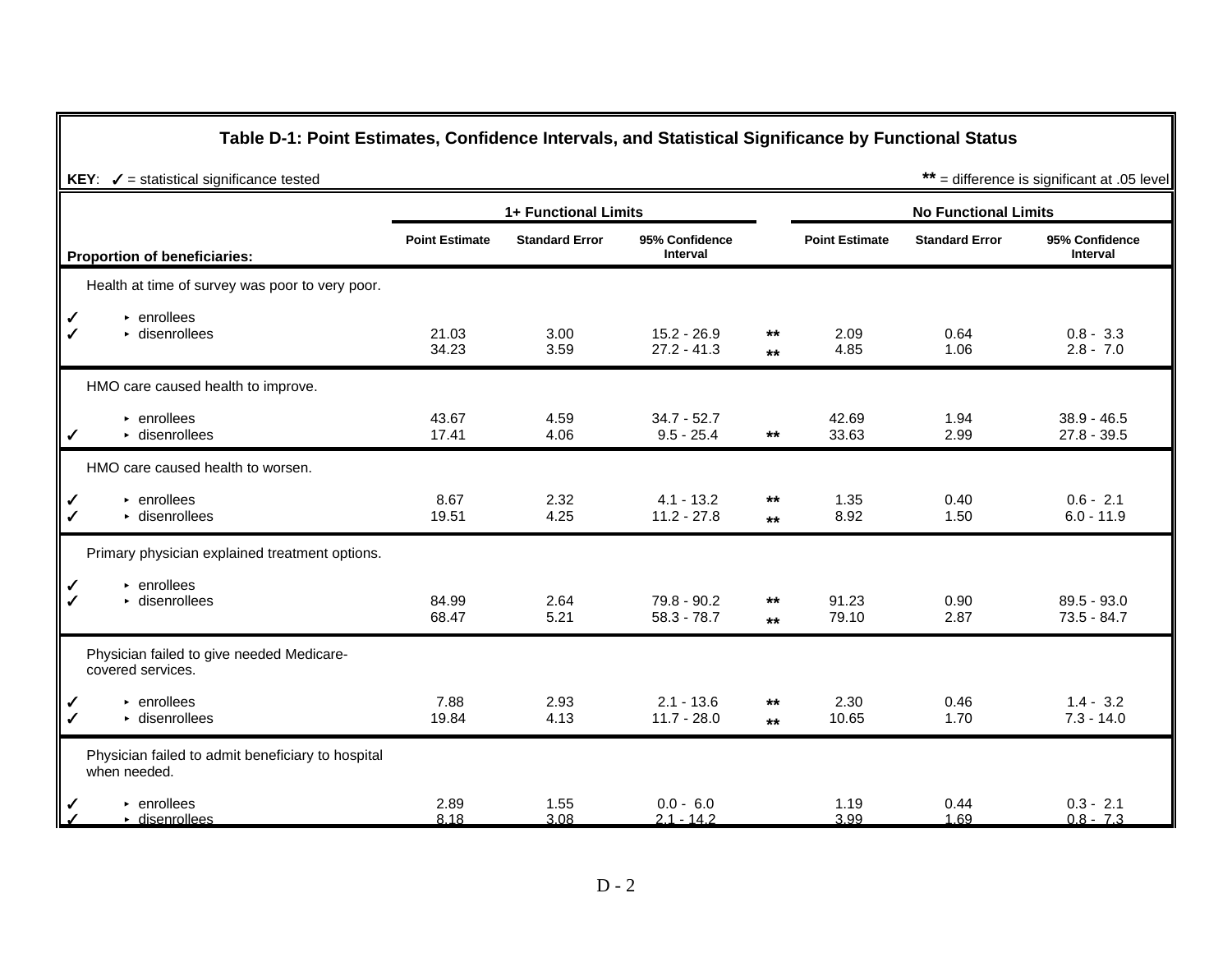#### **Table D-1: Point Estimates, Confidence Intervals, and Statistical Significance by Functional Status**

|                   |                                                                       | 1+ Functional Limits  |                       |                                   |                |                       | <b>No Functional Limits</b> |                                   |
|-------------------|-----------------------------------------------------------------------|-----------------------|-----------------------|-----------------------------------|----------------|-----------------------|-----------------------------|-----------------------------------|
|                   | <b>Proportion of beneficiaries:</b>                                   | <b>Point Estimate</b> | <b>Standard Error</b> | 95% Confidence<br><b>Interval</b> |                | <b>Point Estimate</b> | <b>Standard Error</b>       | 95% Confidence<br><b>Interval</b> |
|                   | Physician failed to refer beneficiary to a<br>specialist when needed. |                       |                       |                                   |                |                       |                             |                                   |
| ✓                 | $\triangleright$ enrollees<br>$\triangleright$ disenrollees           | 6.38<br>25.16         | 2.28<br>5.31          | $1.9 - 10.8$<br>$14.8 - 35.6$     | $***$          | 4.91<br>11.56         | 0.95<br>1.82                | $3.0 - 6.8$<br>$8.0 - 15.1$       |
|                   | Physician did not take health complaints<br>seriously.                |                       |                       |                                   |                |                       |                             |                                   |
| ✓<br>$\checkmark$ | $\triangleright$ enrollees<br>$\cdot$ disenrollees                    | 16.39<br>23.90        | 3.29<br>3.69          | $9.9 - 22.8$<br>$16.7 - 31.1$     | $***$<br>$***$ | 4.64<br>16.62         | 0.68<br>2.19                | $3.3 - 6.0$<br>$12.3 - 20.9$      |
|                   | Believed care given by PCP was excellent.                             |                       |                       |                                   |                |                       |                             |                                   |
| ✓<br>✔            | $\triangleright$ enrollees<br>$\triangleright$ disenrollees           | 33.68<br>29.06        | 4.09<br>4.49          | $25.7 - 41.7$<br>$20.3 - 37.9$    | **<br>$***$    | 50.78<br>38.12        | 2.91<br>4.03                | $45.1 - 56.5$<br>$30.2 - 46.0$    |
|                   | Believed care given by PCP was good.                                  |                       |                       |                                   |                |                       |                             |                                   |
| ✓<br>$\checkmark$ | $\triangleright$ enrollees<br>$\triangleright$ disenrollees           | 49.66<br>28.97        | 3.36<br>4.19          | $43.1 - 56.2$<br>$20.8 - 37.2$    | $***$<br>$**$  | 41.34<br>37.11        | 2.52<br>2.32                | $36.4 - 46.3$<br>$32.6 - 41.7$    |
|                   | Believed care given by PCP was fair.                                  |                       |                       |                                   |                |                       |                             |                                   |
| ✓<br>$\checkmark$ | $\triangleright$ enrollees<br>$\triangleright$ disenrollees           | 11.86<br>29.64        | 3.38<br>6.11          | $5.2 - 18.5$<br>$17.7 - 41.6$     | $***$<br>$**$  | 6.40<br>14.63         | 1.14<br>2.80                | $4.2 - 8.6$<br>$9.1 - 20.1$       |
|                   | Ease of obtaining care was hard or very hard                          |                       |                       |                                   |                |                       |                             |                                   |
| ✓<br>$\checkmark$ | $\cdot$ enrollees<br>$\triangleright$ disenrollees                    | 10.50<br>31.38        | 2.63<br>2.42          | $5.3 - 15.7$<br>$20.2 - 42.6$     | $***$<br>$**$  | 4.51<br>16.30         | 0.78<br>2.42                | $3.0 - 6.0$<br>$11.6 - 21.0$      |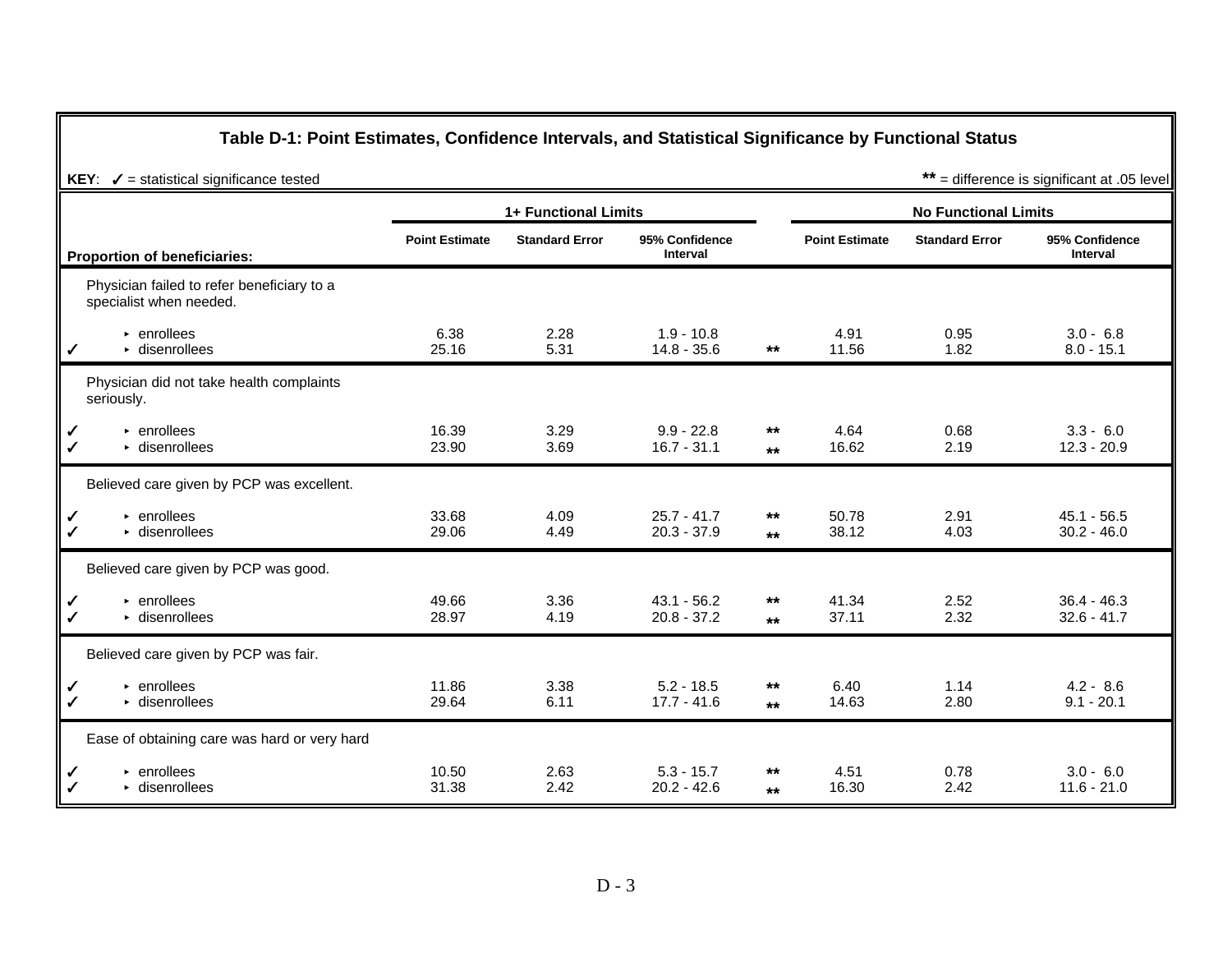#### **Table D-2: Point Estimates, Confidence Intervals, and Statistical Significance by Medicare Aged/Disabled**

|                                                                               |                                 | <b>Disabled</b>          |                                |               |                       | Age 65 or Older       |                                |
|-------------------------------------------------------------------------------|---------------------------------|--------------------------|--------------------------------|---------------|-----------------------|-----------------------|--------------------------------|
| <b>Proportion of beneficiaries:</b>                                           | <b>Point</b><br><b>Estimate</b> | <b>Standard</b><br>Error | 95% Confidence<br>Interval     |               | <b>Point Estimate</b> | <b>Standard Error</b> | 95% Confidence<br>Interval     |
| Health at time of survey was poor to very poor.                               |                                 |                          |                                |               |                       |                       |                                |
| $\vert\!angle$<br>$\triangleright$ enrollees<br>$\triangleright$ disenrollees | 24.33<br>31.70                  | 6.61<br>6.01             | $11.4 - 37.3$<br>$19.9 - 43.5$ | $***$<br>$**$ | 4.52<br>9.15          | 0.61<br>1.55          | $3.3 - 5.7$<br>$6.1 - 12.2$    |
| HMO care caused health to improve.                                            |                                 |                          |                                |               |                       |                       |                                |
| $\triangleright$ enrollees<br>$\triangleright$ disenrollees<br>$\checkmark$   | 34.12<br>16.56                  | 6.16<br>5.37             | $22.0 - 46.2$<br>$6.0 - 27.1$  | $***$         | 43.55<br>30.47        | 1.74<br>2.18          | $40.1 - 47.0$<br>$26.2 - 34.7$ |
| HMO care caused health to worsen.                                             |                                 |                          |                                |               |                       |                       |                                |
| $\triangleright$ enrollees<br>$\triangleright$ disenrollees<br>$\checkmark$   | 3.99<br>17.68                   | 2.48<br>6.38             | $0.0 - 8.9$<br>$5.2 - 30.2$    | $***$         | 2.51<br>10.88         | 0.60<br>1.69          | $1.3 - 3.7$<br>$7.6 - 14.2$    |
| Primary physician explained treatment options.                                |                                 |                          |                                |               |                       |                       |                                |
| $\triangleright$ enrollees<br>$\triangleright$ disenrollees<br>╹              | 92.03<br>61.03                  | 3.09<br>8.83             | 86 0 - 98.1<br>$43.7 - 78.3$   | $***$         | 89.47<br>78.48        | 0.91<br>2.55          | $87.7 - 91.3$<br>$73.5 - 83.5$ |
| Physician failed to give needed Medicare-<br>covered services.                |                                 |                          |                                |               |                       |                       |                                |
| $\triangleright$ enrollees<br>$\triangleright$ disenrollees<br>$\checkmark$   | 3.67<br>27.54                   | 2.02<br>8.91             | $0.0 - 7.6$<br>$10.1 - 45.0$   | $***$         | 3.36<br>11.00         | 0.68<br>1.61          | $2.0 - 4.7$<br>$7.8 - 14.2$    |
| Physician failed to admit beneficiary to hospital<br>when needed.             |                                 |                          |                                |               |                       |                       |                                |
| $\cdot$ enrollees<br>$\triangleright$ disenrollees<br>┃✓                      | 4.01<br>19.23                   | 2.69<br>8.87             | $0.0 - 9.3$<br>$1.8 - 36.6$    | $***$         | 1.44<br>3.82          | 0.48<br>1.40          | $0.5 - 2.4$<br>$1.1 - 6.6$     |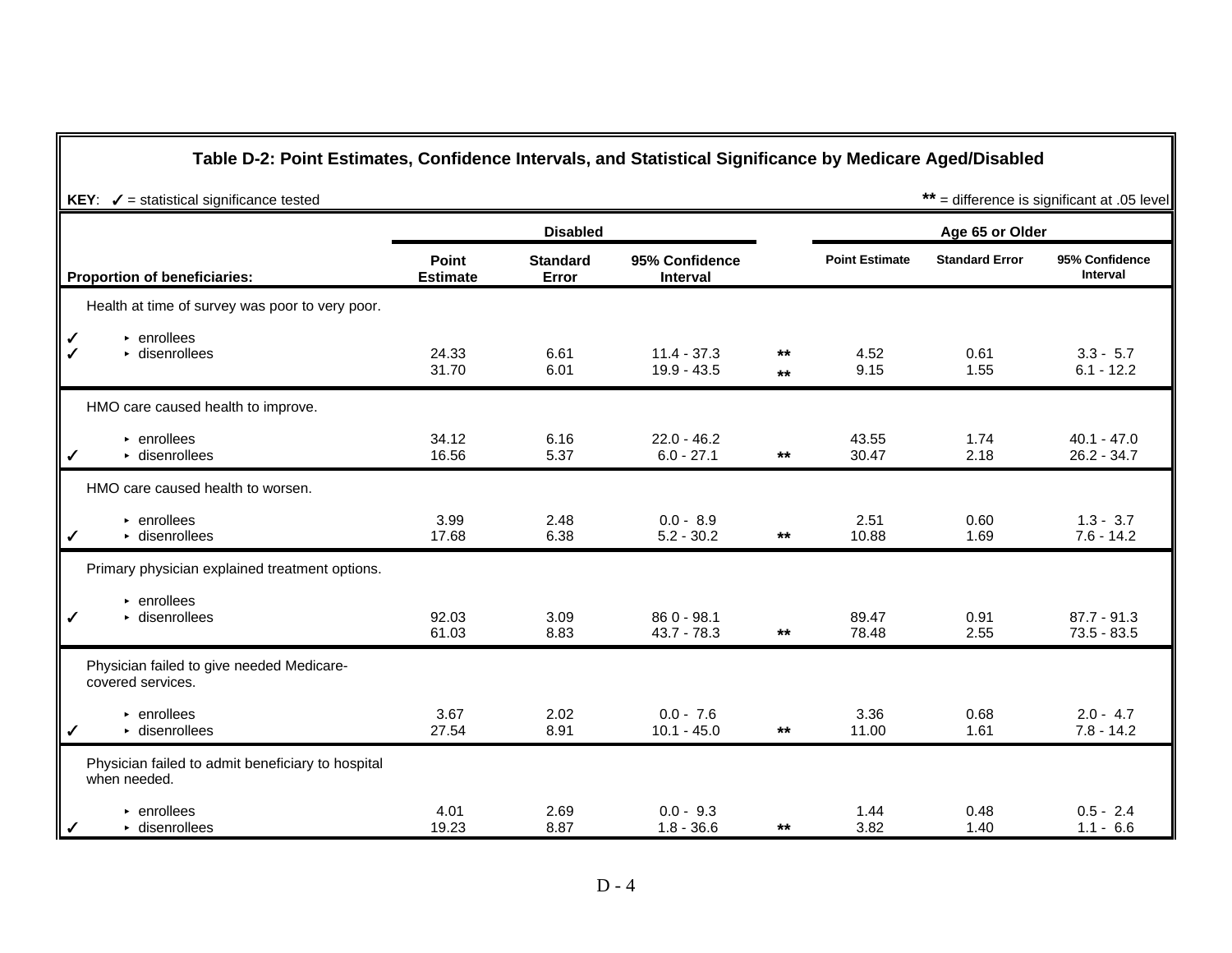### **Table D-2: Point Estimates, Confidence Intervals, and Statistical Significance by Medicare Aged/Disabled**

|                                                                                    |                          | <b>Disabled</b>          |                                   |              |                       | Age 65 or Older       |                                   |
|------------------------------------------------------------------------------------|--------------------------|--------------------------|-----------------------------------|--------------|-----------------------|-----------------------|-----------------------------------|
| <b>Proportion of beneficiaries:</b>                                                | Point<br><b>Estimate</b> | <b>Standard</b><br>Error | 95% Confidence<br><b>Interval</b> |              | <b>Point Estimate</b> | <b>Standard Error</b> | 95% Confidence<br><b>Interval</b> |
| Physician failed to refer beneficiary to a<br>specialist when needed.              |                          |                          |                                   |              |                       |                       |                                   |
| $\checkmark$<br>$\cdot$ enrollees<br>$\triangleright$ disenrollees<br>$\checkmark$ | 16.26<br>36.15           | 6.10<br>8.27             | $4.3 - 28.2$<br>$19.9 - 52.4$     | $**$<br>$**$ | 4.40<br>12.65         | 0.68<br>2.04          | $3.1 - 5.7$<br>$8.7 - 16.6$       |
| Physician did not take health complaints<br>seriously.                             |                          |                          |                                   |              |                       |                       |                                   |
| $\cdot$ enrollees<br>$\triangleright$ disenrollees<br>$\checkmark$                 | 12.83<br>39.27           | 5.38<br>8.24             | $2.3 - 23.4$<br>$23.1 - 55.4$     | $***$        | 6.75<br>17.05         | 0.93<br>1.86          | $4.9 - 8.6$<br>$13.4 - 20.7$      |
| Believed care given by PCP was excellent.                                          |                          |                          |                                   |              |                       |                       |                                   |
| $\triangleright$ enrollees<br>$\triangleright$ disenrollees<br>$\checkmark$        | 37.73<br>33.18           | 7.69<br>8.00             | $22.7 - 52.8$<br>$17.5 - 48.9$    | $**$         | 48.16<br>36.35        | 3.05<br>2.54          | $42.2 - 54.1$<br>$31.4 - 41.3$    |
| Believed care given by PCP was good.                                               |                          |                          |                                   |              |                       |                       |                                   |
| $\triangleright$ enrollees<br>$\triangleright$ disenrollees                        | 44.71<br>23.97           | 9.67<br>7.32             | $25.8 - 63.7$<br>$9.6 - 38.3$     |              | 42.99<br>36.74        | 2.36<br>2.32          | $38.4 - 47.6$<br>$32.2 - 41.3$    |
| Believed care given by PCP was fair.                                               |                          |                          |                                   |              |                       |                       |                                   |
| $\cdot$ enrollees<br>$\triangleright$ disenrollees                                 | 14.26<br>29.14           | 5.21<br>8.65             | $4.0 - 24.5$<br>$12.2 - 46.1$     |              | 6.90<br>16.75         | 1.49<br>2.03          | $4.0 - 9.8$<br>$12.8 - 20.7$      |
| Ease of obtaining care was hard or very hard                                       |                          |                          |                                   |              |                       |                       |                                   |
| $\cdot$ enrollees<br>$\checkmark$<br>$\triangleright$ disenrollees<br>$\checkmark$ | 24.06<br>37.24           | 6.15<br>8.91             | $12.0 - 36.1$<br>$19.8 - 54.7$    | $**$<br>$**$ | 4.53<br>18.30         | 0.74<br>3.00          | $3.1 - 6.0$<br>$12.4 - 24.2$      |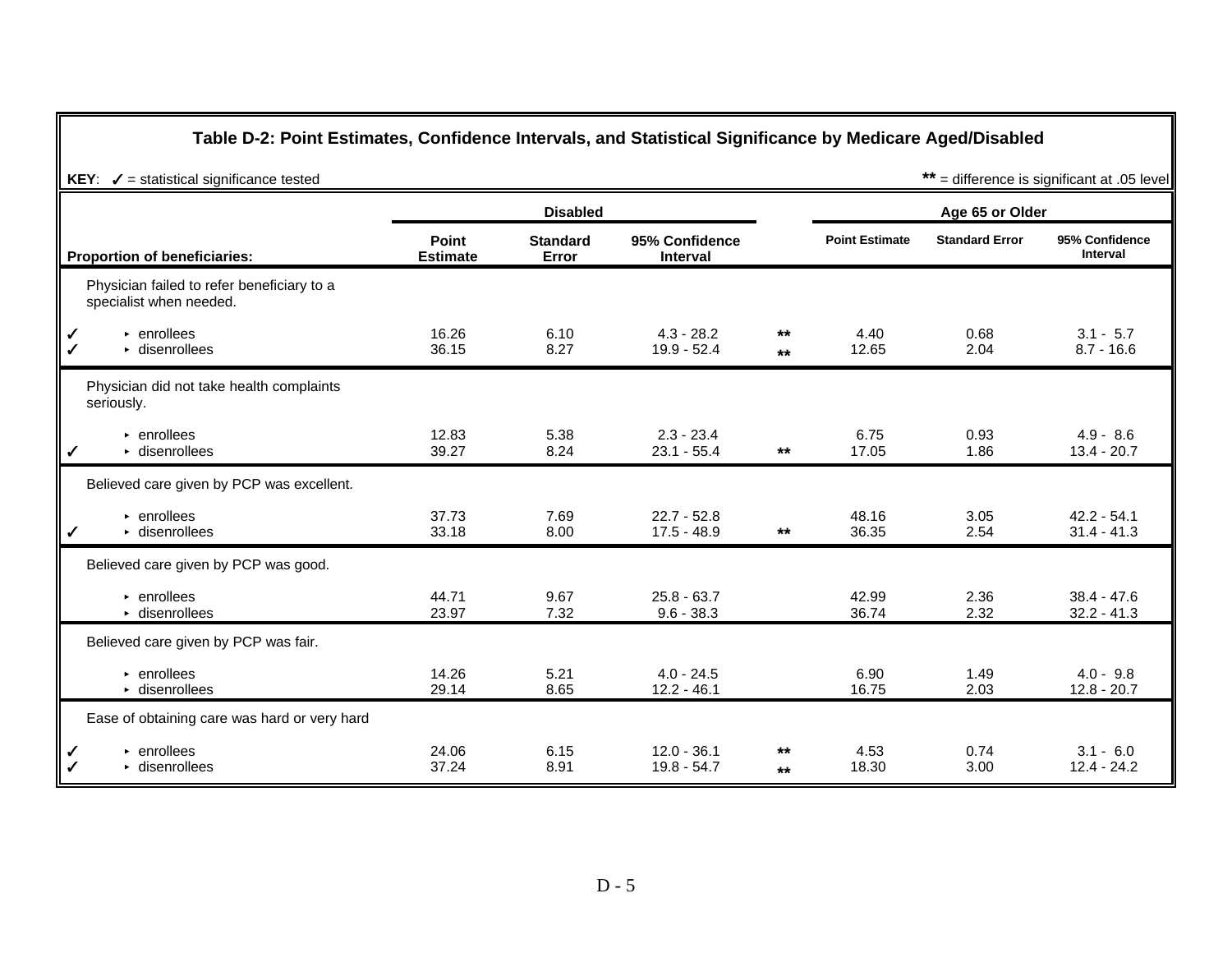#### **Table D-3: Point Estimates, Confidence Intervals, and Statistical Significance by Comorbidity**

|                                                                         |                       | 2+ Illnesses          |                                |                |                       | <2 Illnesses          |                                   |
|-------------------------------------------------------------------------|-----------------------|-----------------------|--------------------------------|----------------|-----------------------|-----------------------|-----------------------------------|
| <b>Proportion of beneficiaries:</b>                                     | <b>Point Estimate</b> | <b>Standard Error</b> | 95% Confidence<br>Interval     |                | <b>Point Estimate</b> | <b>Standard Error</b> | 95% Confidence<br><b>Interval</b> |
| Health at time of survey was poor to very poor.                         |                       |                       |                                |                |                       |                       |                                   |
| $\cdot$ enrollees<br>✓<br>$\checkmark$<br>$\triangleright$ disenrollees | 17.39<br>36.36        | 3.70<br>4.88          | $10.1 - 24.6$<br>$26.8 - 45.9$ | $***$<br>$***$ | 2.72<br>5.82          | 0.64<br>1.16          | $1.5 - 4.0$<br>$3.5 - 8.1$        |
| HMO care caused health to improve.                                      |                       |                       |                                |                |                       |                       |                                   |
| $\cdot$ enrollees<br>✓<br>$\triangleright$ disenrollees<br>✓            | 51.86<br>37.05        | 3.24<br>6.19          | $45.5 - 58.2$<br>$24.9 - 49.2$ | $***$<br>$***$ | 41.06<br>28.25        | 1.86<br>2.20          | $37.4 - 44.7$<br>$23.9 - 32.6$    |
| HMO care caused health to worsen.                                       |                       |                       |                                |                |                       |                       |                                   |
| $\triangleright$ enrollees<br>✓<br>$\triangleright$ disenrollees<br>✓   | 7.36<br>23.36         | 2.91<br>4.78          | $1.7 - 13.1$<br>$14.0 - 32.7$  | $***$<br>$***$ | 1.45<br>8.55          | 0.40<br>1.44          | $0.7 - 2.2$<br>$5.7 - 11.4$       |
| Primary physician explained treatment options.                          |                       |                       |                                |                |                       |                       |                                   |
| $\triangleright$ enrollees<br>$\triangleright$ disenrollees             | 85.91<br>72.25        | 2.56<br>4.45          | $80.9 - 90.9$<br>$63.5 - 81.0$ |                | 90.93<br>78.08        | 1.13<br>2.41          | $88.7 - 93.1$<br>$73.4 - 82.8$    |
| Physician failed to give needed Medicare-<br>covered services.          |                       |                       |                                |                |                       |                       |                                   |
| $\cdot$ enrollees<br>✓<br>$\triangleright$ disenrollees                 | 8.52<br>11.78         | 2.99<br>3.63          | $2.7 - 14.4$<br>$4.7 - 18.9$   | $***$          | 2.30<br>12.36         | 0.53<br>2.22          | $1.3 - 3.3$<br>$8.0 - 16.7$       |
| Physician failed to admit beneficiary to hospital<br>when needed.       |                       |                       |                                |                |                       |                       |                                   |
| $\cdot$ enrollees<br>✓<br>$\triangleright$ disenrollees<br>$\checkmark$ | 3.56<br>13.10         | 1.45<br>3.46          | $0.7 - 6.4$<br>$6.3 - 19.9$    | $***$<br>$**$  | 0.85<br>2.59          | 0.36<br>2.59          | $0.1 - 1.6$<br>$0.0 - 5.5$        |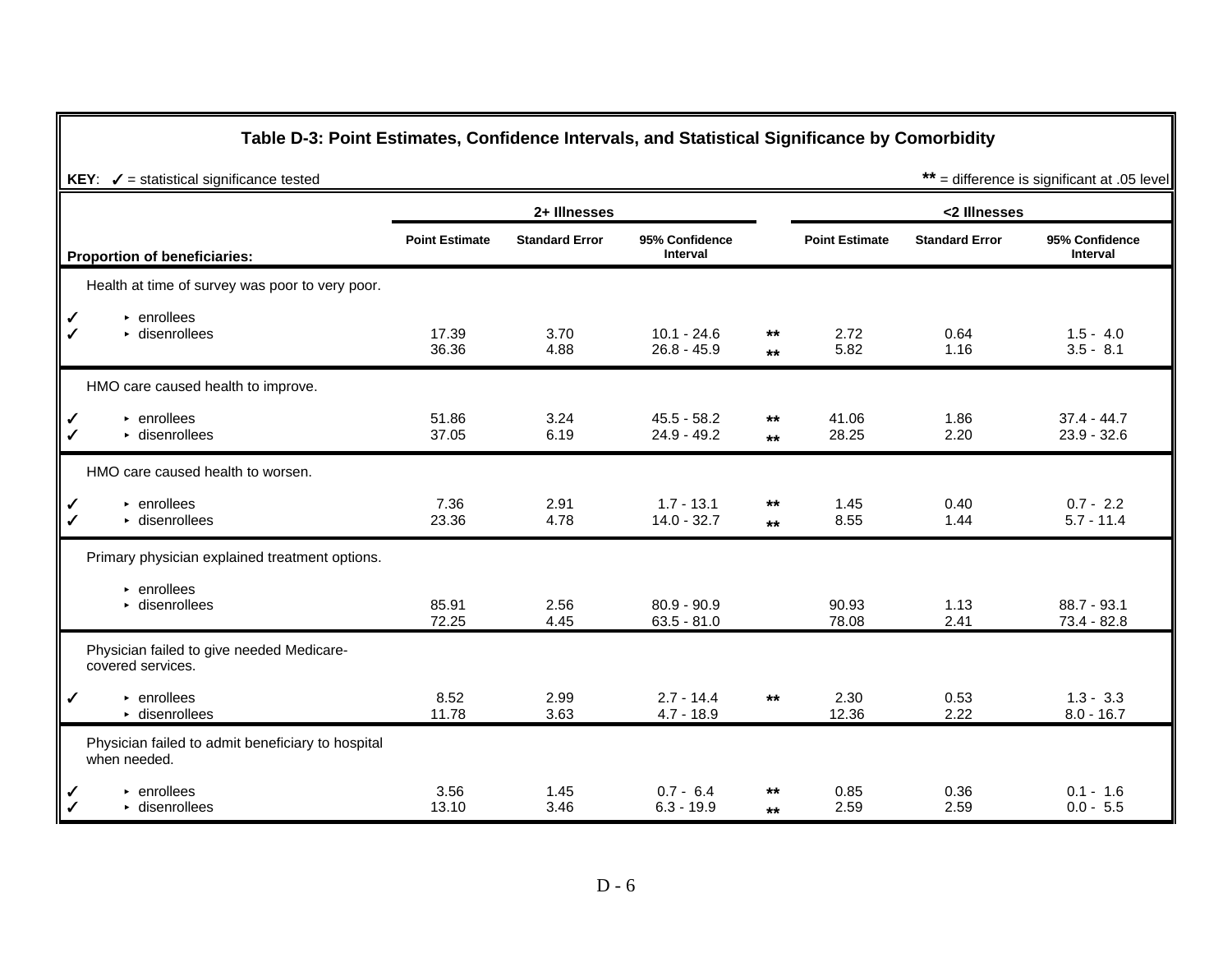#### **Table D-3: Point Estimates, Confidence Intervals, and Statistical Significance by Comorbidity**

|                                                                       |                       | 2+ Illnesses          |                                   |       |                       | <2 Illnesses          |                                   |
|-----------------------------------------------------------------------|-----------------------|-----------------------|-----------------------------------|-------|-----------------------|-----------------------|-----------------------------------|
| <b>Proportion of beneficiaries:</b>                                   | <b>Point Estimate</b> | <b>Standard Error</b> | 95% Confidence<br><b>Interval</b> |       | <b>Point Estimate</b> | <b>Standard Error</b> | 95% Confidence<br><b>Interval</b> |
| Physician failed to refer beneficiary to a<br>specialist when needed. |                       |                       |                                   |       |                       |                       |                                   |
| $\triangleright$ enrollees<br>$\triangleright$ disenrollees<br>╹      | 7.98<br>20.67         | 2.47<br>4.60          | $3.1 - 12.8$<br>$11.7 - 29.7$     | $***$ | 4.44<br>12.66         | 0.85<br>2.73          | $2.8 - 6.1$<br>$7.3 - 18.0$       |
| Physician did not take health complaints<br>seriously.                |                       |                       |                                   |       |                       |                       |                                   |
| ┃✓<br>$\cdot$ enrollees<br>$\triangleright$ disenrollees              | 13.85<br>16.94        | 3.58<br>4.39          | $6.8 - 20.9$<br>$8.3 - 25.5$      | $***$ | 5.81<br>18.78         | 0.82<br>2.23          | $4.2 - 7.4$<br>$14.4 - 23.2$      |
| Believed care given by PCP was excellent.                             |                       |                       |                                   |       |                       |                       |                                   |
| $\triangleright$ enrollees<br>• disenrollees                          | 44.97<br>41.32        | 5.45<br>7.90          | $34.3 - 55.7$<br>$25.8 - 56.8$    |       | 48.08<br>35.00        | 2.91<br>2.46          | $42.4 - 53.8$<br>$30.2 - 39.8$    |
| Believed care given by PCP was good.                                  |                       |                       |                                   |       |                       |                       |                                   |
| $\triangleright$ enrollees<br>$\triangleright$ disenrollees<br>✓      | 38.25<br>25.43        | 3.26<br>6.48          | $31.9 - 44.6$<br>$12.7 - 38.1$    | $***$ | 44.41<br>38.02        | 2.62<br>2.72          | $39.3 - 49.5$<br>$32.7 - 43.4$    |
| Believed care given by PCP was fair.                                  |                       |                       |                                   |       |                       |                       |                                   |
| $\triangleright$ enrollees<br>$\triangleright$ disenrollees           | 11.88<br>20.81        | 4.58<br>3.93          | $2.9 - 20.9$<br>$13.1 - 28.5$     |       | 6.18<br>16.88         | 0.98<br>2.25          | $4.3 - 8.1$<br>$12.5 - 21.3$      |
| Ease of obtaining care was hard or very hard                          |                       |                       |                                   |       |                       |                       |                                   |
| $\triangleright$ enrollees<br>$\triangleright$ disenrollees           | 7.28<br>25.29         | 2.20<br>6.00          | $3.0 - 11.6$<br>$13.5 - 37.1$     |       | 4.97<br>18.42         | 0.76<br>2.80          | $3.5 - 6.5$<br>12.9 - 23.9        |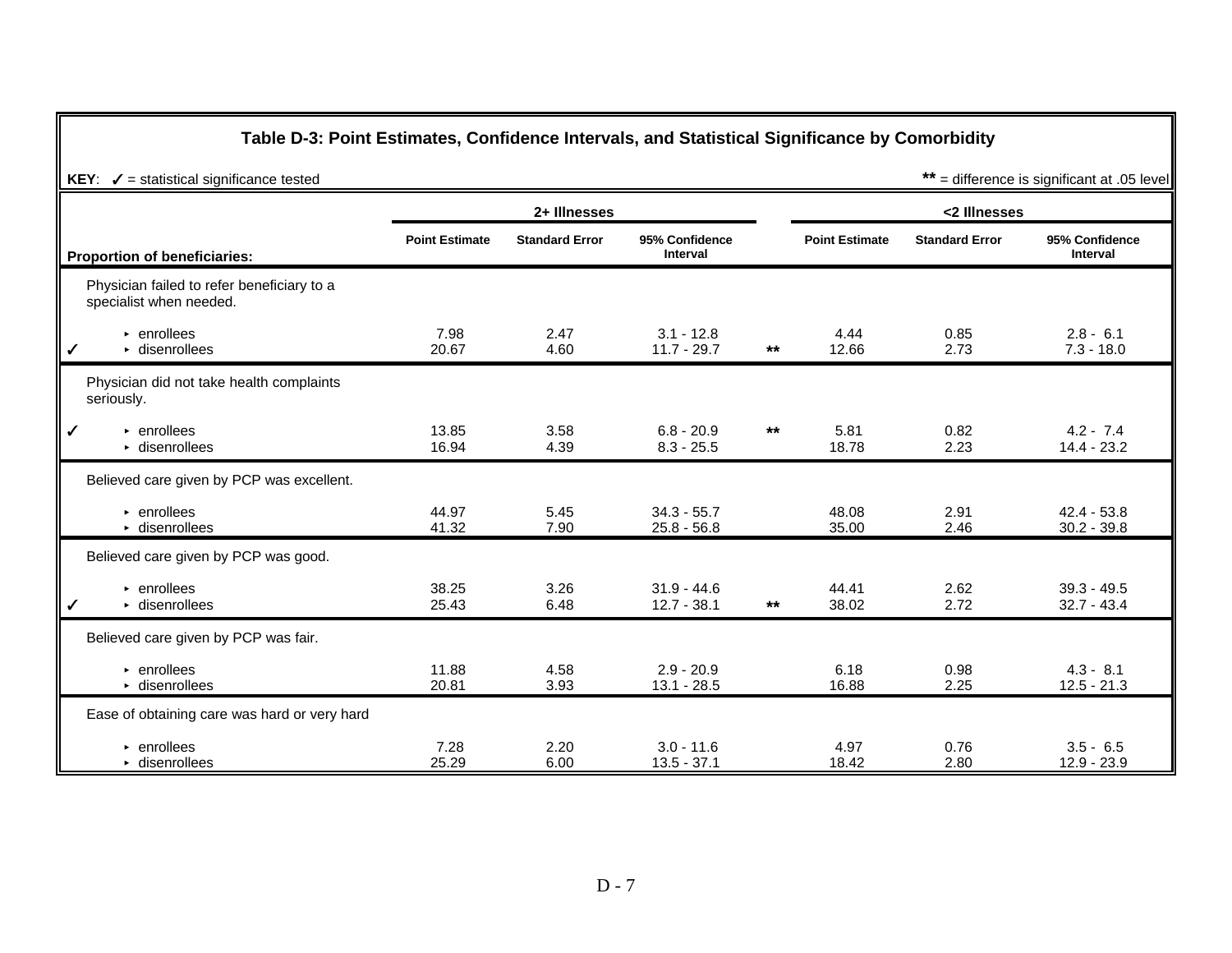# **APPENDIX E**

**AGENCY COMMENTS**

))))))))))) E - 1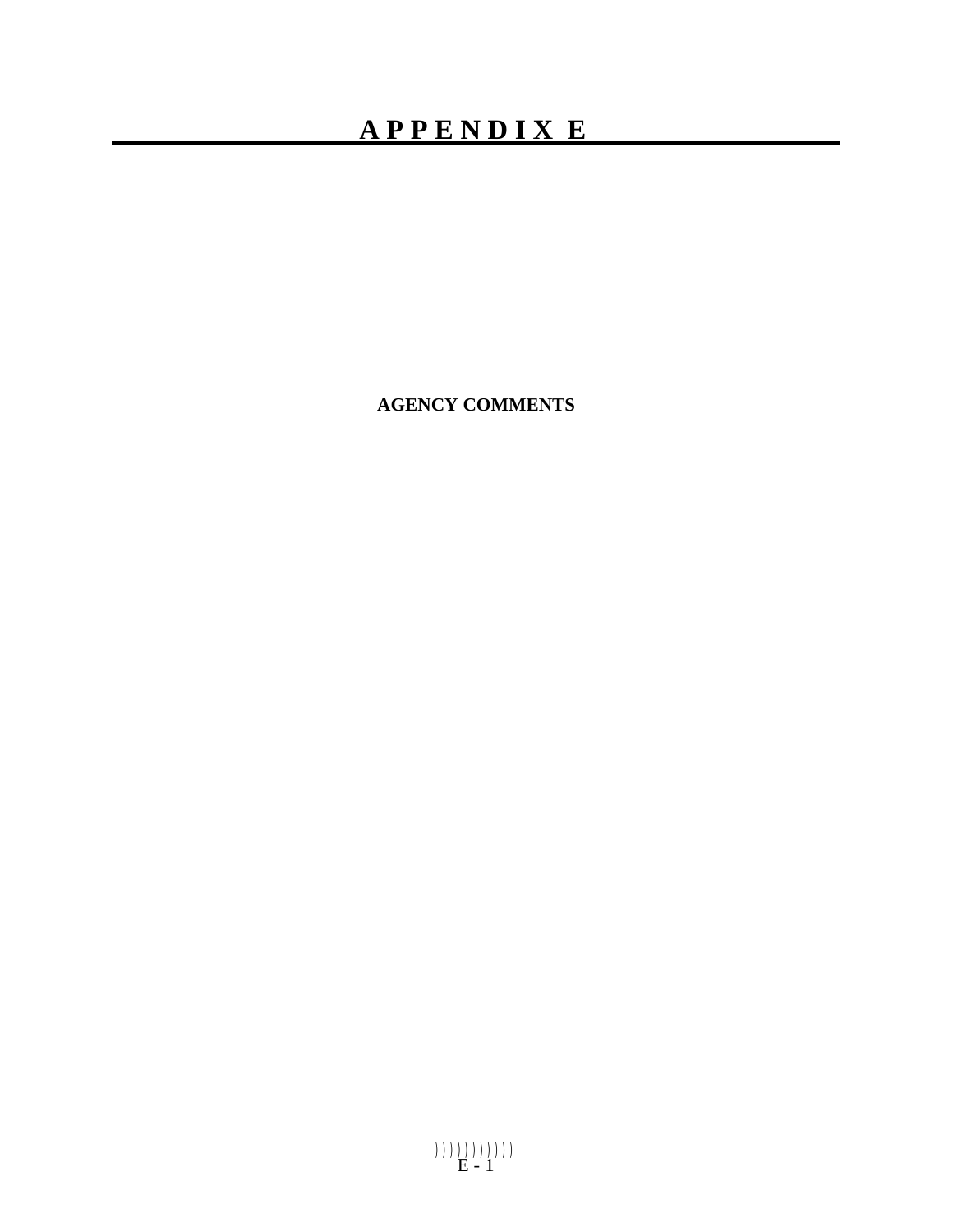

DEPARTMENT OF HEALTH & HUMAN SERVICES

Health Care **Financing Administration** 

Memorandum

| DATE: | JUL 14 1998                                                  | 고그 너 그만 다 더 더 되?                         |
|-------|--------------------------------------------------------------|------------------------------------------|
| TO:   | June Gibbs Brown<br><b>Inspector General</b>                 | <sup>17</sup> GENERI H <sup>URL</sup> AN |
| FROM: | Nancy-Ann Min Deparle $NMC$<br>Administrator                 |                                          |
|       | $Comman$ ts on Office of Inspector General (OIG) Droft Depot |                                          |

Comments on Office of Inspector General (OIG) Draft Report: "Beneficiary Perspectives of Medicare Risk HMO--1996--Functionally Limited. Comorbid, and Disabled Beneficiaries," (OEI-06-95-00434)

We reviewed the above-referenced report that compares the reported experiences of beneficiaries with functional limitations, comorbidities, and disabilities with those of individuals not reporting such limitations. OIG conducted a mail survey of 4,000 enrollees and disenrollees from 40 Medicare health maintenance organizations (HMOs) during 1996. In an earlier report, OIG concluded from the survey that beneficiaries with limitations experienced more access problems in HMOs than healthier beneficiaries. This report conducted further analyses of that survey, comparing vulnerable beneficiaries (defined as beneficiaries with functional limitations, comorbidities, and/or disabilities) to aged beneficiaries within groups of HMO enrollees and nonenrollees. Specifically, the report found that vulnerable beneficiaries experienced more problems in accessing needed Medicare covered services and in obtaining a referral for specialty care or for non-routine services, such as physical therapy, and were more critical of the care they received from their primary physician. About 1/5 of vulnerable enrollees said the care provided by their HMO caused their health to worsen, and some vulnerable subgroups were more likely than less impaired subgroups to have been asked about their health problems when applying to their HMO.

The recommendations included in the OIG report relate to implementation of risk adjustment, improved monitoring of service access problems, changes to contracting arrangements to require that plans designate specialists as primary care physicians in appropriate cases: and changes to contractual requirements to ensure that referral and utilization criteria are available to providers and beneficiaries for use in accessing care and appealing service denials.

Our detailed comments on the report recommendations follow.

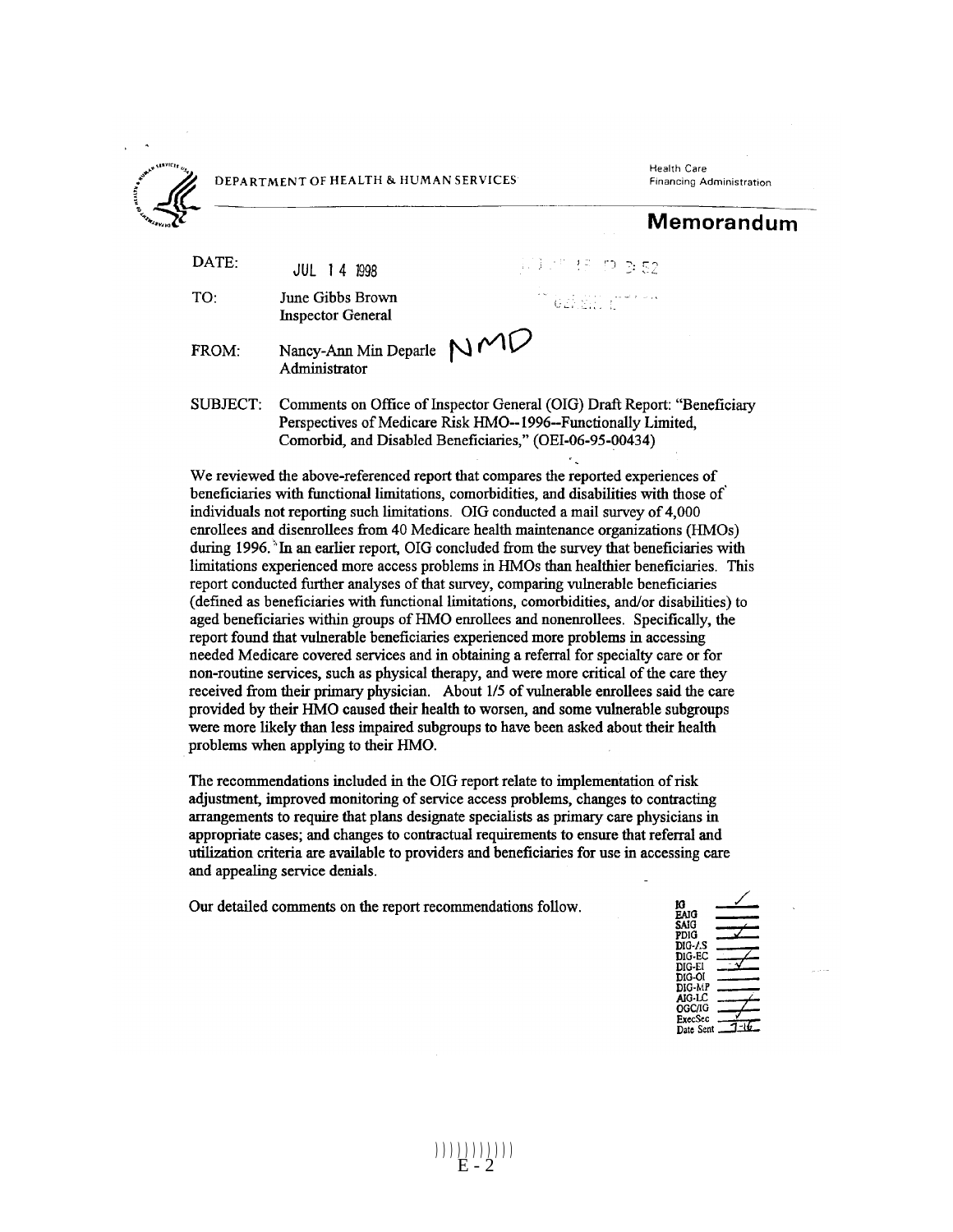#### **OIG Recommendation 1**

Risk adjusters should be sufficiently specific to address the severity of illnesses or functional impairments contributing to the health service needs of beneficiaries.

#### **HCFA Response**

We partially concur with this recommendation. OIG should note that the implementation of a risk adjustor that sufficiently incorporates illness severity requires the collection of a comprehensive set of managed care encounter data. The Balanced Budget Act of 1997. (BBA) requires that plans submit hospital encounter data for discharges after July 1, 1997 and allow the Secretary to require other data beginning July 1. HCFA is in the process of collecting hospital data from plans; the collection of more comprehensive data (including physician and hospital outpatient department data) may begin in late 1999. The collection of encounter data requires major changes in the administrative processes of managed care plans and substantial funding for HCFA to process the data. The only risk adjustment mechanism that can be implemented in the schedule required in the BBA is one based on inpatient hospital data. A comprehensive risk adjustor, which includes diagnostic information from inpatient and outpatient settings, is required in order to accurately adjust for severity. Because of difficulties in collecting the data to support an individual risk adjustor, the implementation of a sufficiently specific risk adjustor is several years away.

OIG should also note that the collection of functional limitation information on an enrollee basis for inclusion in a risk adjustor would require the administration of a survey to obtain these data or the implementation of a plan-by-plan data collection strategy to obtain patient-specific functional limitations data. These data are highly gameable and less amenable to auditing to determine their accuracy. Moreover, it is not clear that incorporating functional limitations into a risk adjustor, in addition to diagnostic information, is worth the additional expense of another data collection mechanism.

The risk adjustment method that HCFA will likely implement to meet the year 2000 mandate will use beneficiary inpatient diagnoses to assign relative predicted risk scores to managed care enrollees. This system is one way to estimate relative severity of illness among beneficiaries. HCFA anticipates moving to a more comprehensive risk adjustment model at a later date; for example, one which uses diagnoses from all sites of service to predict relative health risk. However, this expanded system is dependent on more extensive data than HCFA has the authority or funding to collect in time for year 2000 implementation.

HCFA has developed and experimented with risk adjustment systems which are based on estimates of beneficiary functional limitations. Usually referred to as "survey" based models, this approach is being tested in HCFA Social HMO II demonstration. It is unlikely at this time that a functional limitation, or survey-based, risk adjustment model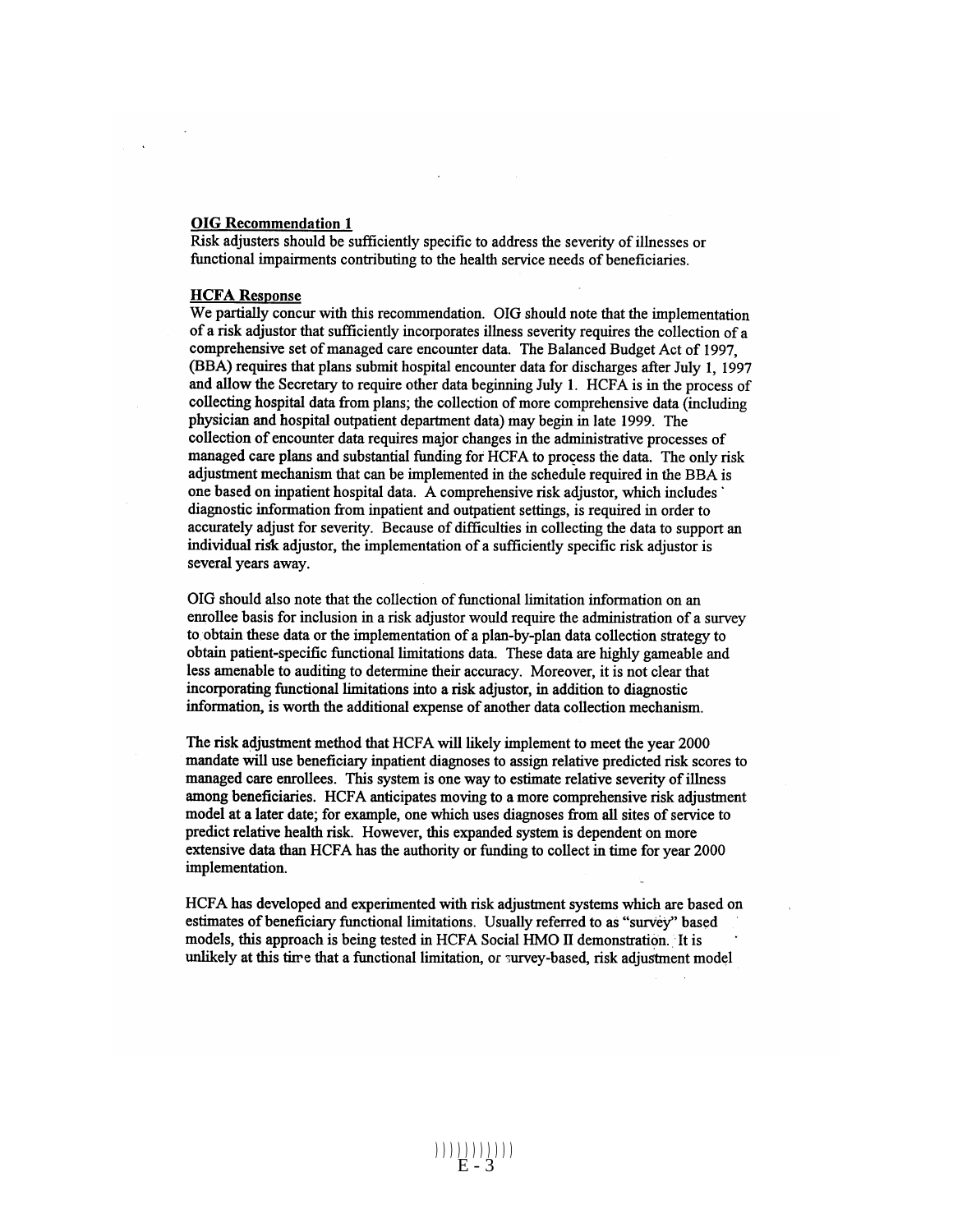will be implemented in the full Medicare program to meet the BBA mandate, largely because the legislation refers specifically to the collection of inpatient encounter data to meet the mandate, and because HCFA analysis suggests that for the full Medicare population claims-based risk adjustment models are more accurate in predicting costs.

#### **OIG Recommendation 2**

Multi-plan studies should be conducted concurrently with implementation of the risk adjustment methodology to measure adequacy of adjusters and plan and beneficiary behavioral responses.

#### **HCFA Response**

We concur with this recommendation. HCFA will assess indicators of change in enrollment, disenrollment, and beneficiary satisfaction using encounter data and the Consumer Assessment of Health Plans Survey.

We plan to evaluate and monitor all the effects of the Medicare+Choice legislation, including the impact of risk adjustment. These studies will be used to inform policy makers of possible program refinements.

#### **OIG Recommendation 3**

While the adequacy of the new capitation methodology is being studied, a blend of prospective adjustments and retrospective adjustments based upon actual experience could be utilized.

#### **HCFA Response**

We partially concur with this recommendation. A partial capitation approach, such as a blend of prospective and retrospective adjustments, may help mitigate against the possible incentives under full capitation to restrict the use of services. That is, under partial capitation, a portion of the payment to a plan or provider is based on the actual services that are used.

However, the implementation of a shared risk approach is not generally consistent with the BBA, which requires a prospective payment rate. A shared risk approach is difficult to operationalize, since prospective payments must be determined, with retrospective adjustments coming after the payment year. HCFA has attempted to test this concept on a demonstration basis (most recently under the Medicare Choices project), in which the usual regulations governing the payments of managed care plans can be waived. However, under the Choices demonstration, no plans chose to ultimately implement a blended payment system.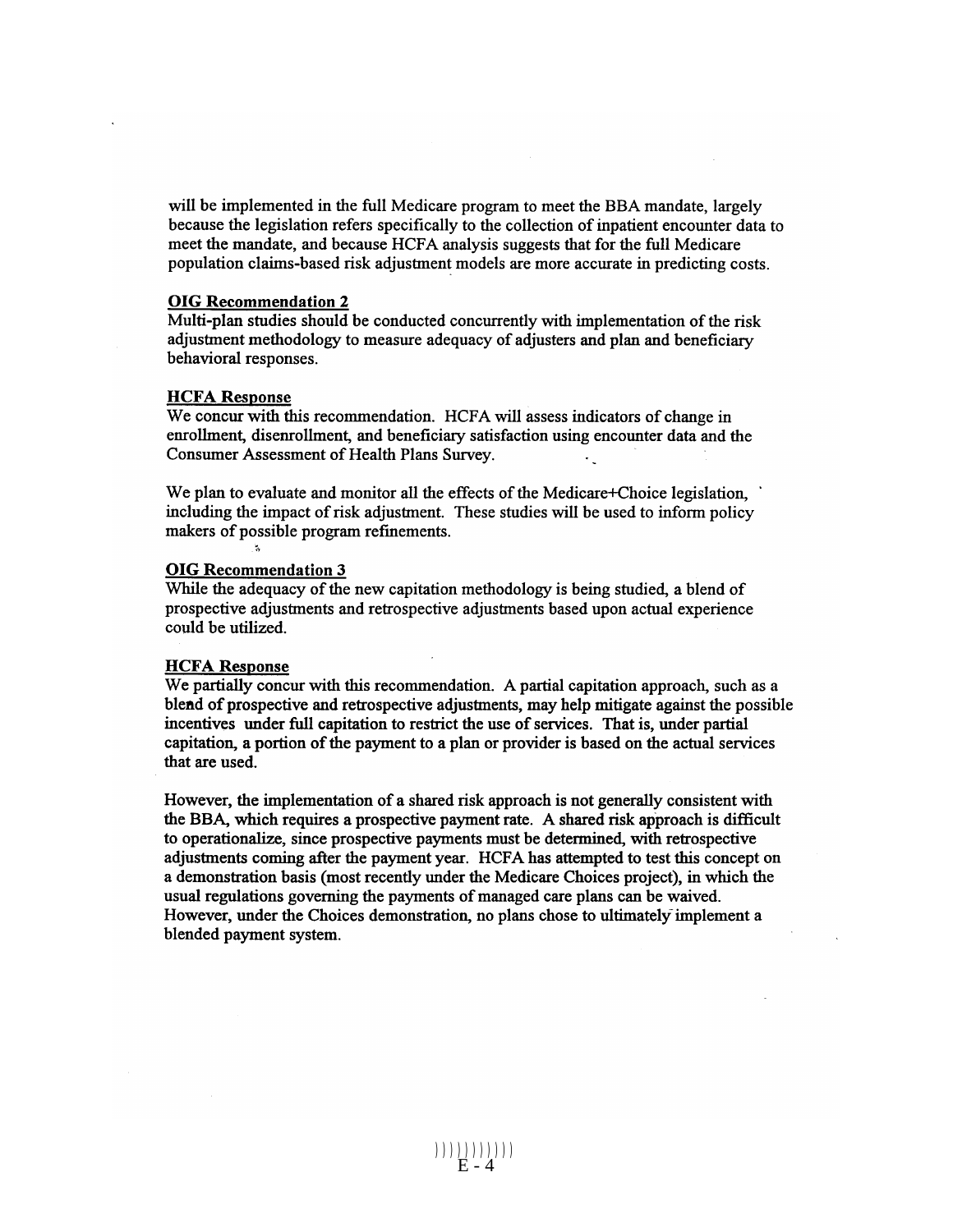In addition, an experience-based payment method requires extensive information from plans either in the form of a cost report or full encounter data. The information provided on cost reports is gameable. For an experience-based payment to appropriately compensate plans, information on all services provided--even those that are not Medicare covered (e.g., drugs)--would be required. Major changes in managed plans administrative processes would be required as well. These data, instead, could be used to implement a comprehensive, fully prospective risk adjustor.

#### **OIG Recommendation 4**

Service access problems encountered by functionally limited, comorbid and disabled beneficiaries should be identified and carefully monitored to ensure optimal access to needed health care services by these vulnerable groups.

#### **HCFA Response**

We concur with this recommendation. We will use this recommendation in the development of policy and evaluation of Part C organizations. The Quality Improvement System for Managed Care (QISMC) standards which measure access to services by subpopulations of Medicare beneficiaries will be implemented in Part C contracts.

#### **OIG Recommendation 5**

HMOs may be encouraged, or required by contract, to improve access to needed specialty care, by designating medical specialists as primary care providers for individuals with severe disabling or degenerative conditions. Alternatively, HMOs could be encouraged or required to provide standing referrals to specialists for beneficiaries determined by the HMO to have conditions that require on-going specialty care.

#### **HCFA Response**

HCFA concurs that there are situations where greater access to specialists may be necessary for beneficiaries with disabilities and degenerative conditions. Under section 1876 of the Social Security Act requirements, Managed Care Contractors have had the flexibility to designate a specialist as a primary care provider and some have done this on a case-by-case basis. The Part C regulation will add requirements that Managed Care Organizations (MCOs) must provide direct access referrals to specialists for beneficiaries with complex and/or serious medical conditions.

#### **OIG Recommendation 6**

To address problems experienced by vulnerable beneficiaries in obtaining needed Medicare-covered services and specialty care, HCFA could, through contractual requirements, require that referral and utilization criteria be available on request to providers and to beneficiaries for use in accessing care and appealing any denials of service.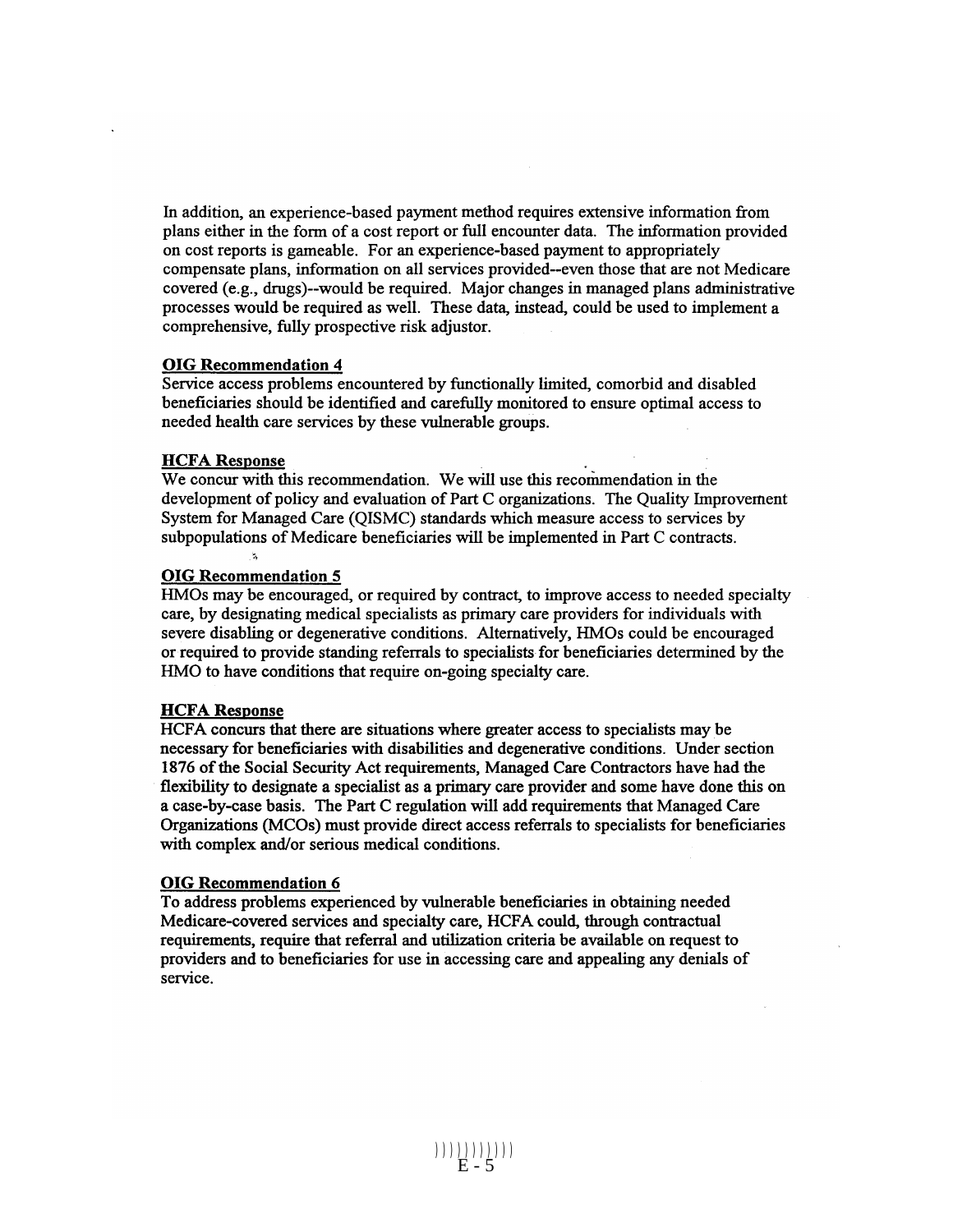#### **HCFA Response**

HCFA concurs with this recommendation. Section 1876 contractors have been required to disclose information to beneficiaries regarding appeal rights and access to care. The Part C regulation will also address required disclosure by MCOs of information regarding beneficiary appeals and access to care. In addition, MCOs will be required to disclose upon request information regarding the MCO's utilization management procedures, rates of grievance, information regarding determinations on appeals, a summary of the method of physician compensation, and information on the financial conditions of the organization.

#### **Technical Comments**

The subtitle of this report, "Functionally Limited, Comorbid, and Disabled Beneficiaries" is inappropriate and suggest that it be changed. Suggestions included: "Vulnerable Medicare Beneficiaries" or "Beneficiaries with Functional Limitations, Comorbidities, and Disabilities."

There is insufficient information in this report to determine whether sample sizes for the vulnerable subgroups were sufficient to make the kinds of recommendations provided in the report. Thus, it is not clear that the comparisons are valid. OIG needs to provide unweighted sample sizes for the three subgroups of vulnerable beneficiaries. OIG also needs to provide a justification for basing these types of conclusions on very small numbers of beneficiaries.

The report does not sufficiently demonstrate a connection between the analyses conducted for this report and the recommendations regarding risk adjustment. The risk adjustment recommendations, placed first in the recommendations section, are not logical conclusions from the analyses, which were solely related to issues of access to care. While OIG indicated that there were problems with the demographic adjustors currently used to determine payment to health plans, there was no discussion of how this methodology led to access problems. Without an understanding of the relationship between payment and access, there is no assurance that any change in payment will also improve access.

The report did not adequately address the ability for these beneficiaries, who have specific conditions/genetic disorders/rare diseases where expertise in a plan be very limited, to be referred to appropriate specialty centers/clinics at least for diagnostic and case management purposes. As an example, for many of these situations, adequate second opinion by knowledgeable practitioners is not apparently available.